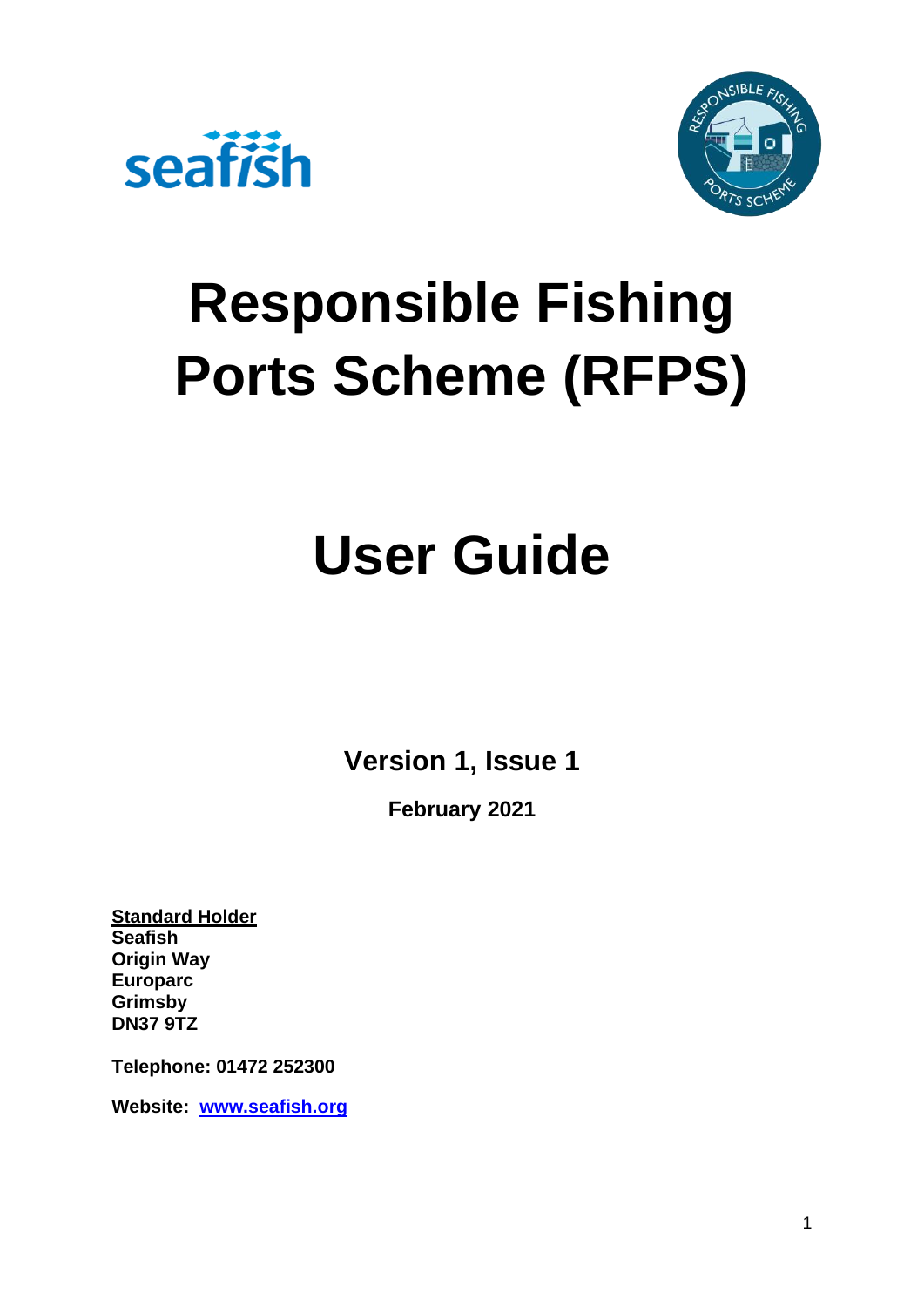# **Contents**

| Responsible Fishing Ports User Guide: Appendix 1 Clause-by-Clause Guidance 16 |  |
|-------------------------------------------------------------------------------|--|
|                                                                               |  |
|                                                                               |  |
|                                                                               |  |
|                                                                               |  |
|                                                                               |  |
|                                                                               |  |
|                                                                               |  |
|                                                                               |  |
|                                                                               |  |
|                                                                               |  |
|                                                                               |  |
|                                                                               |  |
|                                                                               |  |
|                                                                               |  |
|                                                                               |  |
|                                                                               |  |
|                                                                               |  |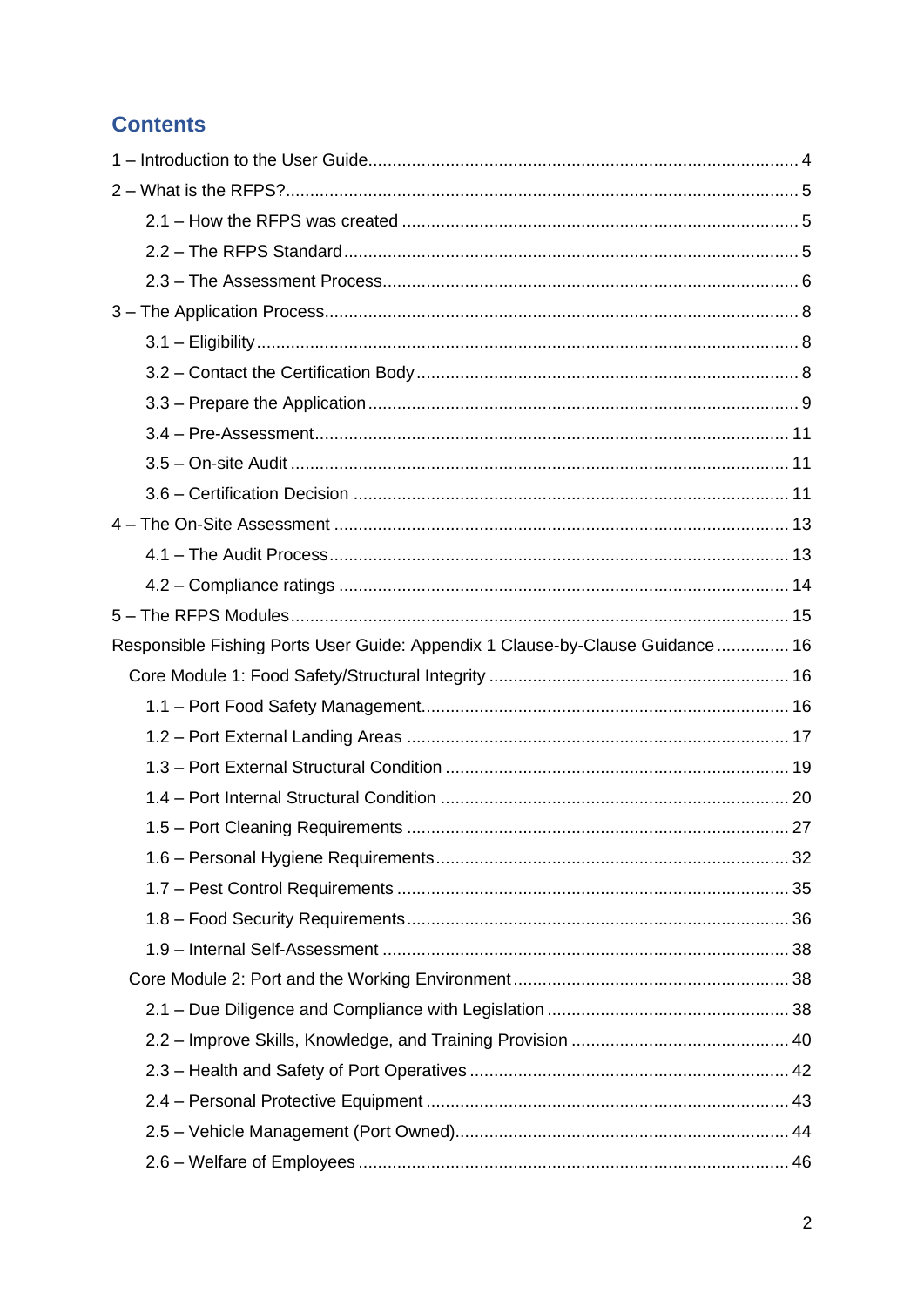<span id="page-2-0"></span>

| 5.4 – Information required for each lot of fish or shellfish (prior to first sale)  66 |  |
|----------------------------------------------------------------------------------------|--|
|                                                                                        |  |
| 5.6 - Food authenticity - Third Party Chain of Custody Requirements 67                 |  |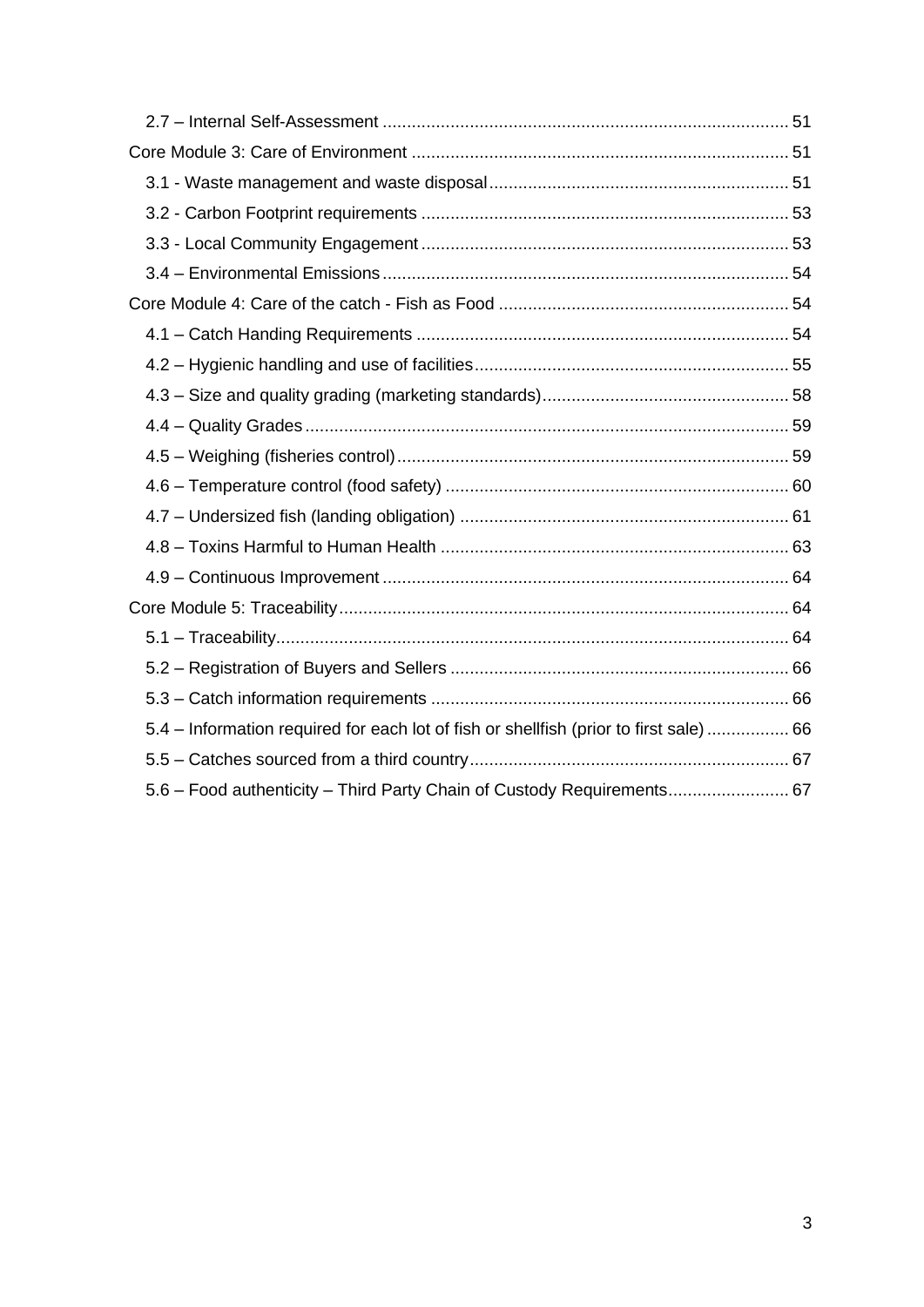# **1 – Introduction to the User Guide**

This document is a User Guide for the Responsible Fishing Ports Scheme (RFPS). It is designed to explain the most important parts of the RFPS in an easy-to-understand way.

The User Guide contains four main sections:

- 1. An introduction to the RFPS, including what the scheme is for and where it comes from
- 2. An explanation of the application process, from first contact to certification
- 3. An explanation of the most important stage of the application process: the on-site audit
- 4. An explanation of the way the RFPS modules work, and how to decide which requirements apply to your port

The User Guide also includes a long Appendix which looks at every clause in detail and explains what the auditor will be looking for.

The aim of the guide is to make sure that you understand what the RFPS is, how to apply, and what you need to do to make sure your application is successful.

This User Guide is based on the official RFPS documentation. The official documents are the result of a complicated system of review, revision and approval, and are used by Seafish to run the RFPS programme.

The User Guide never contradicts the information in the official documents, but to make sure it's easy to understand it does leave out some of the detail. Throughout the User Guide there are notes to tell you which official document you should look at if you need more information on a topic.

The official RFPS documents can be obtained from Seafish and include:

- The RFPS Standard available on the Seafish website
- The RFPS Code of Practice available on request
- The RFPS Control Manual available on request

Further information can be found on the [Seafish website](https://www.seafish.org/responsible-sourcing/responsible-fishing-ports-scheme/).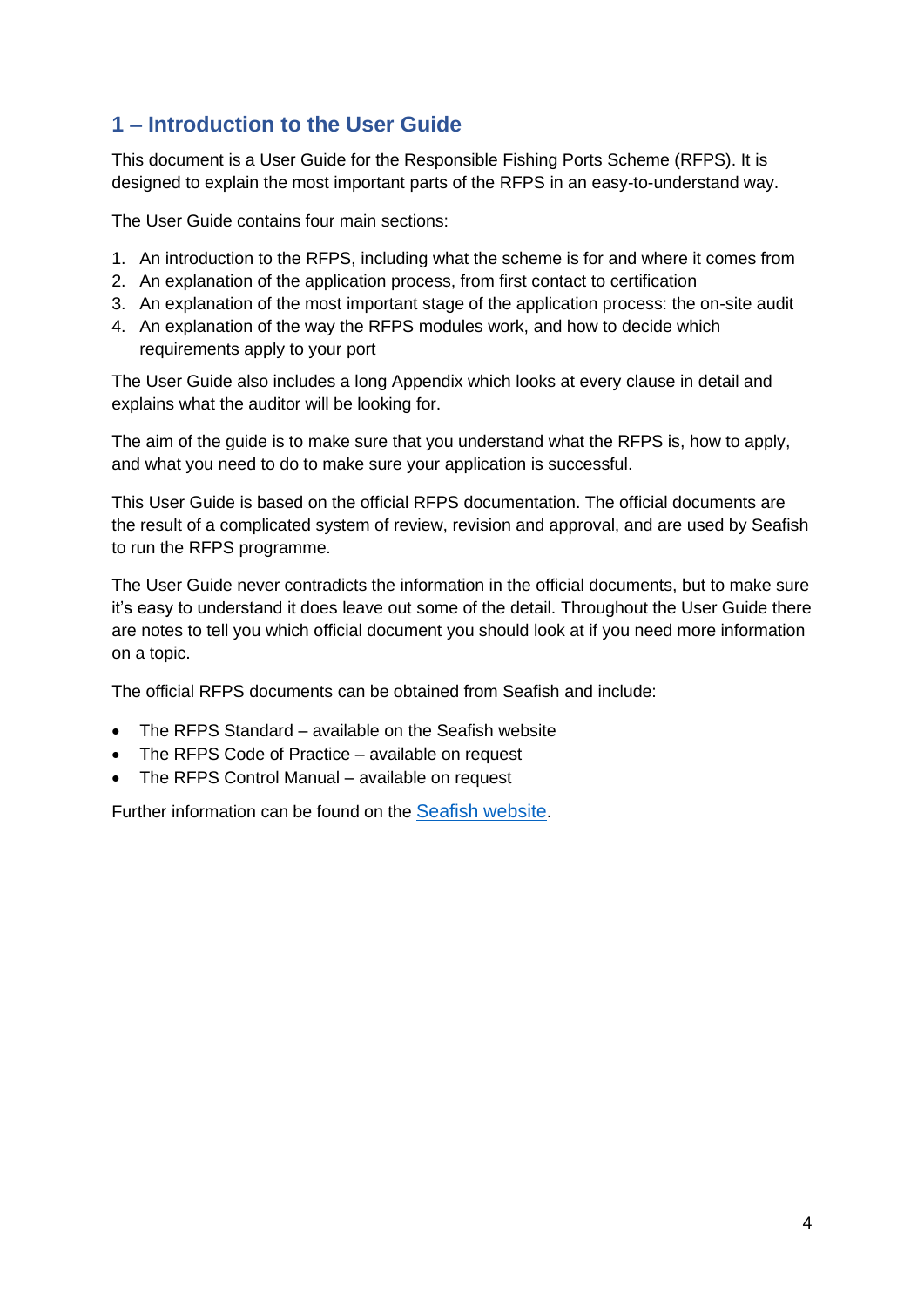## <span id="page-4-0"></span>**2 – What is the RFPS?**

The Responsible Fishing Ports Scheme (RFPS) is a voluntary programme that lets fishing ports and harbours in the UK show that they follow industry best practice. It was developed by the UK seafood industry to raise standards across the fishing ports sector.

The key objective of the RFPS is as follows:

*"The Responsible Fishing Ports Scheme shall promote and encourage responsible operating practices within UK fishing ports and harbours to give greater assurance and transparency to buyers and users of seafood sold through UK fishing ports"*

The most important part of the RFPS is the RFPS Standard. The standard lists all of the things a port needs to do before it can be certified.

The RFPS uses third party certification. This means that the decision about whether a port meets the requirements listed in the standard is made by an independent third party called a Certification Body (CB). There is a well-defined application process which the CB uses to reach its decision.

#### <span id="page-4-1"></span>**2.1 – How the RFPS was created**

The RFPS was started because of a growing demand within the UK seafood to better understand the way fish is handled and processed by fishing ports in the UK.

In 2015, Seafish and the British Ports Association Fishing Ports Group (BPAFPG) consulted a range of fishing ports and other organisations within the seafood supply chain. This started the discussion on how best to develop a process by which this assurance and transparency could be provided.

After continuing discussions, public consultations, and trial audits, a version of the RFPS standard was launched in 2018 which was applicable only to ports with fish markets. However, in the background, work continued to make sure the RFPS could be used by any UK fishing port.

In 2020, a final version of the standard was created which is suitable for all UK fishing ports. This new RFPS standard includes all of the same requirements that the 2018 standard did, but uses modules to make sure ports are assessed only in areas that are relevant to the way they operate.

More information about the background of the RFPS and how it was created can be found on the [Seafish](https://www.seafish.org/responsible-sourcing/responsible-fishing-ports-scheme/) website.

## <span id="page-4-2"></span>**2.2 – The RFPS Standard**

The RFPS Standard contains nearly 200 requirements. The requirements, or clauses, are divided into the following five Core Principles: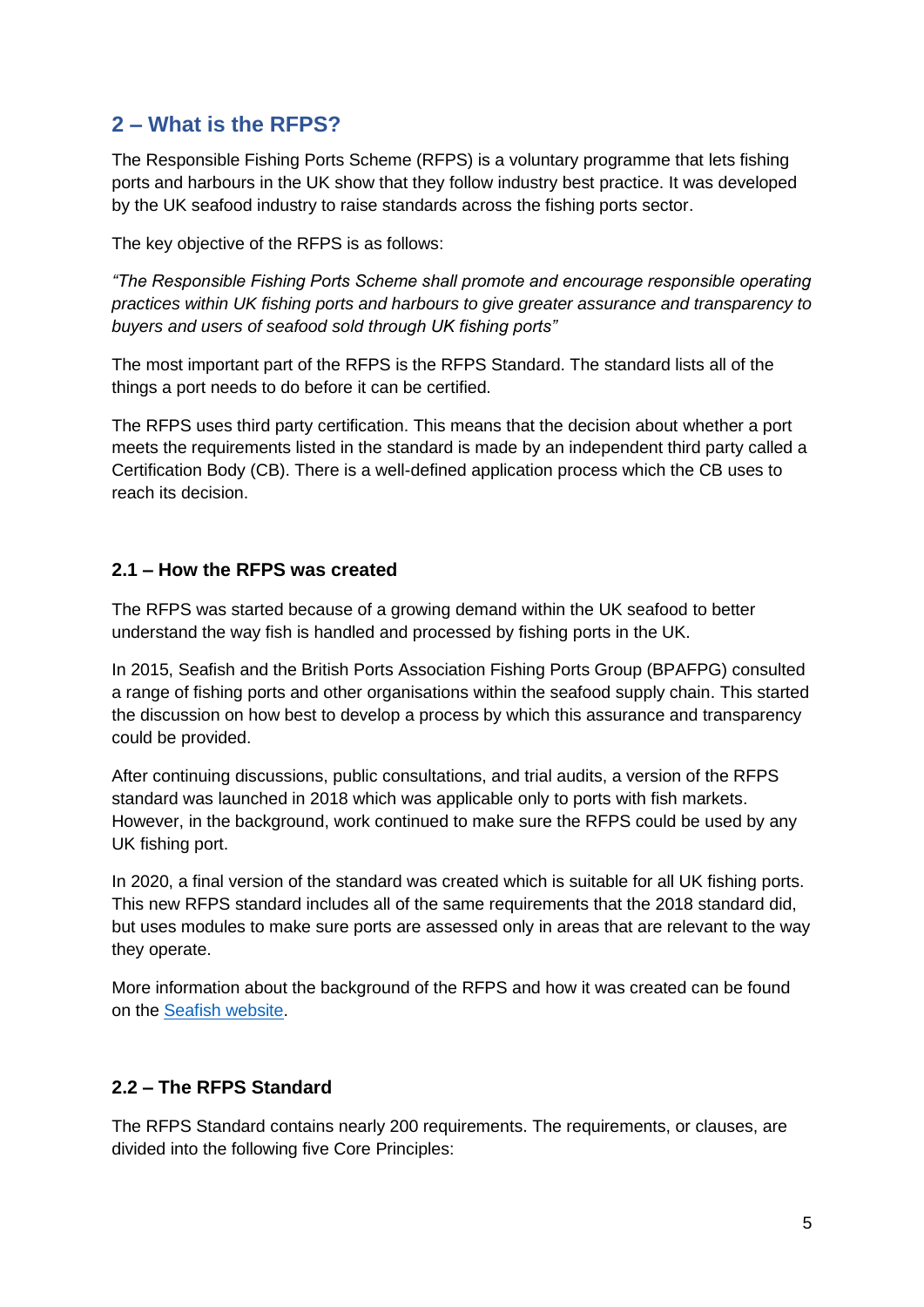- Food Safety and Structural Integrity
- Working Environment
- Care for the Environment
- Care of the Catch
- Seafood Traceability

The Core Principles apply to varying degrees across all types of fishing port. Ports vary in scale, in the facilities they possess, and in the activities they carry out. The RFPS standard recognises this variability and the auditor will take account of the size and type of port, and the activities carried out, when they decide whether a requirement is met.

Some of the clauses in each Core Principle apply to all fishing ports. These clauses are called 'Universal Clauses'. However, other clauses apply only to ports with certain characteristics. Clauses that are not 'Universal' are grouped into five modules:

- Internal Catch Area
- Market / Sales Area
- Staff
- Vehicles
- Catch Handling Area

Every port needs to meet the 'Universal' clauses. It is important to decide which other modules apply to your port so that you can prepare the evidence you need to show that you meet the clauses in those modules.

Section 5 of this User Guide looks at the modules more closely and explains how to decide which apply to you.

The RFPS recognises that UK fishing ports vary greatly. To reflect this, the RFPS requirements are designed to be as flexible as possible while still requiring genuine action. Rather than assuming risks are identical at every port, the standard asks applicants to identify the potential risks posed by their own specific circumstances and mitigate these potential risks through their own specific set of actions.

This means that rather than having to apply defined measures under all circumstances, you are encouraged to conduct internal assessments and audits and use the results to develop actions and procedures that work for your own situation. The results of this are explained in detail in Appendix 1 of this User Guide, where each clause of the RFPS Standard is considered individually.

## <span id="page-5-0"></span>**2.3 – The Assessment Process**

Ports applying to the RFPS are assessed by an independent Certification Body (CB). The CB uses a two-step process to decide whether the port meets all the relevant requirements listed in the standard. These two steps are:

- 1. A review of the port documentation, carried out remotely.
- 2. An on-site audit carried out by a qualified auditor.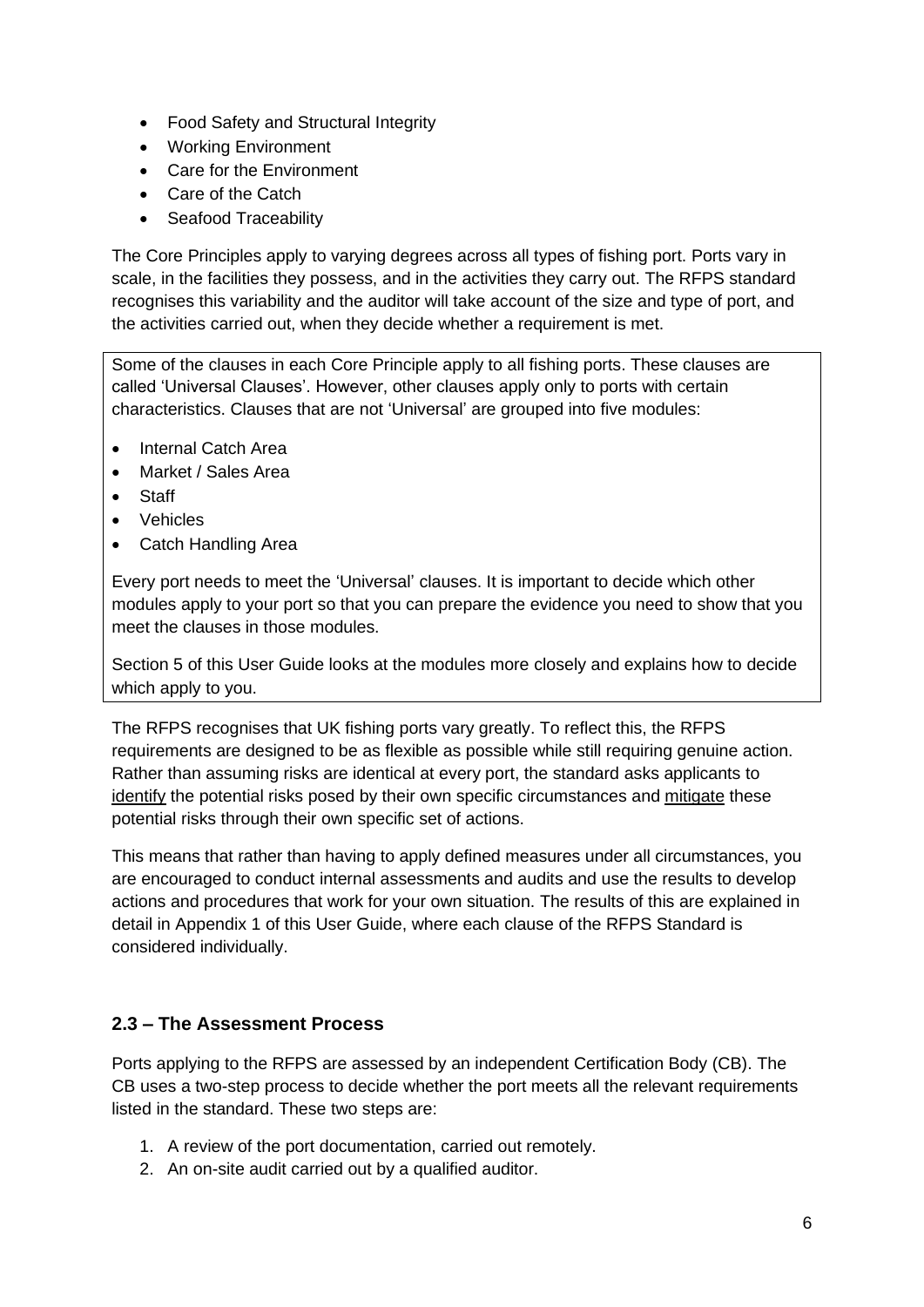After both assessment steps have been carried out, the CB uses rules set by the standard holder (Seafish) to decide whether the port meets the requirements in the RFPS Standard. If the port meets the requirements, it is awarded an RFPS certificate.

A more detailed explanation of the assessment and certification process is provided in Section 3 of this guide.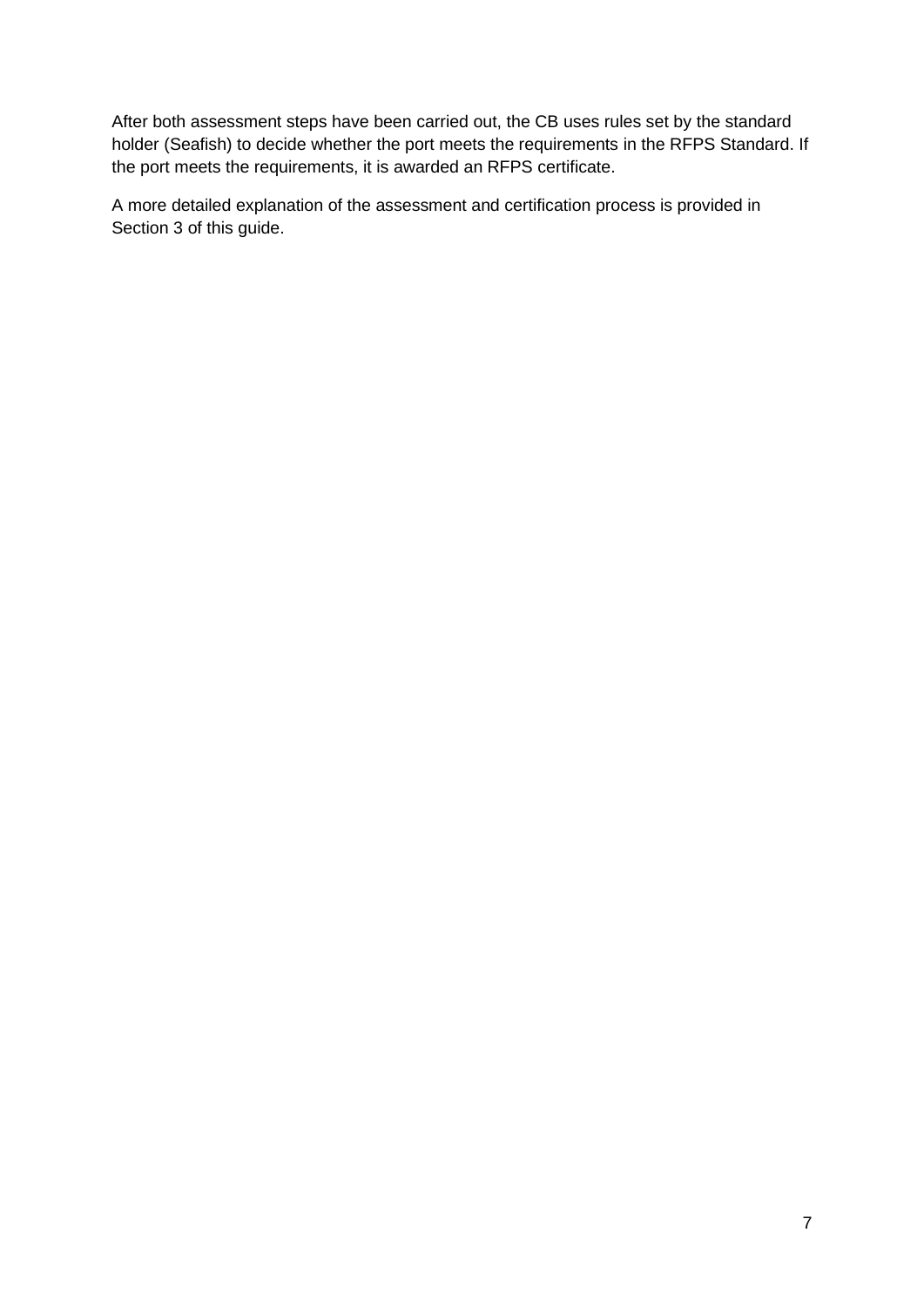# <span id="page-7-0"></span>**3 – The Application Process**

There are six steps in the application process for certification to the RFPS. These are:

- 1. Make sure your port is eligible it needs to be a UK port at which fish is landed.
- 2. Contact the Certification Body to get all the RFPS documentation and start planning the application process.
- 3. Prepare your application, particularly all of your risk assessment and procedural documents.
- 4. The pre-assessment, which the CB will carry out using the information you sent them.
- 5. The on-site audit, which the CB will carry out on a date you agree with them.
- 6. The certification decision, which is made by the CB based on all the other stages of the process.

## <span id="page-7-1"></span>**3.1 – Eligibility**

The current version of the RFPS applies to all UK fishing ports. This includes any port where fish is landed. If, for any reason, you are not sure whether your port is eligible for certification against the RFPS, you should contact the Certification Body for clarification.

#### <span id="page-7-2"></span>**3.2 – Contact the Certification Body**

Applicant ports first contact the RFPS Certification Body (CB), which is currently Lloyd's Register. The CB will provide you with all the information and paperwork you need to complete your application, including a copy of this guide.

The CB is responsible for carrying out all other stages of the application and certification process, according to the rules and procedures put in place by the standard holder (Seafish)

The CB will also provide you with a draft Assessment Plan. This plan explains the timeline of the assessment process and includes details of the auditor who will be responsible for carrying out your on-site audit. You will be able to work with the CB to finalise the details of the plan, including the date of the site visit.

One other important thing that will be estimated at this stage is the cost. The CB will charge a fixed price for the application as a whole, plus an additional fee per day of the on-site audit. For this reason, it is in your interest to provide the auditor with accurate and comprehensive information during the remote documentation review, as this may reduce the overall cost.

Although the final total fee depends on the duration of the site visit, rates are listed on the Applying for Responsible Fishing Scheme certification page on the [Seafish website.](https://www.seafish.org/responsible-sourcing/responsible-fishing-ports-scheme/applying-for-responsible-fishing-ports-scheme-certification/)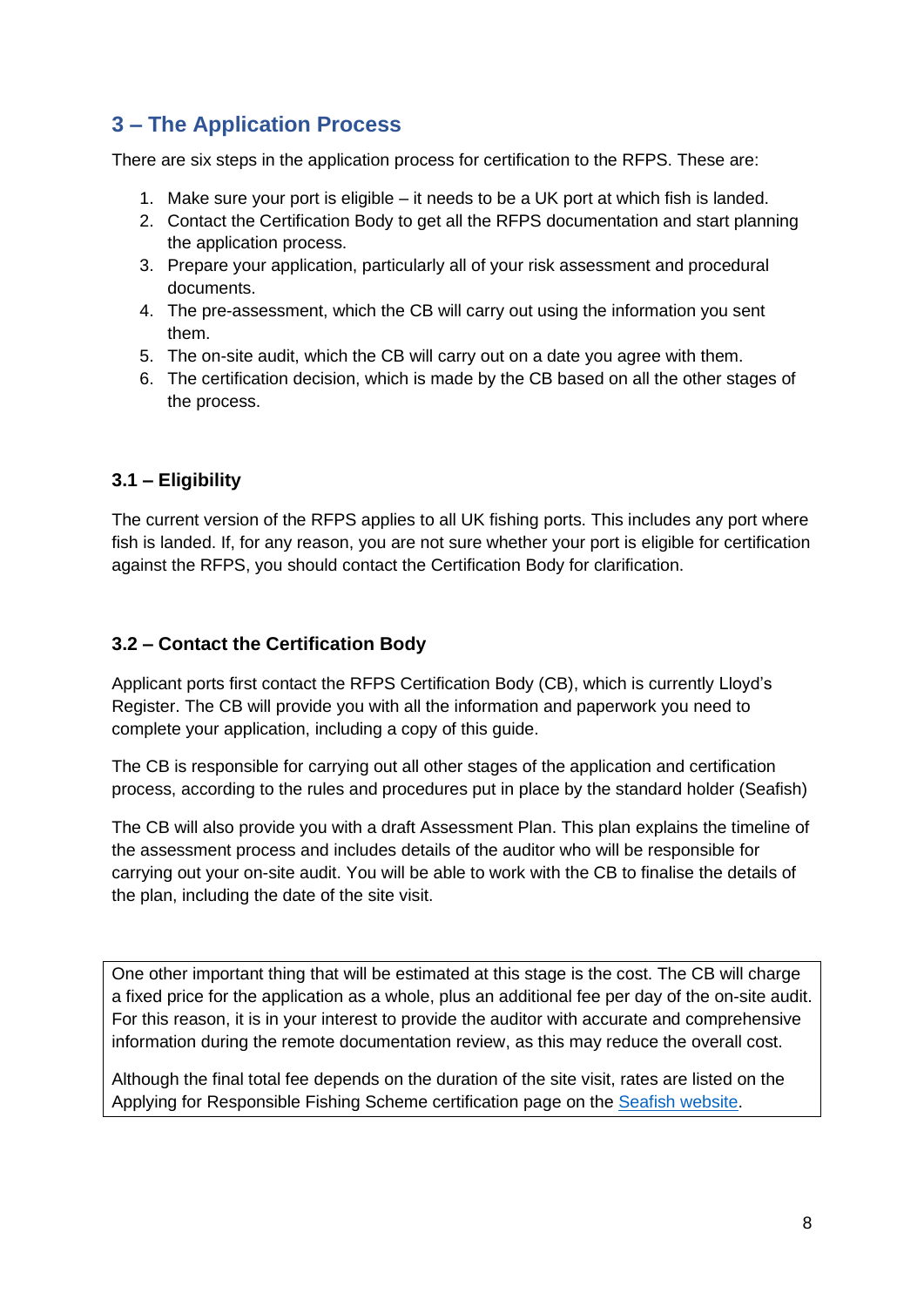Although the CB must follow the RFPS rules and procedures, they are operationally independent of Seafish. Seafish does not play a role in deciding whether a port has met the RFPS requirements, or whether it should be certified.

Seafish will usually not be directly involved in your application unless you believe the CB has acted unfairly or has not followed the RFPS rules. If this happens, there is a complaints procedure which you can follow.

Acoura can be contacted via:

- Tel: 0131 335 6613
- Email: [rfps-ca@lr.org](mailto:rfps-ca@lr.org)

## <span id="page-8-0"></span>**3.3 – Prepare the Application**

To complete the remote document review (known as a 'pre-assessment'), the CB needs a wide range of information. The more of this information you are able to provide the better. If you can provide all the information listed below, it could mean your on-site audit is quicker.

Most of the information needed for the pre-assessment is one of two types of document:

- 1. Evidence of risk assessments you have carried out
- 2. Evidence that you have put policies and procedures in place to reflect the outcomes of the risk assessments.

Each document relates to one or more requirements from the RFPS Standard. If you don't provide a document in advance you will usually still be expected to show it to the auditor during the on-site audit.

The main documents which every port should aim to send to the CB are listed below. Each document also indicates the part of the RFPS standard it is linked to.

The documents are:

- Your HACCP or HACCP-style plan (relevant throughout the standard).
- Your cleaning schedule and cleaning policy (1.5.19)
- Your policy on eating, drinking, smoking and spitting (1.6.4)
- Your pest control policy and procedure, and pest control manual (1.7.1; 1.7.2; 1.7.4)
- Your food protection policy statement and plan (1.8.1)
- Documentation to demonstrate compliance with ports legislation (2.1)
- Your Health and Safety documentation (2.3)
- Documentation evidencing the legality of all employment relationships, including those with external contractors (2.6.4-2.6.15)
- Documented environmental risk assessment and an associated Waste Management Plan (WMP) (3.1.1; 3.1.2)
- Your policy on environmental emissions (3.4.1)
- Your policy on undersized fish and adherence to the landings obligation (4.7)
- Your documented traceability procedure  $(5.1.1 5.1.6.)$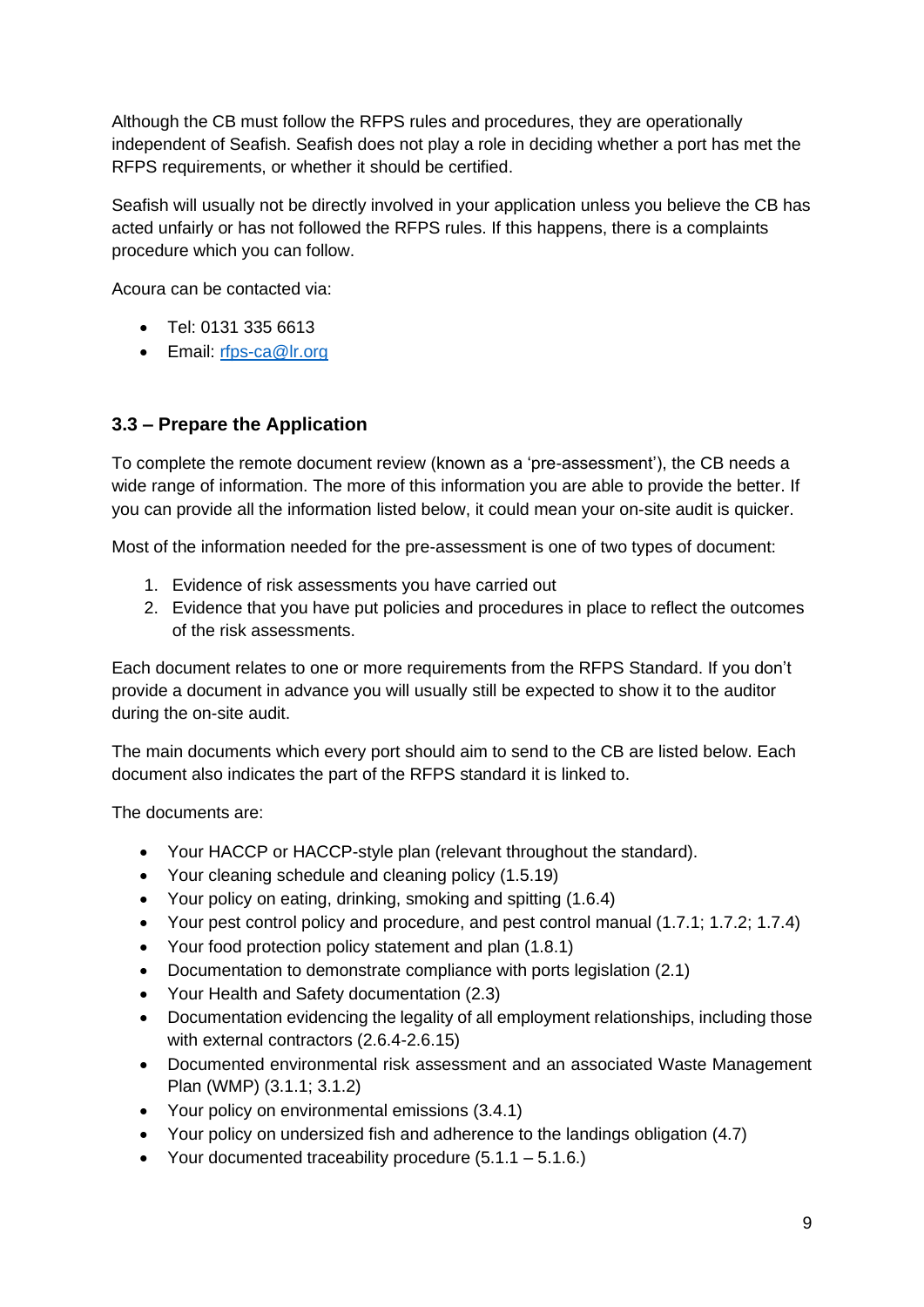All the documents listed above are needed by every RFPS port applying to be certified. However, the RFPS uses a modular approach to make sure that ports need to meet only requirements that are relevant to them. This means that there might be other documents that you need to provide, depending on what activities are carried out at your port.

If the *Internal Catch Areas* module applies to your port, you will need to provide:

- Your personal hygiene checking procedure (1.6.9)
- Your requirements relating to the personal health of visitors and rules for their personal hygiene prior to entering the fish selling area (1.6.7)

If the *Staff* module applies to your port, you will need to provide:

- Your employee training and performance policies (2.2)
- An outline of your induction training procedure (2.2.6)
- Your Worker Welfare Self Declaration (2.6.1)
- Your grievance procedure (2.6.13)

If the *Vehicles* module applies to your port, you will need to provide:

• Your procedures for the maintenance of any port-owned vehicles (2.5.3)

If the *Catch-Handling Areas* module applies to your port, you will need to provide:

- Your size grading specifications (4.3.1)
- Your weighing procedures, including calibration of scales (4.5.1)

The modular approach is explained in more detail later in Section 5 of this User Guide, including how to decide which modules apply to your port.

In addition to everything listed above, there is one final document you might also need to provide. This document is the 'Memorandum of Understanding (MoU)', and is slightly more complicated.

The RFPS defines the port authority as the 'core applicant'. Depending on the specific circumstances at the port, the port authority might choose to remain the sole applicant by taking direct responsibility for making sure all of the clauses of the standard are met.

The alternative approach is to make a group application along with other organisations (such as fish merchants) at the port. One potential advantage of this is that it involves the organisations directly responsible for meeting some of the RFPS requirements.

The decision is entirely yours, and depends on the way you manage your port and the activities that occur there.

As part of the application process, you will be asked to declare which of the two options you have chosen. If the port authority takes responsibility for all of the requirements, it will be the sole applicant. This doesn't mean that the port authority has to be directly responsible for every requirement in the standard, but they do need to apply rules and regulations to ensure that other organisations operating at the port meet the requirements.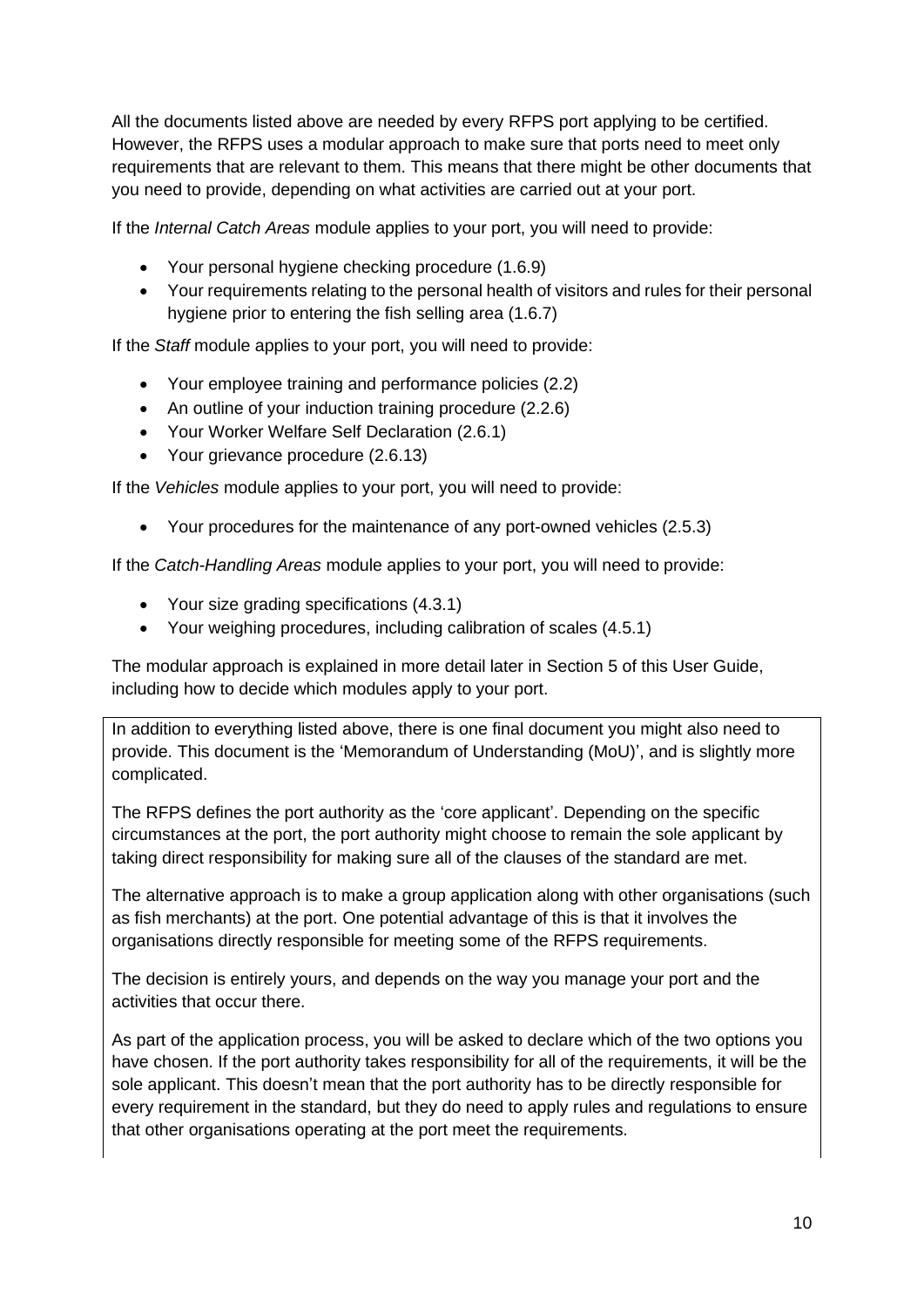If you decide that one or more other organisations will be responsible for ensuring some sections of the RFPS are met, those organisations will be co-applicants. All co-applicants must sign an MoU which sets out who is responsible for each section of the RFPS Standard. A draft MoU that you can use for this purpose is available to download from the [Seafish](https://www.seafish.org/document?id=36115c83-78a8-463f-b645-4d1bd73730d9)  [website.](https://www.seafish.org/document?id=36115c83-78a8-463f-b645-4d1bd73730d9)

If you have decided to proceed with co-applicants, the MoU is mandatory and must be provided to the CB before the pre-assessment can take place.

## <span id="page-10-0"></span>**3.4 – Pre-Assessment**

The CB will use the information you provide to carry out a pre-assessment. The auditor uses the pre-assessment to gain an understanding of the way your port operates, and to get an idea of the types of activity and risks present at the port.

This allows the auditor to finish planning the on-site audit, and reduces the chance they'll need additional time (at your expense) during that stage of the application process.

The auditor uses the pre-assessment to decide which areas to focus on during the on-site audit. This will include any areas where they have concerns that the RFPS standard might not be being met, plus any areas where you did not send all of the information listed in section 3.3 above.

One final thing to note about the pre-assessment is that it remains valid for 12 months. This means that you can delay the on-site audit if you need to, but if it is delayed for more than a year, you will need to re-start the application. This means repeating everything from the start, including paying the application fee again.

## <span id="page-10-1"></span>**3.5 – On-site Audit**

After the pre-assessment, the CB will arrange a date with you to carry out the on-site audit. This is the most important stage of the application, and is described in detail in section 4.

If the *Internal Catch Areas* module applies to your port, you should make sure to implement your visitor procedures with regards to the auditor during the on-site audit! Specifically, the procedures referenced by clauses 1.6.1, 1.6.7, and 1.6.9 of the RFPS Standard.

## <span id="page-10-2"></span>**3.6 – Certification Decision**

After the on-site audit, the auditor will write up an assessment report. The CB will use the report to decide whether to certify the port. The decision will be based on the policies and rules set by Seafish, but Seafish does not have a direct say in the decision.

Although it is sometimes more complicated, the basic rule is that if the auditor thinks the port meets all of the requirements in the RFPS Standard, the port will be certified. You'll receive a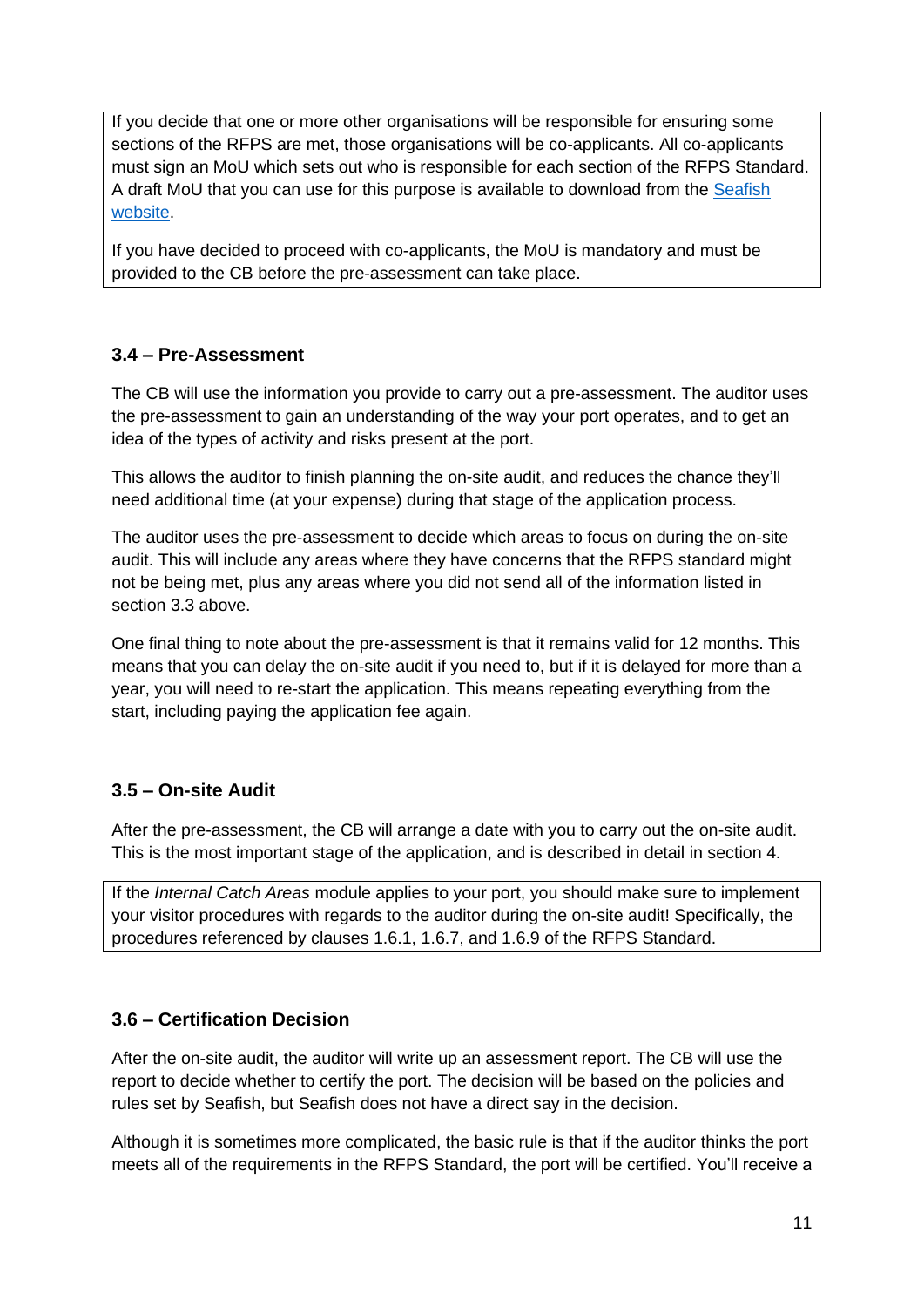copy of your certificate, which will contain details including the issuance and expiry dates. Holding a certificate makes you a Member of the RFPS scheme.

The certificate is valid for three years, although you will need to pass annual surveillance assessments. Surveillance assessments are similar to the full application assessment, except that the pre-assessment becomes a simple matter of checking whether anything has changed. Additionally, if you aren't awarded any non-conformities<sup>1</sup> during your first assessment, the CB might decide that you don't need to have an on-site audit as part of the surveillance process.

There is a fee associated with the surveillance assessment, which is also listed on the Applying for Responsible Fishing Ports Scheme certification page on the [Seafish website.](https://www.seafish.org/responsible-sourcing/responsible-fishing-ports-scheme/applying-for-responsible-fishing-ports-scheme-certification/)

<sup>&</sup>lt;sup>1</sup> Section 4 explains what a non-conformity is, and what it means if you are awarded one.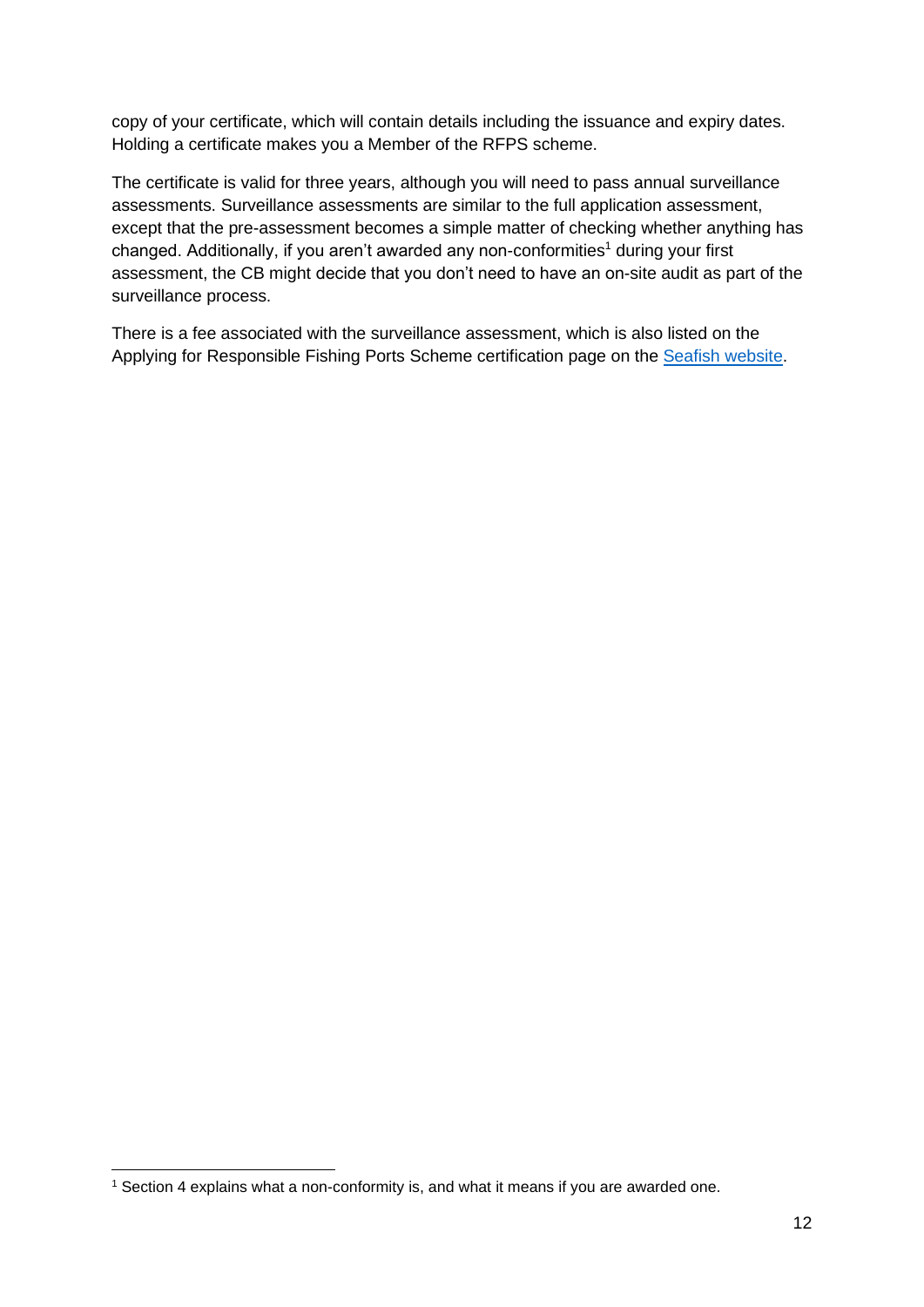# <span id="page-12-0"></span>**4 – The On-Site Assessment**

The on-site assessment is the most important part of the application process. During the onsite assessment, an auditor from the CB will look at all the areas of the port that are relevant to the RFPS Standard. This section explains exactly what to expect during the on-site audit.

One module in the RFPS standard is the *Market/Sales Area* module. The requirements in this module relate to the fish market, which means that if the module applies to your port the auditor will need to be able to see the market in operation for at least part of the on-site audit process. You should consider this factor when discussing with the CB when the audit will take place.

## <span id="page-12-1"></span>**4.1 – The Audit Process**

The RFPS audit process follows the rules set out in ISO 17065 ("Conformity Assessment – Requirements for bodies certifying products, processes and services"). If you have been involved in an audit that follows the ISO 17065 rules in the past, you will be familiar with the RFPS on-site assessment process.

The on-site assessment includes the following steps:

- 1. An opening meeting, during which the auditor will explain what they're going to do.
- 2. A review of your documentation. The auditor might ask questions about the documents you sent them as part of the pre-assessment, or they might ask to see any documents you weren't able to send them.
- 3. An inspection of your port. The auditor will look at all the areas relevant to the standard, but might not cover them in the same order that the standard does.
- 4. The auditor will conduct a final review of their findings and prepare for the closing meeting.
- 5. A closing meeting, during which the auditor will explain their findings and tell you whether there are any RFPS clauses they think you don't meet<sup>2</sup>.

Stages 2 and 3 could happen in either order, and the auditor might ask to see documents as a result of something they see during the inspection stage or vice versa.

During stage 5, the auditor will explain the outcomes of the assessment and you will have an opportunity to provide more information if you think they've missed anything. However, the auditor will not be able to tell you whether or not you will be certified – you will have to wait until the formal certification decision has been made by the CB.

Appendix 1 of this User Guide provides an explanation of what the auditor will be looking for when they assess each clause. It's a lot of information and you don't need to read it all – it's better to use it as a reference guide to get more detail about any specific clauses you're not clear on.

<sup>2</sup> Note: Just because the auditor has decided that there are one or more RFPS requirements that the port doesn't meet does not mean the port can't be certified. Section 4.2 explains how this in more detail.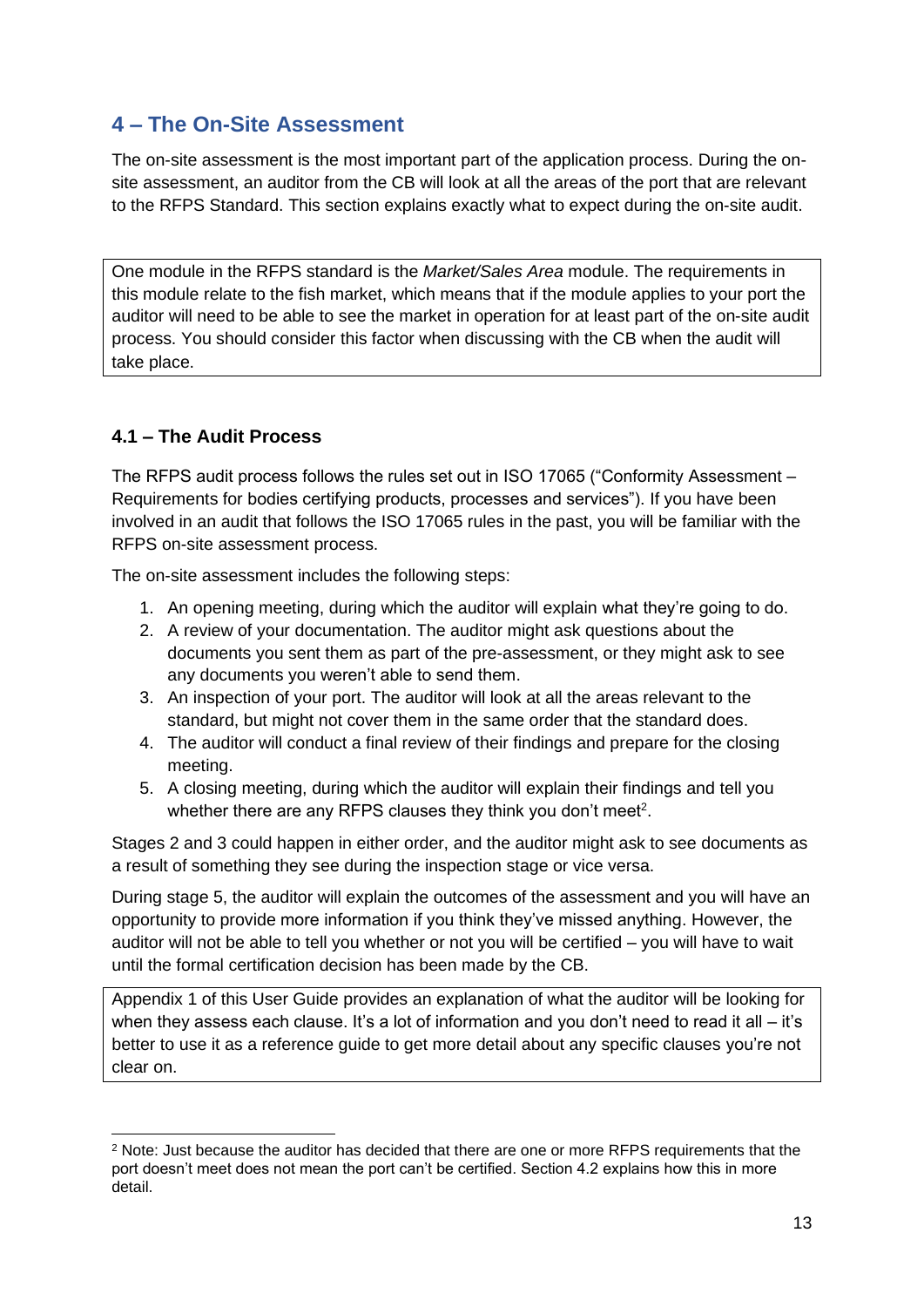You will need to make someone available throughout the on-site assessment process to show the auditor documents, guide them around the facility, and answer any questions they have.

## <span id="page-13-0"></span>**4.2 – Compliance ratings**

During the on-site assessment, the auditor will consider every clause in each applicable module. They will then assign one of the following conformance levels to each clause:

- **Full Compliance** The port meets this RFPS Standard requirement.
- **Minor Non-Conformity** The port fails to meet this requirement, but not substantially. A Minor Non-Conformity does not prevent you from being certified, but it will be a focus of your next audit.
- **Major Non-Conformity**  The port fails to meet this requirement in a substantial way. A Major Non-Conformity must be resolved before you can be certified.
- **Critical Non-Conformity**  There is evidence of a severe deviation from the specific or general requirements of the Standard, such that there is a direct and adverse effect on food safety or health and safety; or if the port is observed to have broken any legal obligation which puts food safety, employee safety, or worker welfare at risk.

A Minor Non-Conformity does not prevent you from being certified. However, at the time of the next audit (whether that audit is a surveillance audit or a full re-assessment), any areas that were previously awarded a Minor Non-Conformity will be looked at more closely by the auditor. If the auditor decides the port still falls short of Full Compliance, they will change it to a Major Non-Conformity. This would mean you would need to fix the problem immediately if you want to remain certified.

Critical Non-Conformities are very rare. If the auditor decides there is a Critical Non-Conformity, they will end the on-site assessment immediately. The CB will not certify a port that is awarded a critical non-conformity, and any future applications to the programme must include evidence of the policies and/or systems which have been put in place to make sure the Critical Non-Conformity doesn't happen again.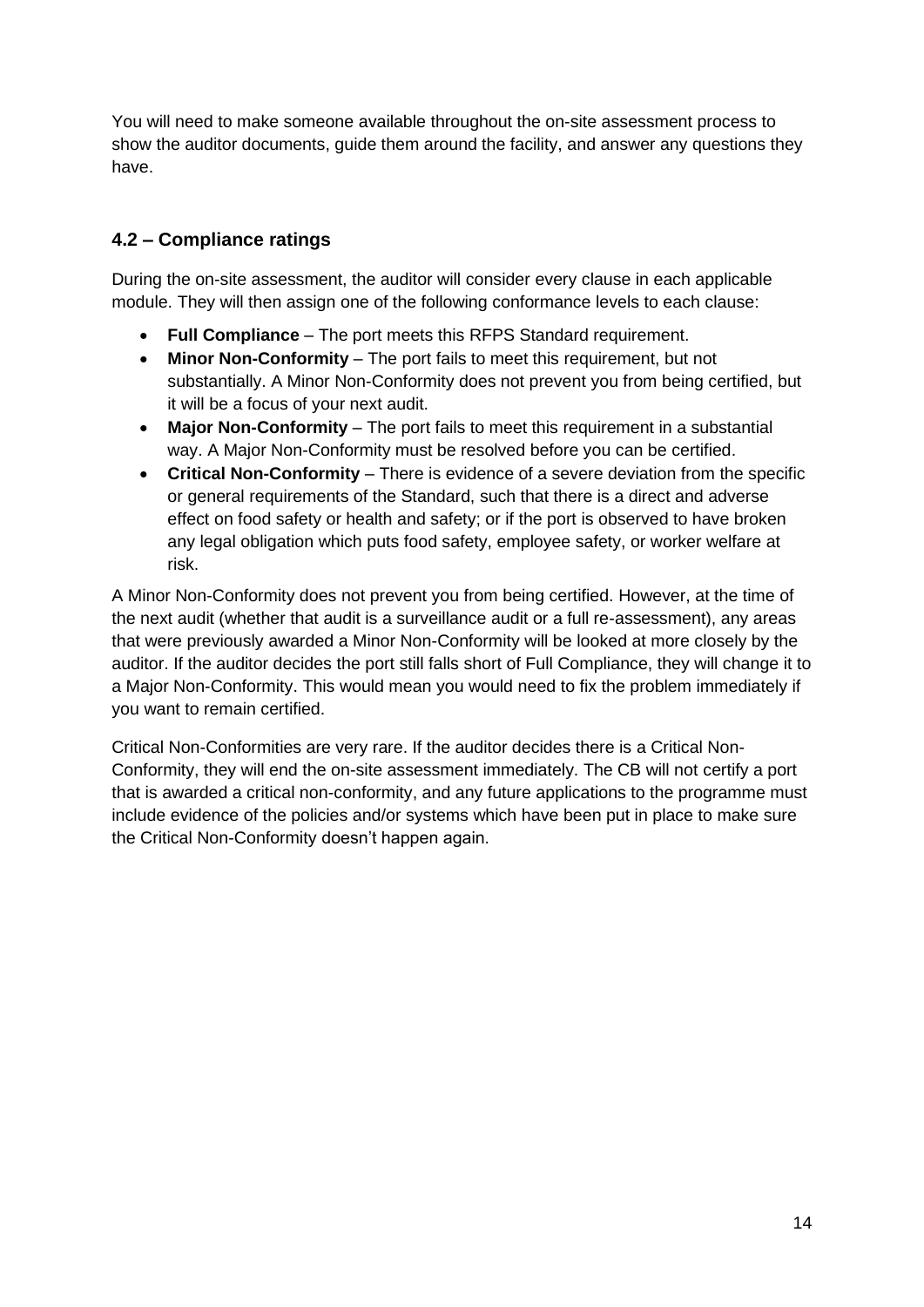# <span id="page-14-0"></span>**5 – The RFPS Modules**

The RFPS Standard includes a set of six Clause Groupings, which can be thought of as modules. The first module, "Universal", contains clauses which every RFPS port must meet. The other five modules contain clauses which ports may or may not need to meet, depending on the type of activities that happen at the port.

The RFPS Standard states clearly which module each clause belongs to. This means that once you know which modules are applicable to your port, it should be clear which clauses you need to meet. The CB has the final say about which modules apply to a port, but you can also decide for yourself by using the following table.

| <b>Clause</b><br><b>Grouping</b> | <b>Characteristics under which Clause Grouping applies</b>                                                                                                                                                                                                                                                                                                                                                                                                                                                                          |
|----------------------------------|-------------------------------------------------------------------------------------------------------------------------------------------------------------------------------------------------------------------------------------------------------------------------------------------------------------------------------------------------------------------------------------------------------------------------------------------------------------------------------------------------------------------------------------|
| Universal                        | These clauses apply to all ports.                                                                                                                                                                                                                                                                                                                                                                                                                                                                                                   |
| Internal catch<br>area           | This module applies to ports with any sized indoor area where catch is<br>handled or stored. This includes refrigerated storage areas.<br>Characteristics of internal storage areas, such as their size, will be taken<br>into account by the auditor.                                                                                                                                                                                                                                                                              |
| Market / sales<br>area           | This module applies to ports with a designated selling or auction facility<br>that supplies the UK seafood market. This includes facilities where sales<br>are conducted directly or via auction.                                                                                                                                                                                                                                                                                                                                   |
| <b>Staff</b>                     | This module applies to ports that employ any staff to conduct operations<br>at the port. This includes part-time staff members and harbourmasters,<br>full or part time. At a minimum, the clauses in Module 4 will apply to at<br>least one individual at every port. Staff members employed remotely by a<br>central organisation (such as a local council) are not included. Also<br>excluded are contractors or employees of other organisations who work<br>at the port, and whose welfare is covered by a 'Universal' clause. |
| Vehicles                         | This module applies to ports that utilise vehicles, including fork lift trucks.<br>It does not include vehicles not utilised in port operations (such as<br>personal transport) or that are owned and operated by personnel who are<br>not employees of the port, with the exception of fork-lifts which are<br>always included. It also excludes vehicles used only to transport catch to<br>and from the port, such as boats or articulated lorries.                                                                              |
| Catch handling<br>area           | This module applies to ports where catch handling activities occur, such<br>as weighing and grading, but only if they are carried out by port<br>employees.                                                                                                                                                                                                                                                                                                                                                                         |

In all circumstances, the auditor will take into account the scale and nature of activities carried out at the port when they decide whether a clause has been met. The way this affects each individual clause is explained in more detail in Appendix 1, but in general it means that smaller and less complicated ports might not need to produce the same level of detail in their evidence as larger, more complicated ports.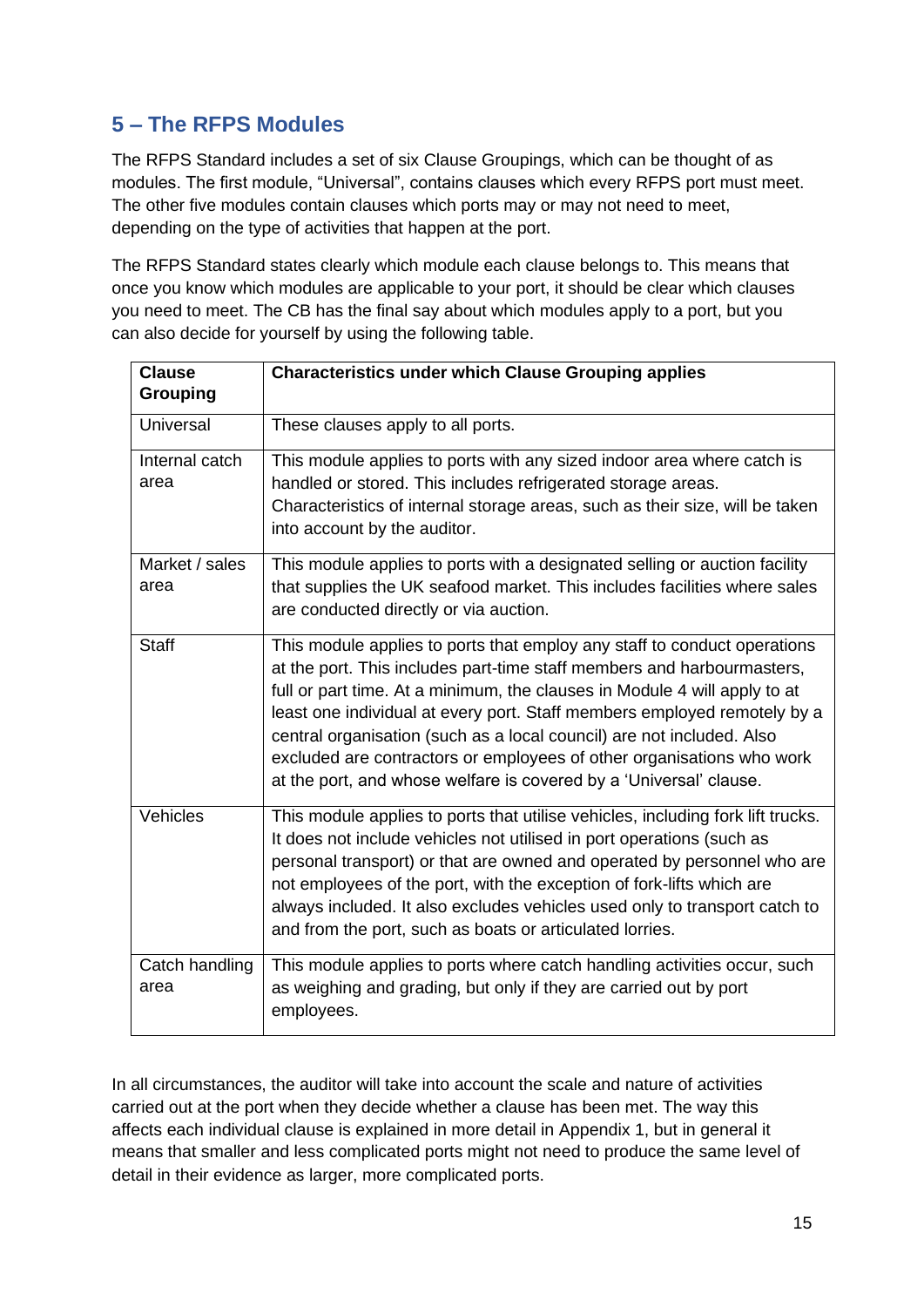# <span id="page-15-0"></span>**Responsible Fishing Ports User Guide: Appendix 1 Clause-by-Clause Guidance**

This appendix provides guidance for each clause within the RFPS Standard. You are not expected to memorise, or even necessarily read, all of the guidance in this section. It is intended to be used as a reference appendix which you can turn to if the requirements of a specific clause are not obvious, or if you need clarification on a particular point.

# <span id="page-15-1"></span>Core Module 1: Food Safety/Structural Integrity

## <span id="page-15-2"></span>**1.1 – Port Food Safety Management**

1.1.1 The port shall have conducted a HACCP-style assessment which is applicable to the current operations of the port, to ensure that the catch is handled and stored in a safe manner.

As part of a food safety management system to ensure safe food, you **must** have in place a Hazard Analysis and Critical Control Point (HACCP)-style food safety management plan. Details on the nature of HACCP plans and analysis are provided in the RFPS Code of practice (CoP), and also by the UK Government on the [Food Standards Agency](https://www.food.gov.uk/business-guidance/hazard-analysis-and-critical-control-point-haccp) website.

Your HACCP-style plan should be approved by the local Environmental Health Authority or equivalent organisation.

The HACCP-style assessment is central to the scoring of many clauses in the RFPS Standard, and it is important that it is sufficiently extensive. The purpose of the HACCPstyle assessment is to identify hazards throughout the activities conducted on your site, and to identify and implement controls to mitigate the potential risks of these hazards. The auditor will review the assessment and decide whether it covers all the relevant areas, taking into account the scale and nature of activities at the port. At some ports, the HACCP-style assessment might be relatively brief; or your HACCP-style plan may go beyond the base HACCP requirements, depending on the specific circumstances at your port.

In addition to the link provided above, more information on HACCP-style assessments as they apply specifically to fishing ports can be found in the RFPS Code of Practice.

1.1.2 The HACCP-style assessment shall be specific to the premises and be appropriate to the nature, scope and volume of the catch handled.

See the notes under clause 1.1.1. The auditor will be looking for a HACCP-style assessment which you have carried out specifically for your port – but it might be relatively brief depending on the types of activities carried out.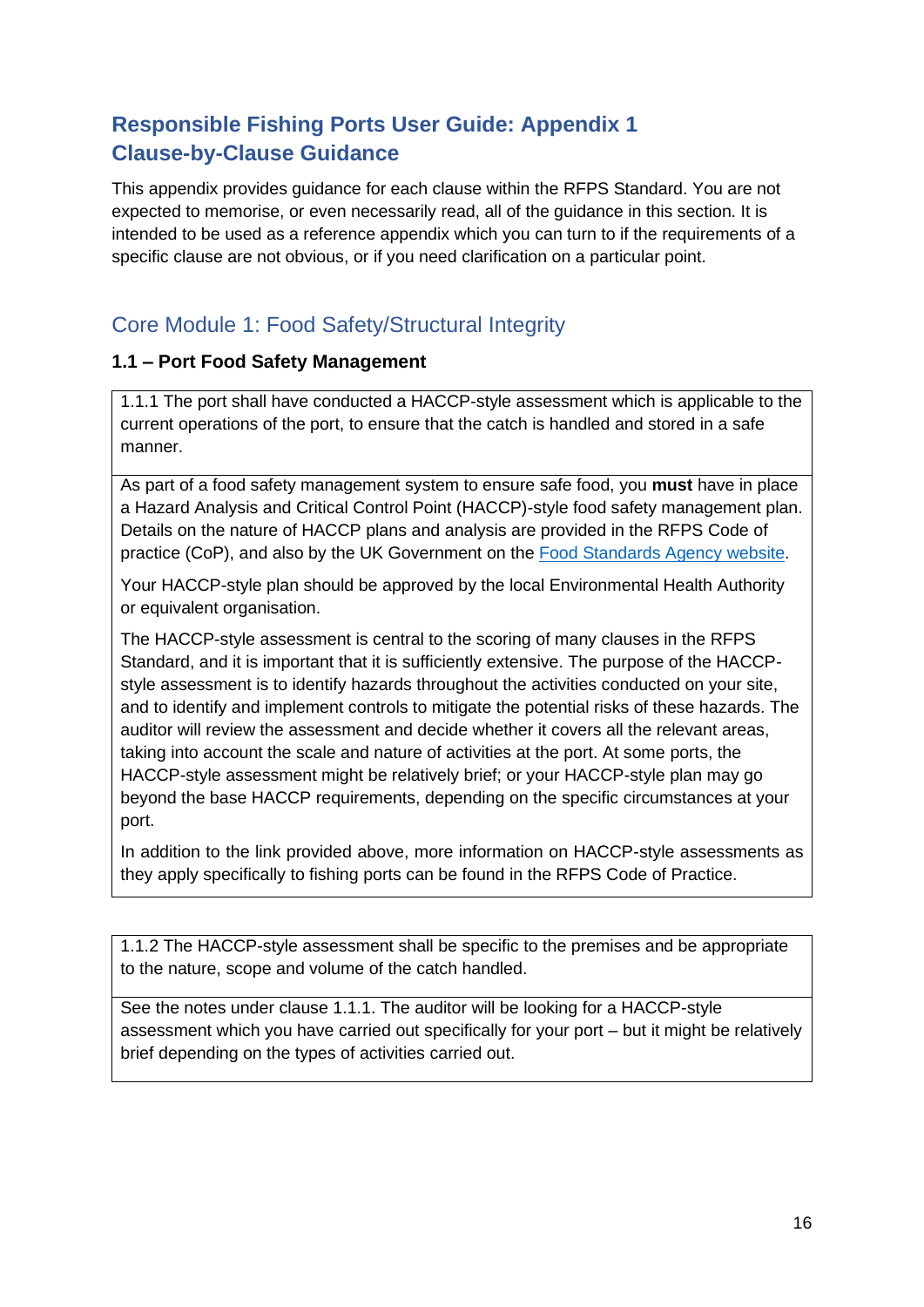1.1.3 The HACCP-style assessment shall follow HACCP principles and all 7 HACCP requirements, and shall cover all aspects of the port from its operating processes to the personnel that use them.

See the notes under clause 1.1.1. The auditor will be looking to make sure your HACCPstyle assessment follows all seven principles, as follows:

Principle 1: Conduct a hazard analysis.

Principle 2: Determine the critical control points (CCPs).

Principle 3: Establish critical limits.

Principle 4: Establish monitoring procedures.

Principle 5: Establish corrective actions.

Principle 6: Establish verification procedures.

Principle 7: Establish record-keeping and documentation procedures.

As noted elsewhere in this section, it is important to recognise that at some ports the amount of content under each of these headings could be relatively brief.

1.1.4 A documented review of the HACCP-style assessment shall be conducted annually to ensure that it remains fit-for-purpose or if a change has occurred in the operations of the facility or after a complaint, prosecution or change to food safety legislation.

The auditor will request the reports resulting from annual reviews of the HACCP-style process and any material relating to changes implemented. In particular, they will be looking for evidence that you conduct these reviews annually.

If your HACCP-style assessment is relatively brief, your annual review is likely to also be quite quick. The most important thing is to document that a review was conducted – even if it did not result in any changes to the HACCP.

1.1.5 The key aspects of the HACCP-style assessment shall be communicated to all employees and users of the facility by verbal communication, training or through the use of display material in public areas.

In assessing this clause, the auditor will ask how you make sure that everybody who needs to follow the HACCP plan understands what they have to do. You can pass this clause by making people aware verbally, or by covering relevant information during employee training. The auditor won't conduct interviews when assessing this clause, although they may ask your representative how this information is disseminated if it's not clear from your documentation.

## <span id="page-16-0"></span>**1.2 – Port External Landing Areas**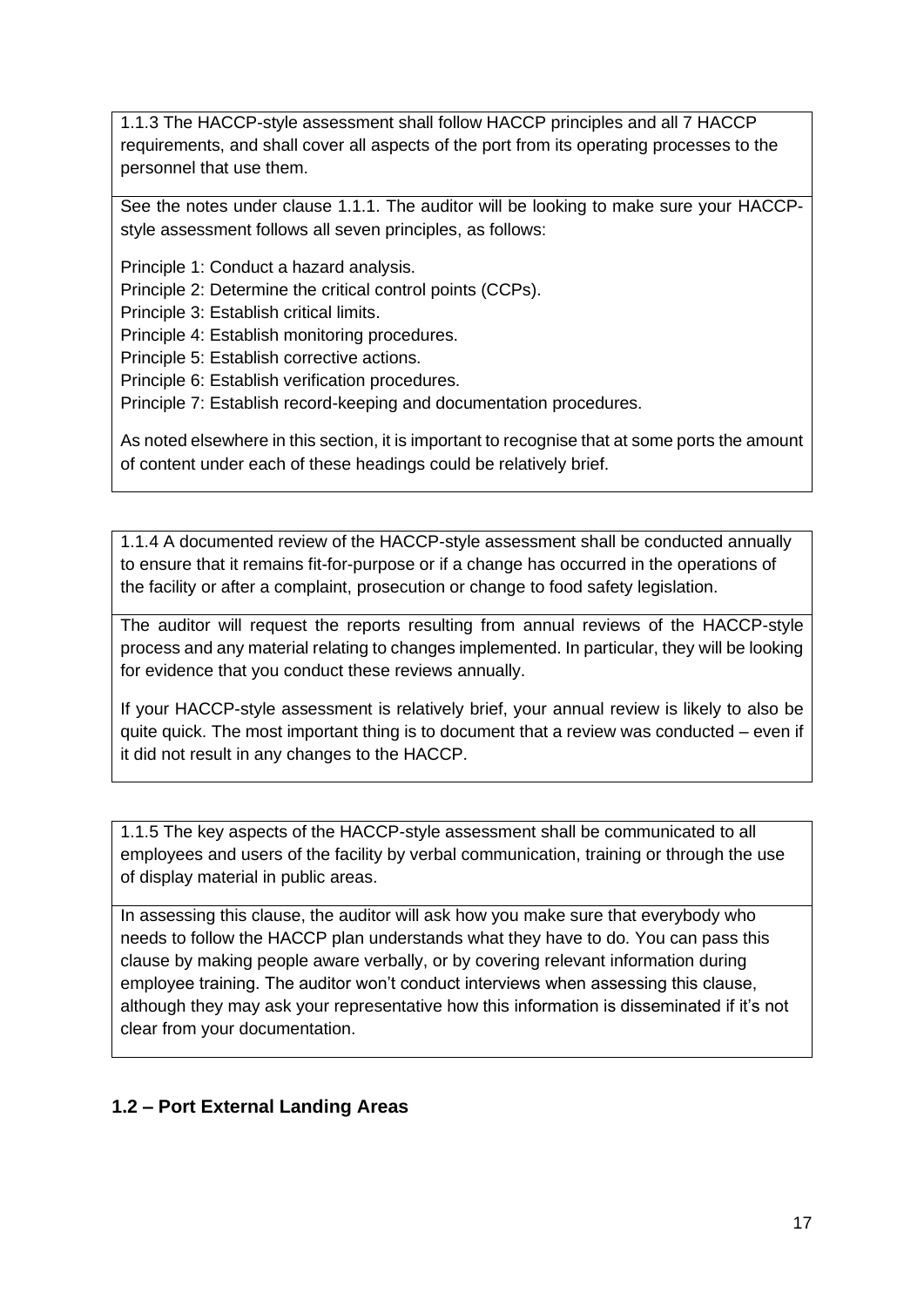1.2.1 A risk assessment must be carried out and the findings implemented to ensure that any risks arising from public access to catch-handling or landing areas during operations are mitigated.

The purpose of this clause is to ensure that you have assessed and mitigated potential risks to members of the public posed by port operations. If you can entirely prevent the public from accessing catch-handling or landing areas, you will automatically pass this clause; however, the auditor will recognise that at many ports this is not possible. If you can't stop public access, you will need to be able to show what mechanisms you have in place to mitigate risks. These could include:

- Limited public access, or public access only with a port representative as a guide.
- A designated port representative observing catch-handling or landing activities to ensure the public is kept safe.
- Signage and other 'soft' barriers to interaction between the public and catch-handling activities.

The auditor will want to see evidence that you have conducted a risk assessment and implemented the outcomes, so when you conduct this risk assessment you should make a note of the outcomes and keep them on file.

1.2.2 Catch-landing and handling area shall be free from objectionable odours, smoke, dust and other contaminants (e.g. pesticides), infestation by pests, and not be subject to contamination by flooding.

The auditor will assess this clause by observing the status of the catch landing and handling areas at the time of the audit. To pass this clause, the areas must be free from contamination, and also free from potential sources of contamination. The auditor will recognise that some potential sources of contamination are outside your control (for example, if a neighbour is having a bonfire on the day of the audit), but wherever possible you should be able to show how you respond to potential contaminants.

1.2.3 Catch-landing and handling activities should be carried out to encourage a flowthrough of the catch to minimise risk of cross-contamination and loss of quality from excessive exposure to the elements or air borne contaminants.

The auditor will ask you for an explanation of the process by which catch is moved from vessels (or road transport), into the sales and/or storage areas, and ultimately off the port premises. For activities which are carried out either by port employees or under their oversight, you should make sure that the catch is not exposed to contaminants at any time. The catch may be left exposed to the elements for a short period of time but there should be rules in place to ensure this does not exceed 30 minutes.

The auditor will recognise that at some ports landing activities occur at times when no port staff are present. If this happens at your port, you must be able to demonstrate how you encourage fishers to follow the rules, and also that you ensure there are no barriers to prevent them from doing so.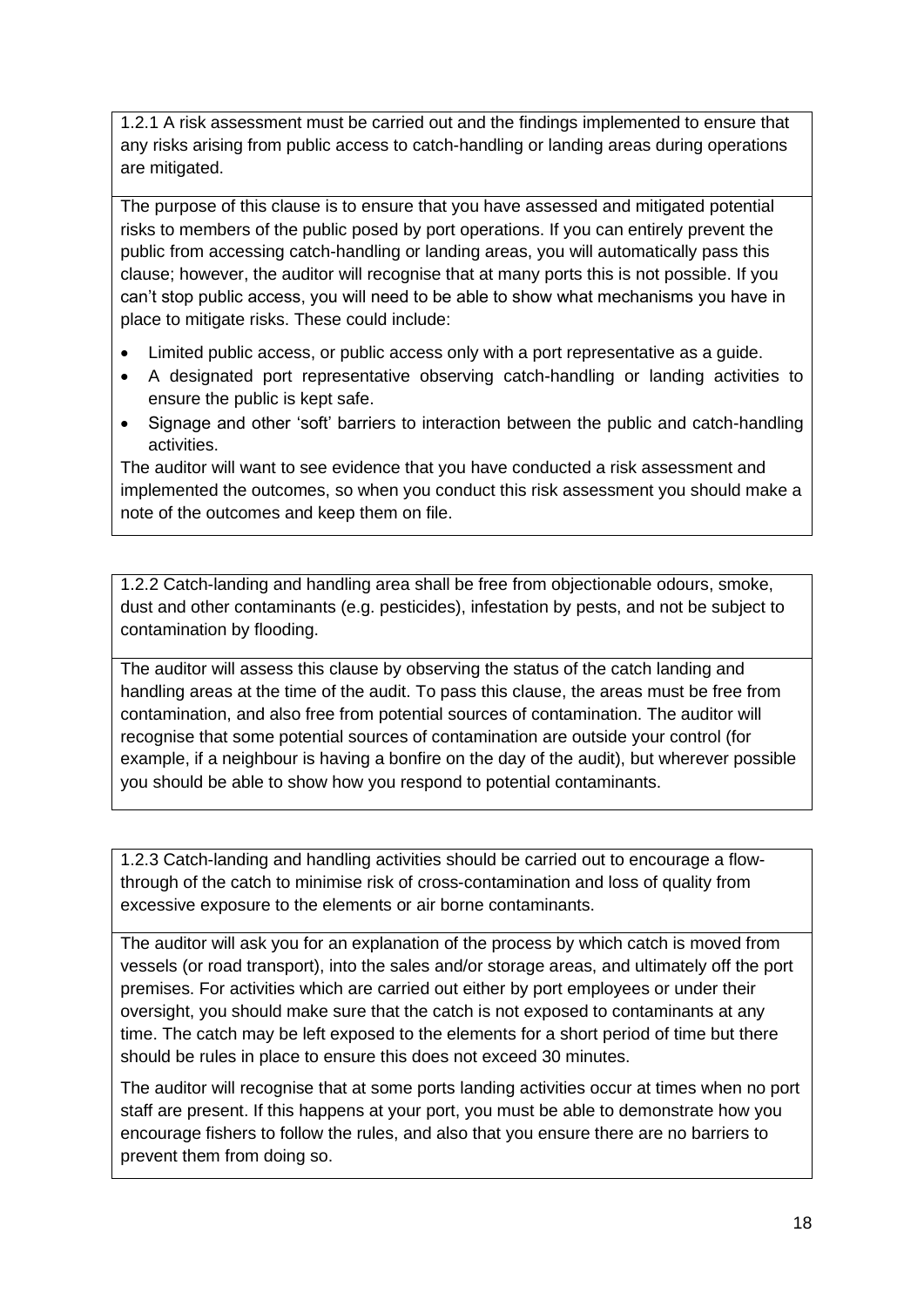Contamination by seagulls is of particular concern, and the auditor might ask you what measures you have in place to minimise risk of contamination by them.

1.2.4 Vessel fuelling, maintenance, waste storage or other potentially contaminating activities shall be conducted in a manner, and at a time and place, which minimises the risk of contamination of catch.

The auditor will expect you to have an understanding of the potential risks of contamination at your port, and to have put measures in place to mitigate those risks wherever you can. These measures might include:

- Spatial separation of landing and other activities (e.g. no refuelling or maintenance at the landing quay).
- Temporal separation of landing and other activities (e.g. no refuelling or maintenance while landing is occurring).
- Other measures to ensure that if landing takes place at the same time and location as refuelling, maintenance, or waste management activities, the catch is not contaminated.

You will pass this clause if the auditor believes that the measures you have in place mitigate any risks present under the specific circumstances at your port.

The auditor will recognise that at some ports these types of activities can occur at times when no port staff are present. If this happens at your port, you must be able to demonstrate how you encourage fishers to follow the rules, and also that you ensure there are no barriers to prevent them from doing so.

## <span id="page-18-0"></span>**1.3 – Port External Structural Condition**

1.3.1 All catch-landing and handling areas shall be maintained in a hygienic condition and minimise risk of personal injury.

The auditor will score this clause by inspecting the state of the catch-landing and handling areas. You will pass this clause if all of your catch-handling and landing areas look clean and safe.

Auditors are instructed to recognise that the level of hygiene expected of working ports is lower than that demanded in many food-processing facilities, so they will not be expecting sterile conditions. However, they will compare the appearance of the areas to the contents of your cleaning plan, to make sure it is being implemented.

1.3.2 Working area floor surfaces shall be constructed out of a hard wearing, impervious and non-slip material.

The auditor will score this clause by inspecting the catch-handling areas of the port. As this clause is in the "External structural condition" section, the auditor will not consider internal floors when scoring it. You may receive a non-conformity against this clause if you have floors made from wood, brick, or bare ground in working areas, unless you have a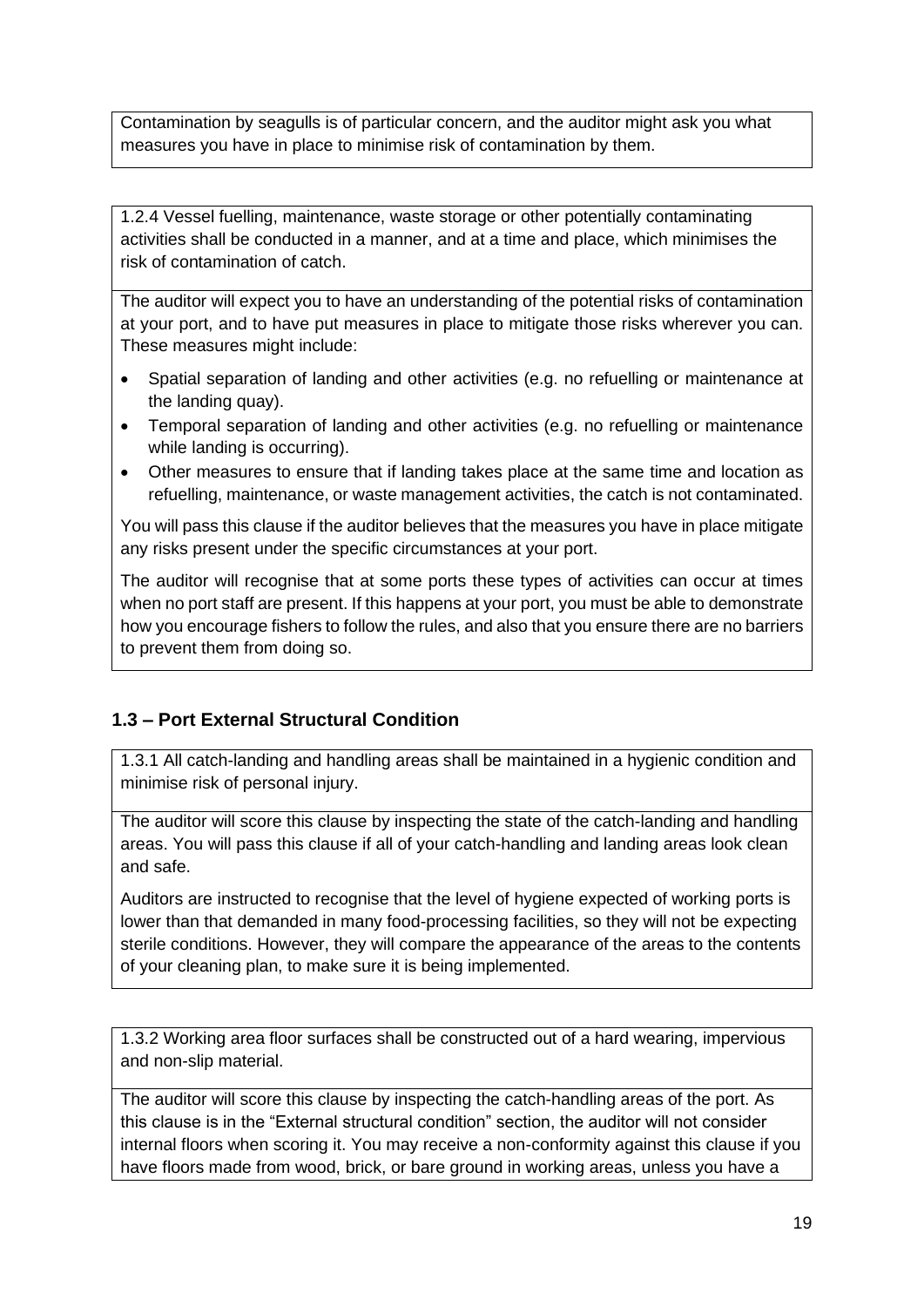good reason why these floors must remain in place (for example they are in a listed building). If you have these types of flooring in working areas and cannot change them, you should make sure that you have taken steps to reduce the chances anyone will injure themselves or that catch will be contaminated.

1.3.3 Drainage systems in place shall have been approved by the Environmental Health Officer (EHO).

The auditor will ask for documentary evidence that your drainage system has been approved by the EHO – or, if an EHO is present at the time of the audit, the auditor may ask them. You will not be penalised if you can show that you have asked the EHO to review the drainage systems but they have not yet done so.

## <span id="page-19-0"></span>**1.4 – Port Internal Structural Condition**

1.4.1 Internal selling area(s) shall be fully enclosed, within a structure(s) that provides a protected and hygienic environment.

This clause is in the "Market and Sales Area" grouping. This means that your port will only have to meet it if you operate a market or sales area. For more information on how to decide which clauses are applicable to your port, please refer to the main part of the RFPS User Guide.

The auditor will inspect the market or sales area and make sure it has four walls and a roof. You will not be penalised for having doors which are left open while the market is in operation, but if you do so then you need to include this in your risk assessments (particularly in relation to pest control and temperature management).

1.4.2 The auction/selling area shall be designed logically to prevent cross contamination.

This clause is in the "Market and Sales Area" grouping. This means that your port will only have to meet it if you operate a market or sales area. For more information on how to decide which clauses are applicable to your port, please refer to the main part of the RFPS User Guide.

The auditor will inspect the market or sales area while it is in operation and determine whether activities are being carried out in a way which poses a risk of contamination to the catch. If there are elements of the design of your facilities which mean that crosscontamination is a risk, you should be able to pass this clause if you have put measures in place to mitigate that risk – for example, in your cleaning schedule.

1.4.3 The auction/selling area shall provide sufficient working space and storage capacity to enable all market/selling operations to be carried out effectively to maintain good hygienic and safe working conditions.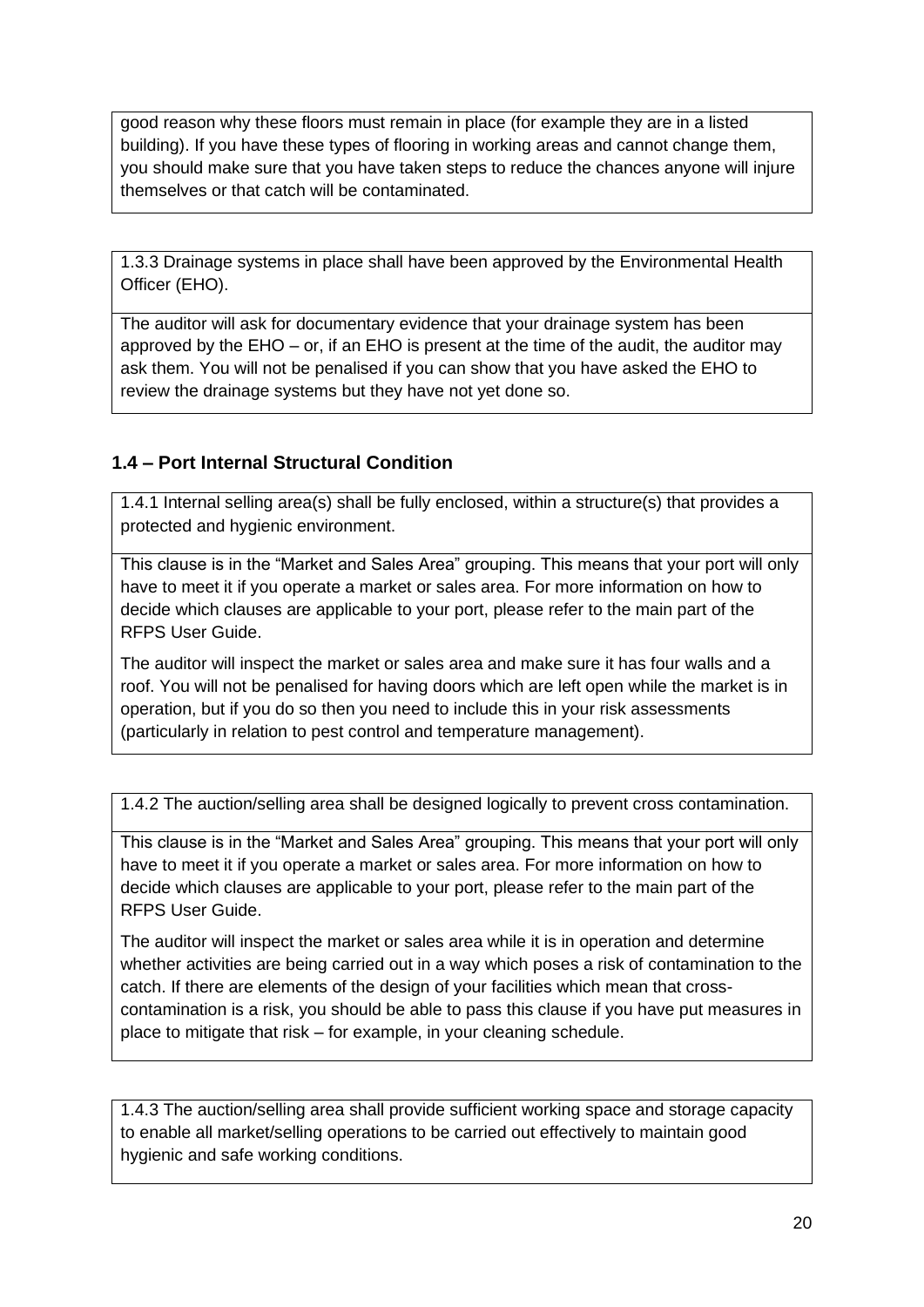This clause is in the "Market and Sales Area" grouping. This means that your port will only have to meet it if you operate a market or sales area. For more information on how to decide which clauses are applicable to your port, please refer to the main part of the RFPS User Guide.

The auditor will inspect the market while it is in operation and make a decision about whether there is enough space for the volume of product and type of activity being carried out. They will also take into account any mitigation measures you have put in place, such as:

- Limits on the amount of fish permitted in the auction area at one time
- Limits on the number of boxes in the auction area
- Any other mechanisms in place to ensure the auction area remains safe and hygienic

1.4.4 The floors shall be in good structural condition to facilitate cleaning and to minimise any potential risk of personal injury.

This clause is in the "Internal Catch Areas" grouping. This means that your port will only have to meet it if your port includes indoor areas where catch is handled or stored. For more information on how to decide which clauses are applicable to your port, please refer to the main part of the RFPS User Guide.

The auditor will score this clause by inspecting the catch-handling areas of the port. The auditor will not consider external floors for this clause. The auditor will inspect the state of the floors at the time of the audit, and will expect them to be clean and in good structural condition. If you have some areas of floor which are not in good structural condition, the auditor will take into account any measures you have put in place to keep the areas clean and safe – such as through your cleaning plan.

1.4.5 Drainage systems shall be maintained to prevent: pooling of water in the sales area; ingress of pests; and the generation of foul odours.

This clause is in the "Internal Catch Areas" grouping. This means that your port will only have to meet it if your port includes indoor areas where catch is handled or stored. For more information on how to decide which clauses are applicable to your port, please refer to the main part of the RFPS User Guide.

The auditor will score this clause by inspecting the state of the internal areas of the port during the on-site assessment. You should pass the clause as long as the auditor does not observe significant pools of water, pests, or foul odours. Small pools of water, especially those which can be explained by recent activity, should not result in a nonconformity.

1.4.6 Walls, including floor/wall junctions and associated pipework, shall be kept clean according to the formal cleaning schedule.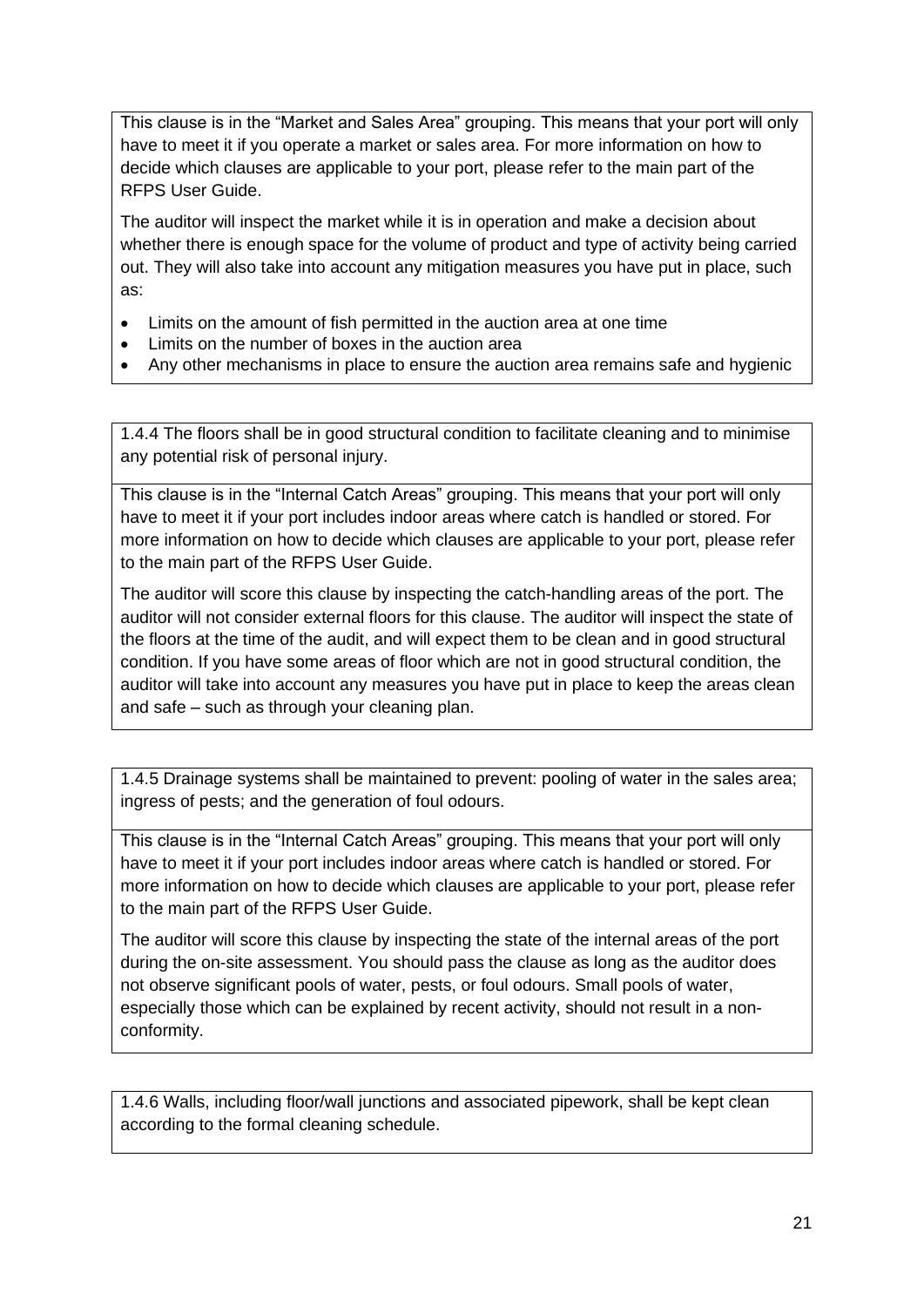This clause is in the "Internal Catch Areas" grouping. This means that your port will only have to meet it if your port includes indoor areas where catch is handled or stored. For more information on how to decide which clauses are applicable to your port, please refer to the main part of the RFPS User Guide.

The auditor will examine the cleaning schedule to make sure these areas are included, and will also inspect the areas themselves to check whether the cleaning schedule has been applied.

1.4.7 All internal wall surfaces shall be constructed of a smooth, durable, and impervious material.

This clause is in the "Internal Catch Areas" grouping. This means that your port will only have to meet it if your port includes indoor areas where catch is handled or stored. For more information on how to decide which clauses are applicable to your port, please refer to the main part of the RFPS User Guide.

This clause applies only to internal walls in the catch-handling and storage areas (including refrigerated areas). Walls in, for example, office areas are not covered by this clause.

Examples of appropriate wall material include plastic or painted concrete, resin coatings, food-grade steel, painted bricks

Examples of inappropriate wall material include wood, unprotected chipboard and composite materials.

1.4.8 A light-coloured finish to all internal walls should be applied to highlight any dirt and debris.

This clause is in the "Internal Catch Areas" grouping. This means that your port will only have to meet it if your port includes indoor areas where catch is handled or stored. For more information on how to decide which clauses are applicable to your port, please refer to the main part of the RFPS User Guide.

This clause applies only to internal walls in the catch-handling and storage areas. Walls elsewhere, for example, in office areas are not covered by this clause. The auditor will inspect the internal walls and may raise a non-conformity, if any are observed not to have a light-coloured finish.

1.4.9 Vulnerable doorways, pillars, and corners shall be protected or reinforced against potential physical damage by fork lifts and other traffic.

This clause is in the "Vehicles" grouping. This means that you will only have to meet this clause if vehicles operate at the port. For more information on how to decide which clauses are applicable to your port, please refer to the main part of the RFPS User Guide.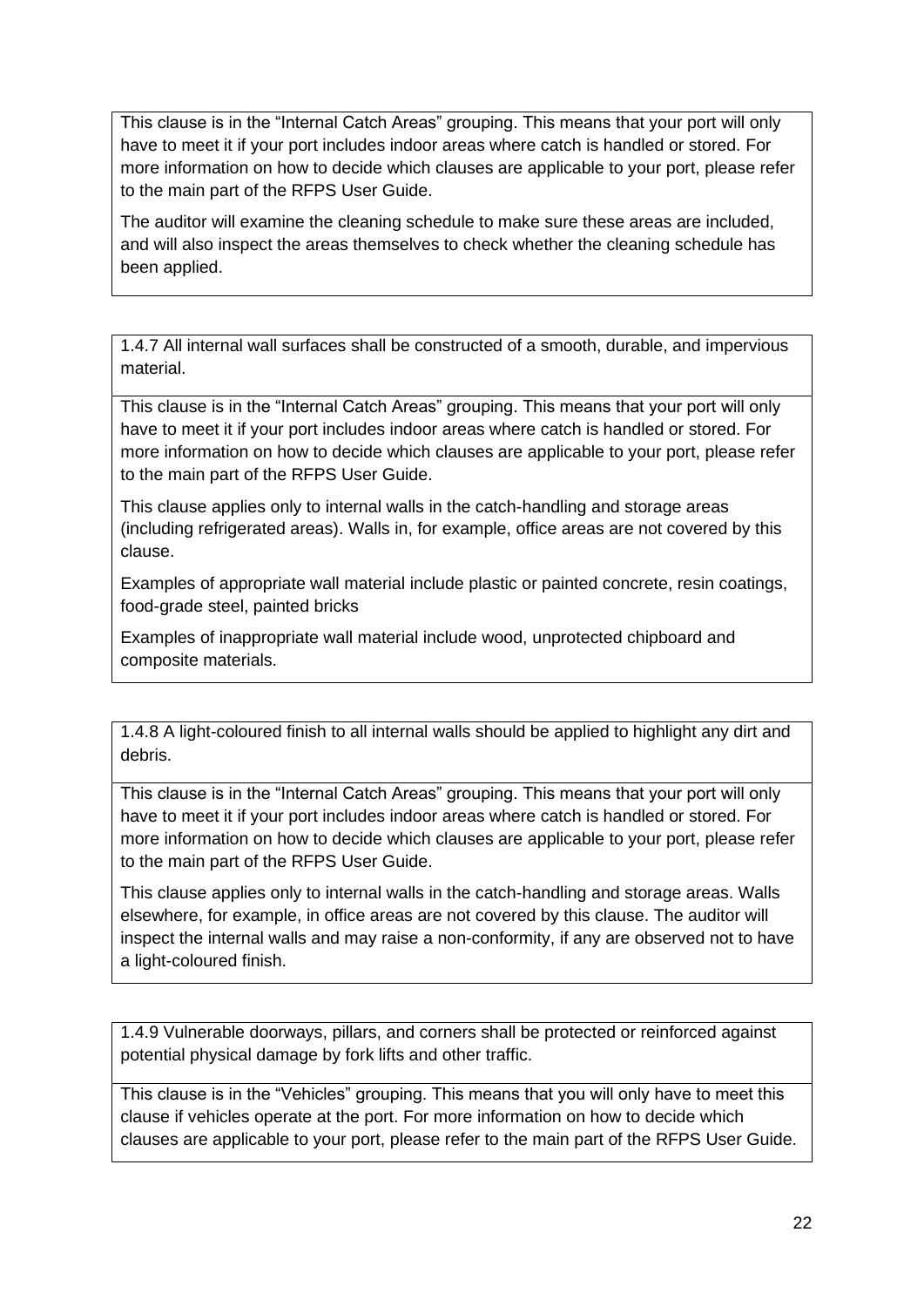The auditor will score this clause by inspecting the catch-handling and storage areas. They will first decide which areas are 'vulnerable' by considering the types of activity in the area and the extent to which vehicles such as fork lifts are used at the port. The auditor will expect to see protection such as barriers, bollards, or corner protectors in vulnerable areas. If you have conducted a risk assessment and determined areas to be low risk the auditor will also take this into account.

1.4.10 Any pipework in fish-handling areas should be chased into the wall, boxed in, or bracketed sufficiently clear of the walls to enable thorough cleaning.

This clause is in the "Internal Catch Areas" grouping. This means that you will only have to meet this clause if your port includes indoor areas where catch is handled or stored. For more information on how to decide which clauses are applicable to your port, please refer to the main part of the RFPS User Guide.

The auditor will inspect both the design and location of the pipework, and the extent to which it is kept clean.

1.4.11 Any glass present in fish-handling areas (such as windows or lightbulbs) shall be protected to minimise the chances of contamination in the event of breakage.

This clause is in the "Internal Catch Areas" grouping. This means that you will only have to meet this clause if your port includes indoor areas where catch is handled or stored. For more information on how to decide which clauses are applicable to your port, please refer to the main part of the RFPS User Guide.

The auditor will check to make sure that glass in the catch-handling and storage areas is protected. 'Protection' might be physical, or it could be a glass management procedure to be implemented in the case of breakage. In the case that there is exposed glass in the catch handling areas the auditor should ensure that the glass management procedure is extensive and robust.

1.4.12 Window sills must not be used for long-term storage and should be cleaned regularly according to the formal cleaning schedule.

This clause is in the "Internal Catch Areas" grouping. This means that you will only have to meet this clause if your port includes indoor areas where catch is handled or stored. For more information on how to decide which clauses are applicable to your port, please refer to the main part of the RFPS User Guide.

Auditors will review the cleaning schedule to make sure windowsills are included, and will also inspect the state of windowsills at the time of the on-site assessment. You should make sure that windowsills used for temporary storage (for example of sales tickets) are cleared at the end of each shift, wherever possible.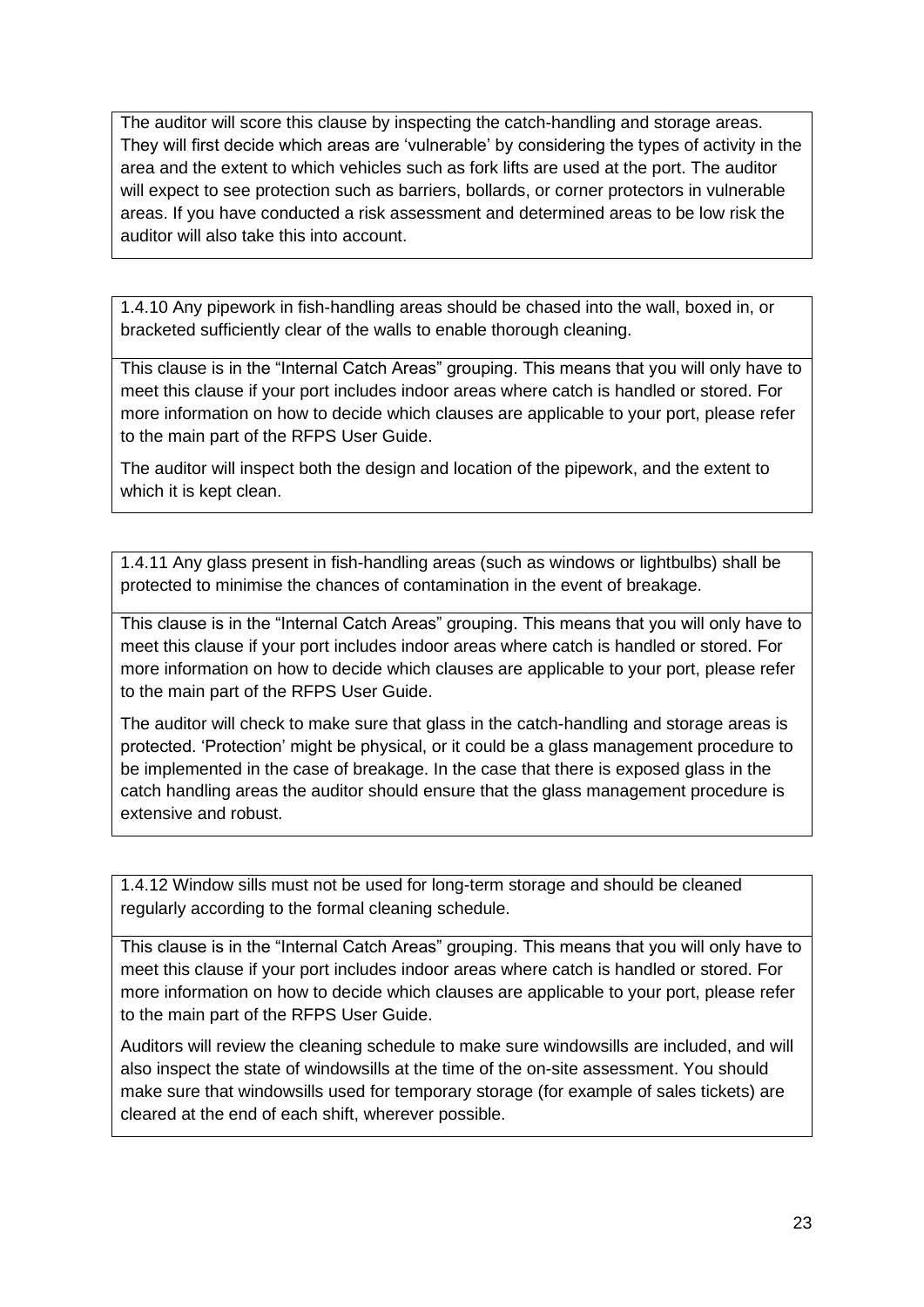1.4.13 All doors enclosing the fish-handling area shall be food-safe and adequate for fire safety and security needs, and must be kept clean and well-maintained according to the formal cleaning schedule.

This clause is in the "Internal Catch Areas" grouping. This means that you will only have to meet this clause if your port includes indoor areas where catch is handled or stored. For more information on how to decide which clauses are applicable to your port, please refer to the main part of the RFPS User Guide.

Auditors will review the cleaning schedule to make sure doors are included, and will also inspect the state of doors at the time of the on-site assessment.

1.4.14 Entrances to the loading bay, reception areas and catch storage areas shall be designed to minimise the risk of contamination from those areas.

This clause is in the "Internal Catch Areas" grouping. This means that you will only have to meet this clause if your port includes indoor areas where catch is handled or stored. For more information on how to decide which clauses are applicable to your port, please refer to the main part of the RFPS User Guide.

The auditor will be looking for evidence that you are aware of any risks of contamination and have mitigated them wherever you have identified them. Examples of measures to minimise the risk of contamination include:

- Automatically closing doors
- Signage and policies to require personnel to close doors
- No direct access from reception and office areas to catch-handling areas
- Footbaths and hand washing stations.

1.4.15 All ceilings and roof linings shall be kept well-maintained and cleaned according to the formal cleaning schedule.

This clause is in the "Internal Catch Areas" grouping. This means that you will only have to meet this clause if your port includes indoor areas where catch is handled or stored. For more information on how to decide which clauses are applicable to your port, please refer to the main part of the RFPS User Guide.

Auditors will review the cleaning schedule to make sure ceilings are included, and will also inspect the state of ceiling at the time of the on-site assessment.

1.4.16 Lighting in internal fish-handling and storage areas shall be designed and maintained to ensure a safe and hygienic working environment, and to enable inspection of the catch.

This clause is in the "Internal Catch Areas" grouping. This means that you will only have to meet this clause if your port includes indoor areas where catch is handled or stored. For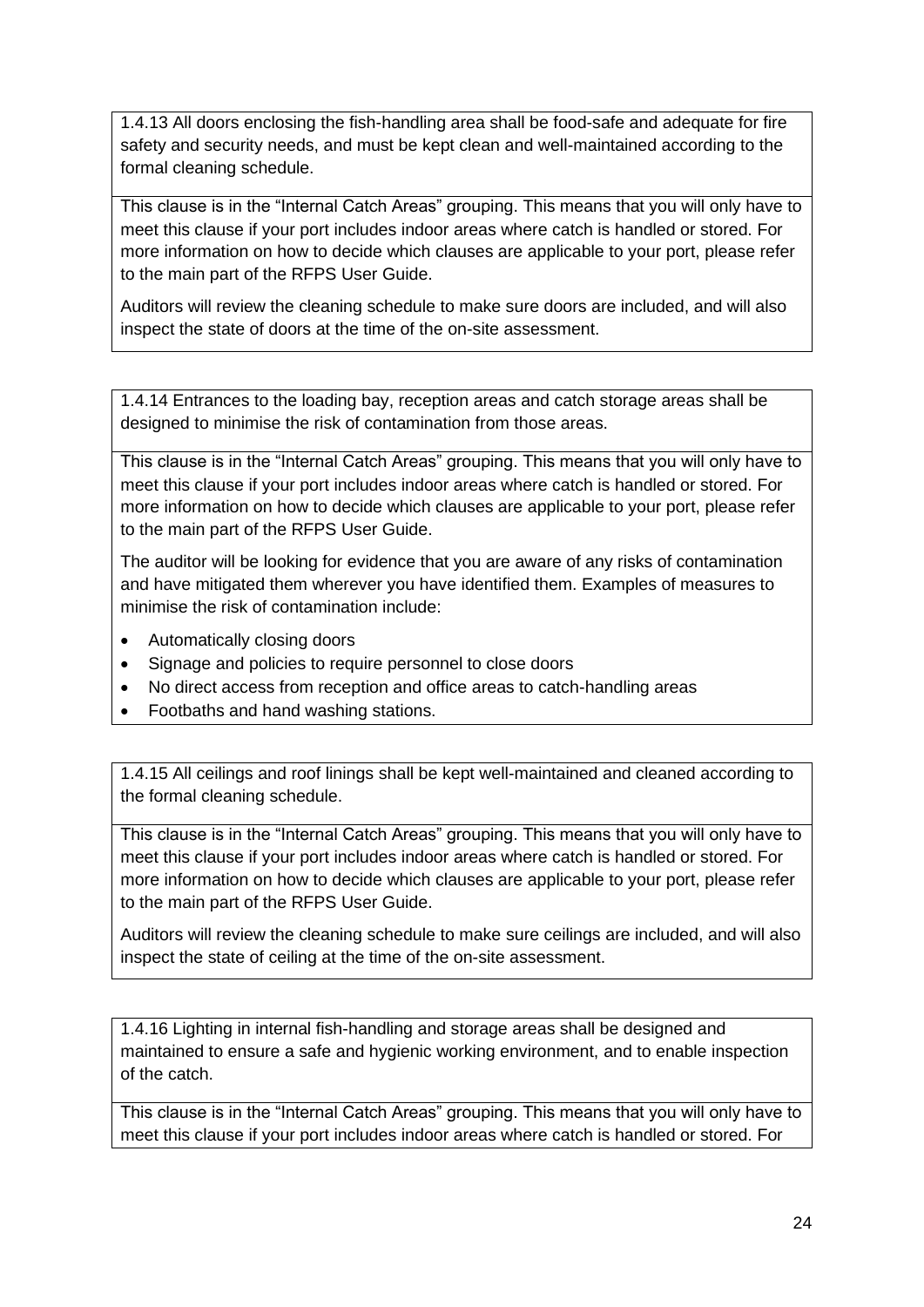more information on how to decide which clauses are applicable to your port, please refer to the main part of the RFPS User Guide.

The auditor will inspect the level of lighting during the market while it is in operation during the on-site assessment. Prior to the site visit, you should make sure all the bulbs in the market area are working and are bright enough.

1.4.17 All water used in the washing of the catch and equipment cleaning must be potable and free from harmful contaminants and chemicals.

The auditor will be looking for evidence that only potable water is used in the washing of catch and equipment. If your water comes from the public supply, this will be sufficient evidence. Water used on board fishing vessels is not within the scope of the RFPS Standard and the auditor will not check it.

1.4.18 Ice used to maintain catch temperature must be food safe and free from harmful contaminants or additives.

This clause only applies to ice, which is manufactured on-site, or which is provided by the port to port users. Ice which fishers bring from elsewhere is outside the scope of the RFPS Standard, although you may be asked for evidence that ice has originated elsewhere.

If you manufacture or provide ice, you should include it in your HACCP-style risk assessment. If you do not manufacture the ice yourself, you should have an agreement with the manufacturer that the ice is food-safe.

If you do manufacture it yourself, you will be asked to provide evidence of the cleaning and maintenance schedule and other documentation for your ice plant. You should also have a testing regime in place to monitor the ice quality.

1.4.19 All equipment used fish-handling areas shall be fit for purpose, and kept clean according to the formal cleaning plan.

This clause is in the "Internal Catch Areas" grouping. This means that you will only have to meet this clause if your port includes indoor areas where catch is handled or stored. For more information on how to decide which clauses are applicable to your port, please refer to the main part of the RFPS User Guide.

Auditors will review the cleaning schedule to make sure equipment is included, and will also inspect the state of equipment at the time of the on-site assessment.

"Equipment" includes, but is not limited to, grading machines, pallets, pallet trucks, hooks, and fish boxes.

1.4.20 All equipment used in fish-handling areas shall be maintained according to a documented maintenance programme.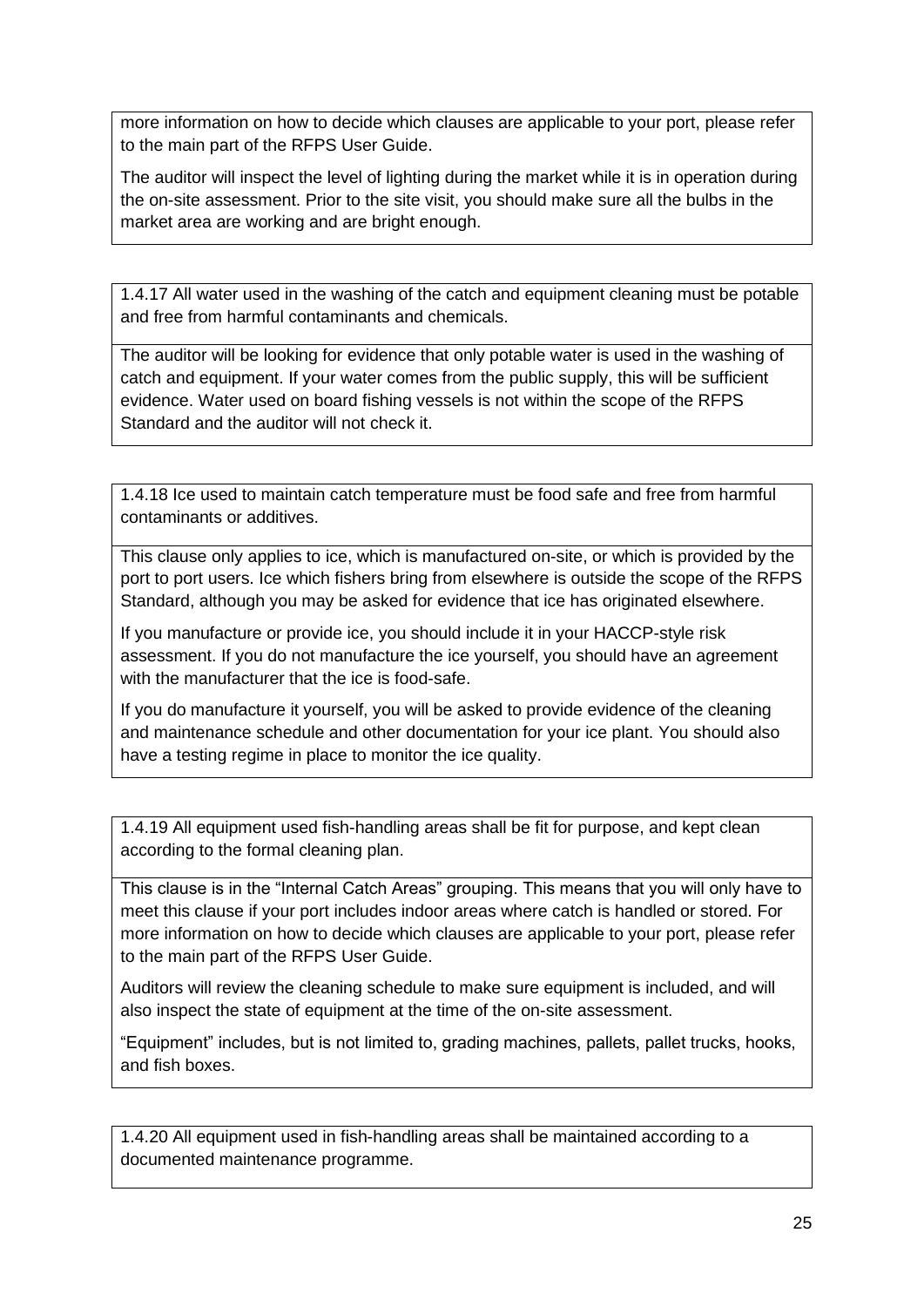This clause is in the "Internal Catch Areas" grouping. This means that you will only have to meet this clause if your port includes indoor areas where catch is handled or stored. For more information on how to decide which clauses are applicable to your port, please refer to the main part of the RFPS User Guide.

Auditors will review the maintenance schedule to make sure all equipment is included, and will also inspect the state of equipment at the time of the on-site assessment.

1.4.21 There shall be an adequate number of staff toilets, washrooms, changing rooms and break facilities in accordance with Workplace (Health Safety and Welfare) Regulations and Food Safety Legislation.

This clause is in the "Staff" grouping. This means that you will only have to meet this clause if you have one or more employees present at the port. For more information on how to decide which clauses are applicable to your port, please refer to the main part of the RFPS User Guide.

You can check the minimum legal requirements for toilets, washbasins and other employee facilities in the [HSE guidelines \(link downloads a](file:///C:/Users/l_bain/AppData/Local/Microsoft/Windows/INetCache/Content.Outlook/3XX8WUSE/HSE%20guidelines%20(link%20downloads%20a%20pdf)) pdf).

The auditor will consider the number of personnel usually present at the port in total, but will also take into account staff facilities provided by other organisations.

1.4.22 Staff facilities shall be designed, positioned, maintained, and cleaned so as to minimise the contamination risk posed.

This clause is in the "Staff" grouping. This means that you will only have to meet this clause if you have one or more employees present at the port. For more information on how to decide which clauses are applicable to your port, please refer to the main part of the RFPS User Guide.

The auditor will inspect staff facilities during the on-site assessment and check whether they pose a risk of contamination. You should conduct your own risk assessment (although this may be brief and informal) and put in place measures to mitigate any contamination risks you identify.

1.4.23 Additional wash basins shall be located within the work areas associated with direct handling of the catch.

This clause is in the "Internal Catch Areas" grouping. This means that you will only have to meet this clause if your port includes indoor areas where catch is handled or stored. For more information on how to decide which clauses are applicable to your port, please refer to the main part of the RFPS User Guide.

Your HACCP-style assessment should include an indication of the number of wash basins which are appropriate. The auditor will be looking to make sure these have been installed.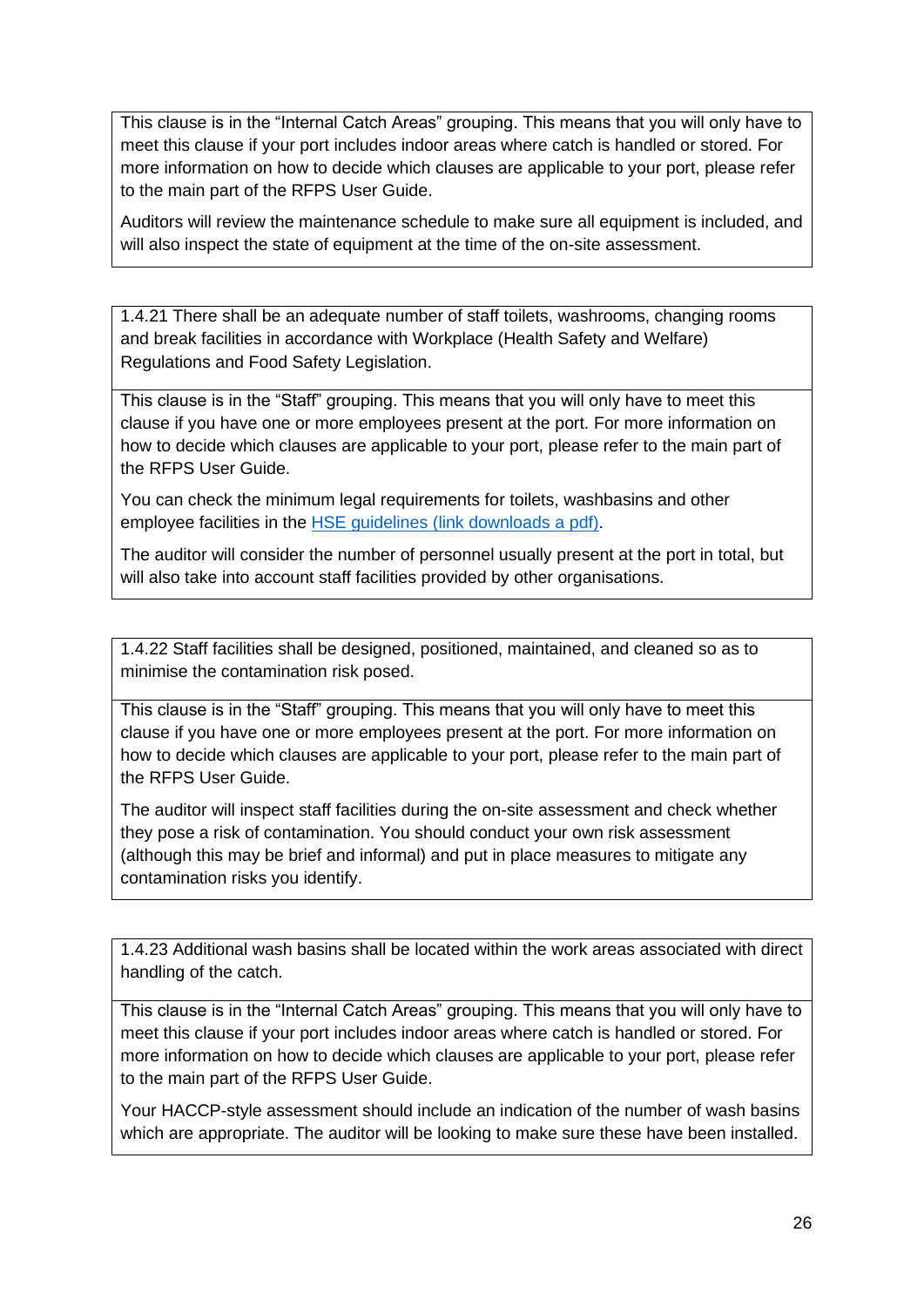1.4.24 Hand washing facilities shall be equipped hot and cold water, a suitable handcleaning preparation, and a hygienic means of drying hands.

This clause is in the "Internal Catch Areas" grouping. This means that you will only have to meet this clause if your port includes indoor areas where catch is handled or stored. For more information on how to decide which clauses are applicable to your port, please refer to the main part of the RFPS User Guide.

The auditor will be checking to make sure all your wash basins are equipped hot and cold water, a suitable hand-cleaning preparation (i.e. any food-safe soap), and a hygienic means of drying hands (such as single-use towels and paper towels).

## <span id="page-26-0"></span>**1.5 – Port Cleaning Requirements**

1.5.1 External areas shall be hosed down using potable water after use, or in accordance with the formal cleaning schedule. Seawater must not be used as a cleaning agent.

Auditors will review the cleaning schedule to make sure external areas are included, and will also inspect the state of external areas at the time of the on-site assessment. The auditor will also look for evidence that potable water is available in external areas. Water taken from the public supply will be considered potable.

1.5.2 Provisions shall be applied for safe access to high level cleaning operations of external gutters, skylights, overhead lighting, canopy ceilings etc. by means of scaffolding or platform lifts or by hiring in services.

This clause is in the "Internal Catch Areas" grouping. This means that you will only have to meet this clause if your port includes indoor areas where catch is handled or stored. For more information on how to decide which clauses are applicable to your port, please refer to the main part of the RFPS User Guide.

The auditor will review your documented high-level cleaning policy and make sure it includes these provisions. If any high-level cleaning occurs during the on-site assessment, the auditor will also check to make sure the policy has been applied.

1.5.3 All surface water guttering and down-pipes shall be cleaned according to the formal cleaning schedule but at least annually.

This clause is in the "Internal Catch Areas" grouping. This means that you will only have to meet this clause if your port includes indoor areas where catch is handled or stored. For more information on how to decide which clauses are applicable to your port, please refer to the main part of the RFPS User Guide.

Auditors will review the cleaning schedule to make sure gutters and pipes are included, and will also inspect the state of gutters and pipes at the time of the on-site assessment.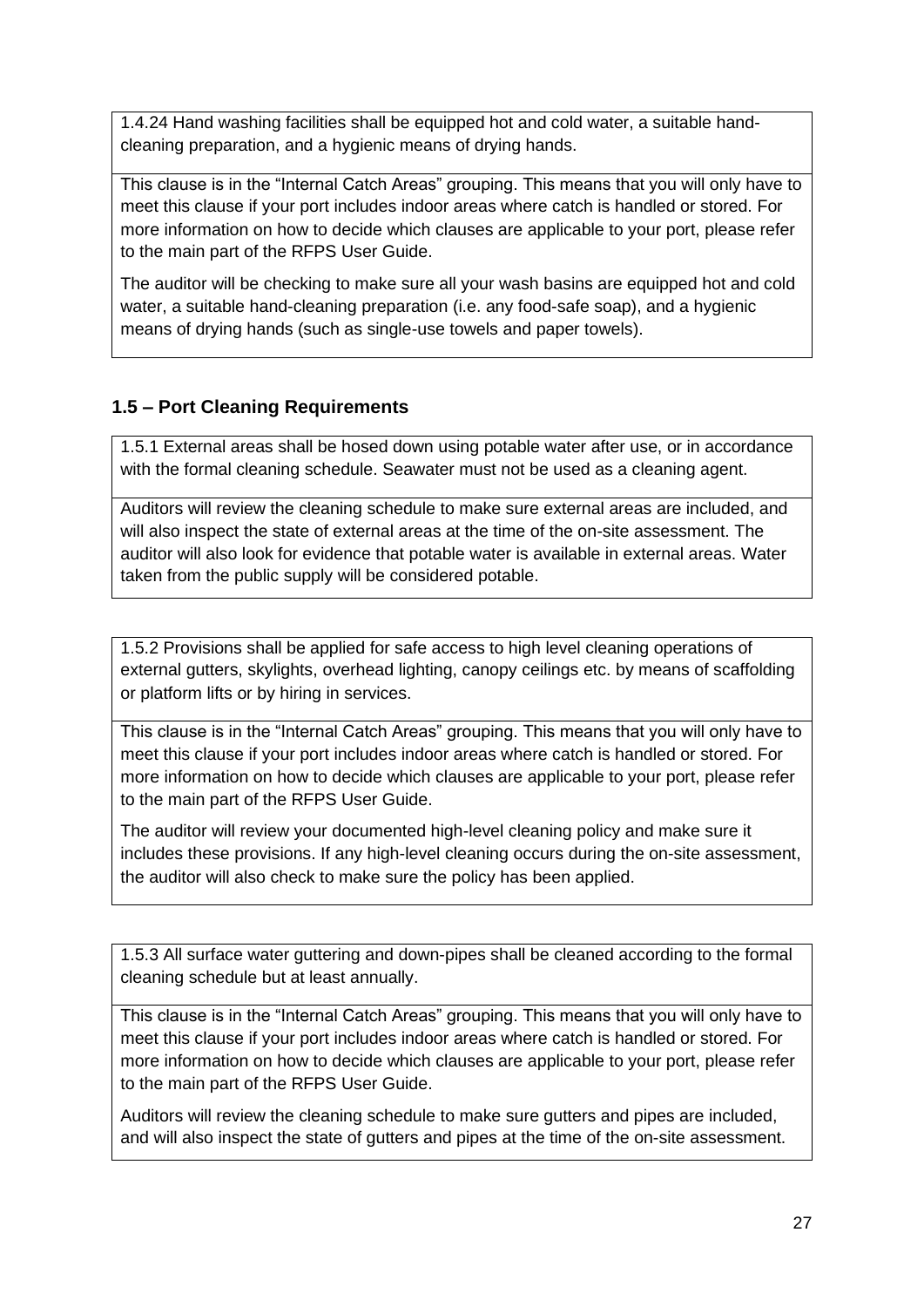1.5.4 All fish waste storage areas shall be kept clean and tidy by hosing down thoroughly with potable water in accordance with the formal cleaning schedule.

Auditors will review the cleaning schedule to make sure fish waste storage areas are included, and will also inspect the state of waste storage areas at the time of the on-site assessment. Although the clause says areas should be hosed down, this is not necessarily mandatory if your HACCP-style assessment has determined that it is unnecessary.

1.5.5 The floor surfaces of the sales or catch handling/ storage areas shall be cleaned according to the formal cleaning schedule.

This clause is in the "Internal Catch Areas" grouping. This means that you will only have to meet this clause if your port includes indoor areas where catch is handled or stored. For more information on how to decide which clauses are applicable to your port, please refer to the main part of the RFPS User Guide.

Auditors will review the cleaning schedule to make sure floors are included, and will also inspect the state of floors at the time of the on-site assessment.

1.5.6 All doors and lower surfaces of walls up to a height of 2 metres within the sales or catch handling/ storage areas shall be cleaned according to the formal cleaning schedule.

This clause is in the "Internal Catch Areas" grouping. This means that you will only have to meet this clause if your port includes indoor areas where catch is handled or stored. For more information on how to decide which clauses are applicable to your port, please refer to the main part of the RFPS User Guide.

Auditors will review the cleaning schedule to make sure doors and lower surfaces are included, and will also inspect the state of doors and surfaces at the time of the on-site assessment.

1.5.7 The higher surfaces of walls, ceilings and overhead light fittings shall be cleaned according to the formal cleaning schedule.

This clause is in the "Internal Catch Areas" grouping. This means that you will only have to meet this clause if your port includes indoor areas where catch is handled or stored. For more information on how to decide which clauses are applicable to your port, please refer to the main part of the RFPS User Guide.

Auditors will review the cleaning schedule to make sure higher surfaces are included, and will also inspect the state of higher surfaces at the time of the on-site assessment.

1.5.8 All internal drains and gullies shall be cleaned according to the formal cleaning schedule.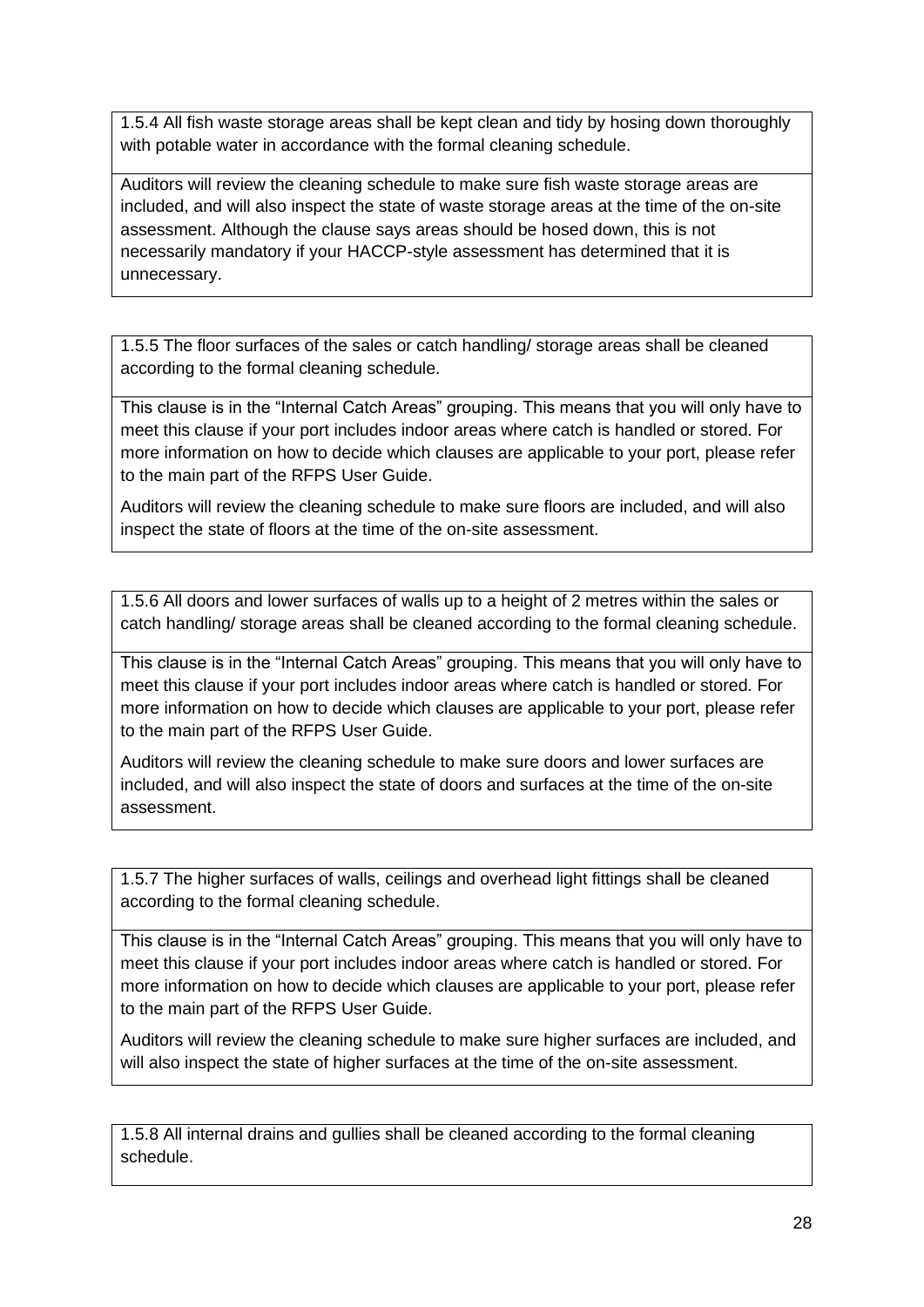This clause is in the "Internal Catch Areas" grouping. This means that you will only have to meet this clause if your port includes indoor areas where catch is handled or stored. For more information on how to decide which clauses are applicable to your port, please refer to the main part of the RFPS User Guide.

Auditors will review the cleaning schedule to make sure internal drains and gullies are included, and will also inspect the state of drains and gullies at the time of the on-site assessment.

1.5.9 All staff toilets, urinals and wash-hand basins shall be cleaned according to the formal cleaning schedule.

This clause is in the "Internal Catch Areas" grouping. This means that you will only have to meet this clause if your port includes indoor areas where catch is handled or stored. For more information on how to decide which clauses are applicable to your port, please refer to the main part of the RFPS User Guide.

Auditors will review the cleaning schedule to make sure toilets, urinals and wash basins are included, and will also inspect the state of such facilities at the time of the on-site assessment.

1.5.10 Environmental swabbing shall be utilised at a frequency determined by the HACCP-style assessment to ensure the cleaning schedule is effective.

This clause is in the "Internal Catch Areas" grouping. This means that you will only have to meet this clause if your port includes indoor areas where catch is handled or stored. For more information on how to decide which clauses are applicable to your port, please refer to the main part of the RFPS User Guide.

The auditor will expect your HACCP-style assessment to define how frequently swabbing is required. This means that you may not need to conduct any swabbing if the HACCPstyle assessment has determined that it is not necessary, but the auditor will ask for solid evidence that this is the case.

If you do conduct swabbing, the auditor will also check to make sure you have a complete set of swabbing records for at least the last three years.

1.5.11 Adverse swab results shall be investigated and appropriate action taken to amend the cleaning schedule or process.

This clause is in the "Internal Catch Areas" grouping. This means that you will only have to meet this clause if your port includes indoor areas where catch is handled or stored. For more information on how to decide which clauses are applicable to your port, please refer to the main part of the RFPS User Guide.

If you conduct swabbing, the auditor will expect you to have established a definition for an 'adverse' swab result, which must have been reviewed and approved by the EHO. If you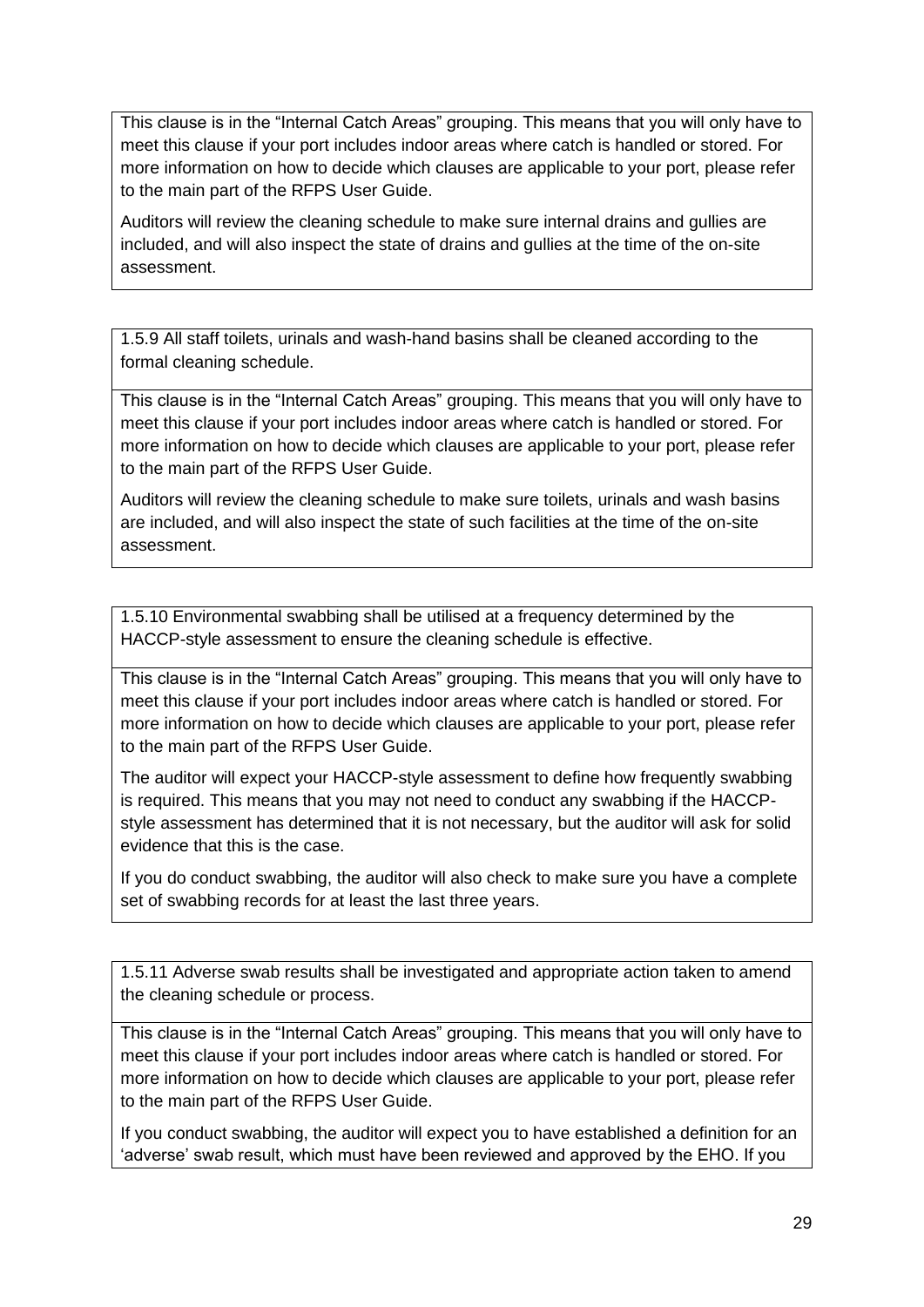have recorded any adverse results, the auditor will review the actions you took in response.

1.5.12 A record of remedial actions taken shall be maintained for a period of three years.

This clause is in the "Internal Catch Areas" grouping. This means that you will only have to meet this clause if your port includes indoor areas where catch is handled or stored. For more information on how to decide which clauses are applicable to your port, please refer to the main part of the RFPS User Guide.

If you conduct swabbing and have recorded any adverse swab results, the auditor will expect you to maintain a record of the actions taken in response to the result for at least three years.

1.5.13 A cleaning schedule shall be in place for all equipment which comes into contact with the catch.

This clause is in the "Catch Handling Areas" grouping. This means that you will only have to meet this clause if catch is handled or graded by port employees. For more information on how to decide which clauses are applicable to your port, please refer to the main part of the RFPS User Guide.

Auditors will review the cleaning schedule to make sure catch-handling equipment is included. The implementation of the schedule is considered under the next clause.

1.5.14 Equipment cleaning schedules must be implemented.

This clause is in the "Catch Handling Areas" grouping. This means that you will only have to meet this clause if catch is handled or graded by port employees. For more information on how to decide which clauses are applicable to your port, please refer to the main part of the RFPS User Guide.

Auditors will inspect the state of catch-handling equipment at the time of the on-site assessment, and use this to determine whether the schedule has been implemented.

1.5.15 After cleaning, equipment shall be stored to minimise the risk of exposure to contamination by airborne particulates prior to re-use.

This clause is in the "Catch Handling Areas" grouping. This means that you will only have to meet this clause if catch is handled or graded by port employees. For more information on how to decide which clauses are applicable to your port, please refer to the main part of the RFPS User Guide.

The auditor will inspect the equipment storage areas. If possible, they will check to make sure they equipment is stored correctly once market activity has ended, although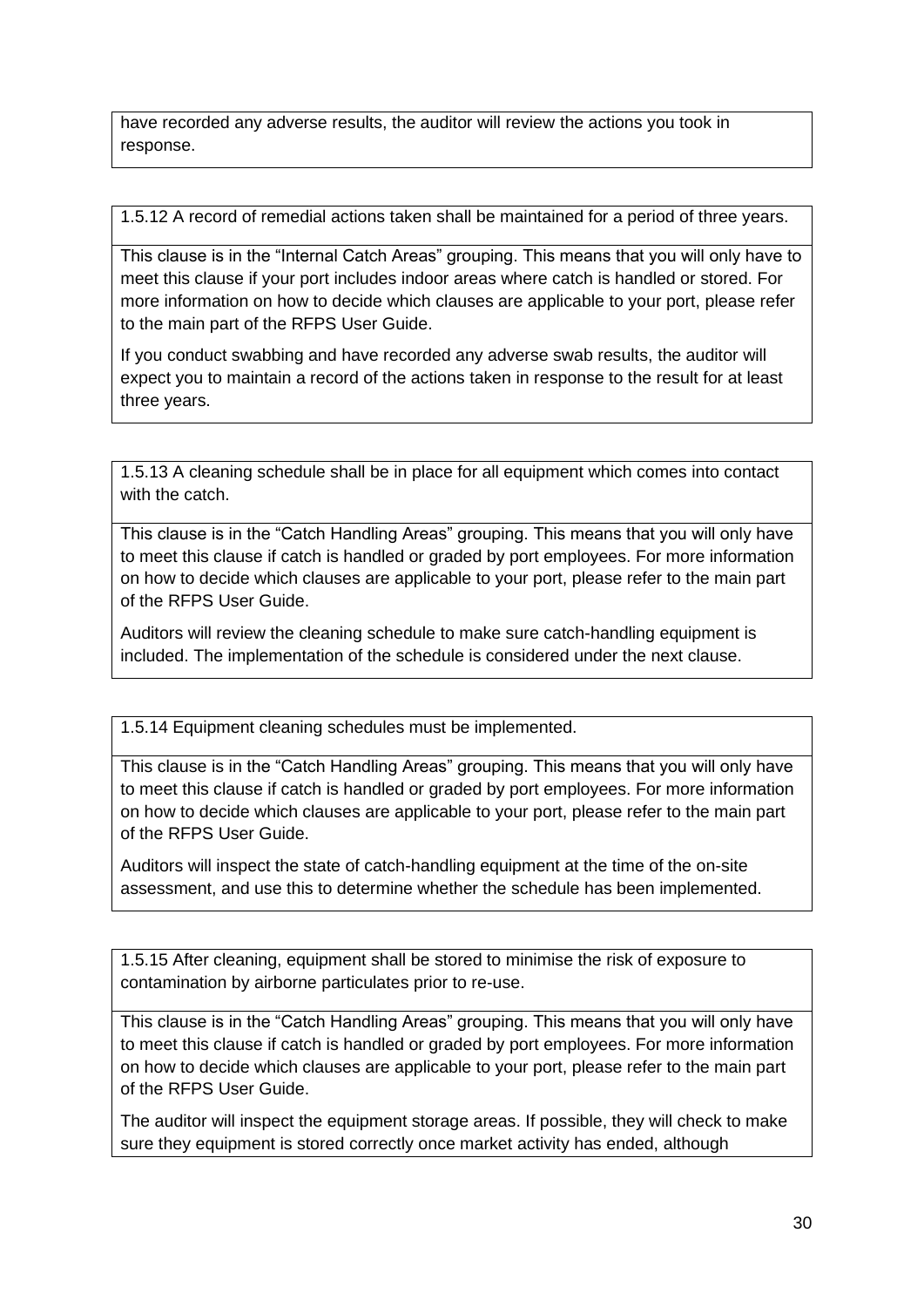depending on circumstances this may not be possible. They may ask to see a formal policy for the storage of equipment.

1.5.16 All cleaning chemicals shall be approved by the relevant regulatory authority.

Cleaning chemicals used at your port should be approved by an authority such as the EHO. The auditor will ask for a list of the chemicals you use on site and may ask to check the labels of chemical storage containers.

1.5.17 All cleaning equipment and chemicals shall be stored in a dedicated and secure area. Chemicals shall also be labelled, and secured in closed containers.

The auditor will ask to see your chemical storage area(s), and will check to make sure all chemicals are labelled. You will not be penalised for chemicals which are not in the storage area during the on-site assessment if these chemicals are in use.

1.5.18 Cleaning materials and equipment used for cleaning toilets shall be segregated from those used elsewhere.

The auditor will want to see some mechanism in place which makes sure that equipment and chemicals used in toilets is kept separate from those for other uses. You can still store the two types of chemicals and equipment in the same area as long as they can be distinguished.

1.5.19 There must be one or more formal cleaning schedules in place which meet the following requirements:

- The formal cleaning plan(s) must cover all internal and external fish-handling areas and staff facilities.
- The contents of the formal cleaning plan(s) must be based on a risk assessment to ensure they are appropriate and effective.
- The formal cleaning plan(s) must include an indication of the appropriate frequency with which each area should be cleaned.
- The formal cleaning plan(s) must describe the cleaning process to be applied to each area, including chemicals and equipment if required.
- The personnel responsible for organising and carrying out the cleaning schedules shall be defined.
- The cleaning schedules shall ensure the safety of the operative by detailing any protective equipment or special operation requirements (such as for cleaning at heights) revealed by the risk assessment.
- Cleaning methods, including chemical use, shall be risk-assessed to ensure they are appropriate to the task and utilised safely.

The auditor will review your cleaning schedule, most likely during the pre-assessment. In addition to the contents listed in the clause above, the auditor will also check the cleaning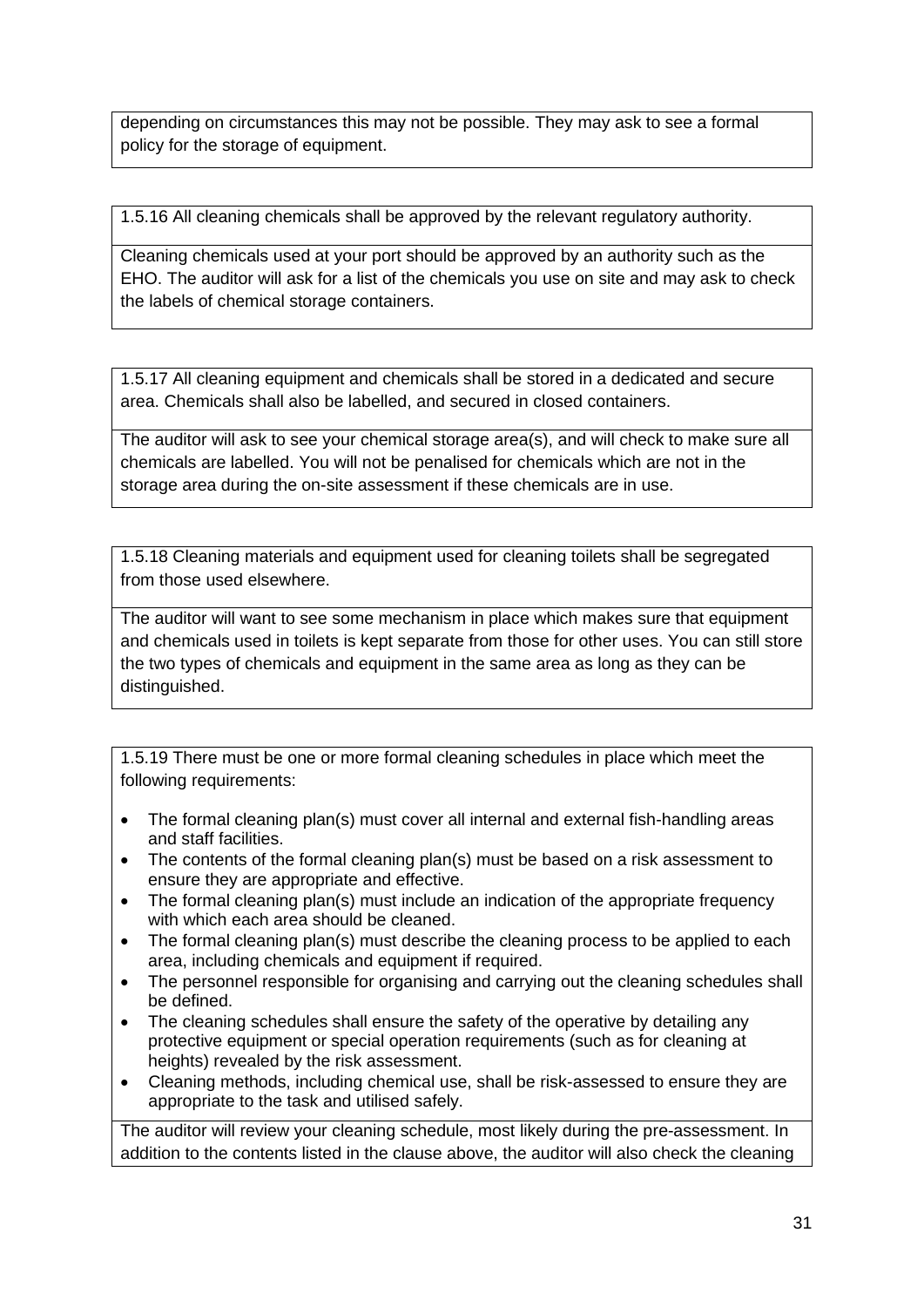schedule when scoring many of the other clauses – where this is the case, it is noted in the guidance under the individual clause.

The cleaning schedule should match the scale and type of activities carried out at the port. At simple ports where only small quantities of catch are landed, the cleaning schedule might be relatively brief.

1.5.20 Prior to any cleaning operation commencing, other port users shall be warned that cleaning is in progress; for example, by the erection of a sign or the use of Tannoy announcements etc.

The auditor will want to see evidence that you apply a policy like this, or alternatively you could provide evidence that such a policy is not needed.

1.5.21 Cleaning records of all cleaning activity within the facility shall be kept and retained for a period of 3 years.

This clause is in the "Internal Catch Areas" grouping. This means that you will only have to meet this clause if your port includes indoor areas where catch is handled or stored. For more information on how to decide which clauses are applicable to your port, please refer to the main part of the RFPS User Guide.

The auditor will review your cleaning records and expect you to have at least three years' worth. The amount of detail in the records should reflect the types of cleaning activity carried out, and therefore the cleaning schedule. At smaller ports these records could be relatively brief.

1.5.22 All protective cleaning equipment shall be maintained in a good state of repair and replaced whenever necessary.

The auditor will inspect any protective cleaning equipment in use during the on-site assessment, and may also ask to see stores of replacement equipment.

## <span id="page-31-0"></span>**1.6 – Personal Hygiene Requirements**

1.6.1 All personnel (including visitors and market users) entering catch handling and storage areas shall be required to wear clean, washable protective over-clothing, including coat, hat and boots.

This clause is in the "Internal Catch Areas" grouping. This means that you will only have to meet this clause if your port includes indoor areas where catch is handled or stored. For more information on how to decide which clauses are applicable to your port, please refer to the main part of the RFPS User Guide.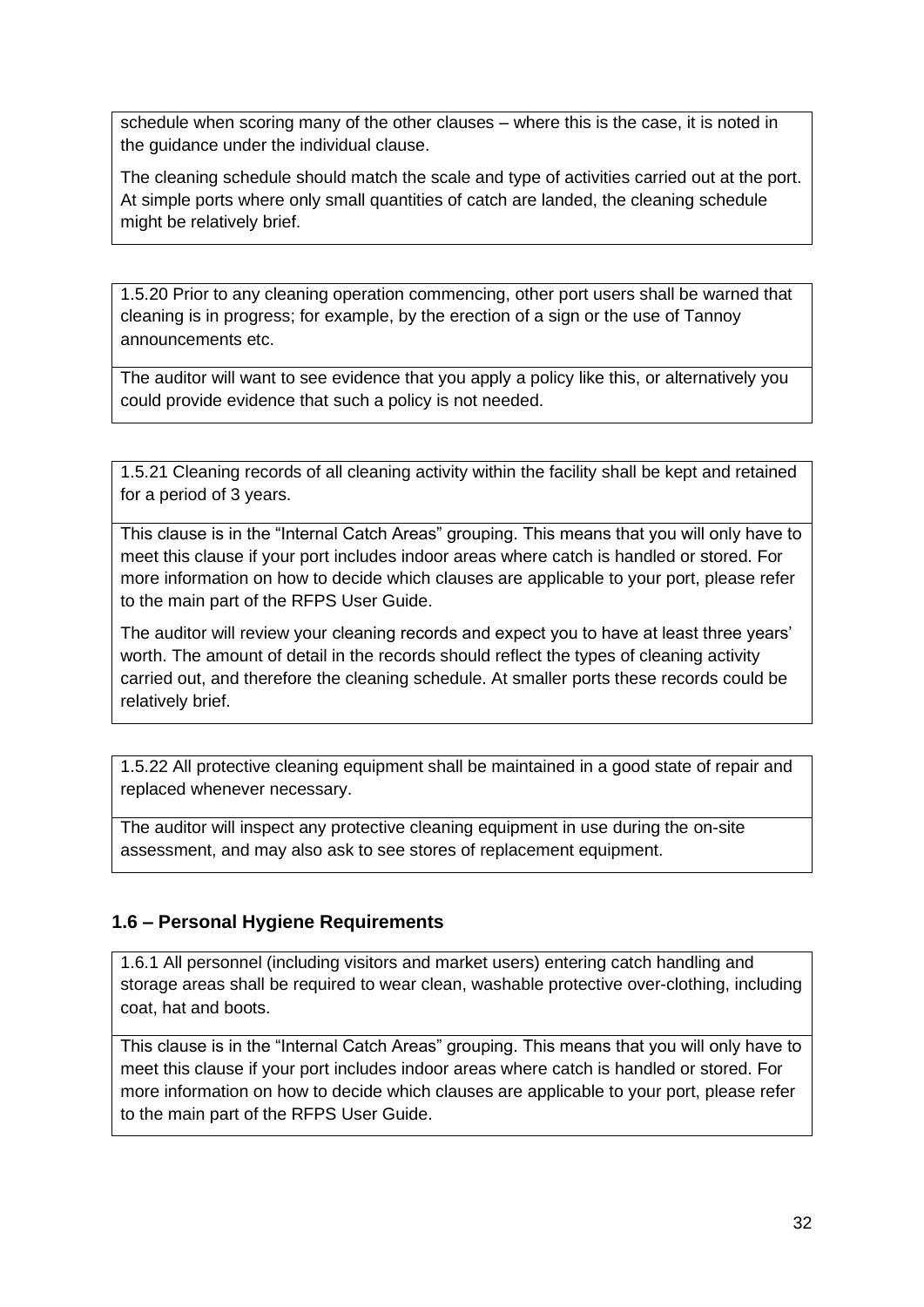The auditor may ask to see evidence of a policy, but the main way they assess this clause is likely to be by looking at the personnel in the catch-handling and storage areas during the on-site assessment.

1.6.2 Staff involved in 'wet' operations should wear waterproof aprons, leggings or waterproof trousers/tops and rubber boots.

This clause is in the "Internal Catch Areas" grouping. This means that you will only have to meet this clause if your port includes indoor areas where catch is handled or stored. For more information on how to decide which clauses are applicable to your port, please refer to the main part of the RFPS User Guide.

The auditor may ask to see evidence of a policy, but the main way they assess this clause is likely to be by looking at the personnel in the catch-handling and storage areas during the on-site assessment.

1.6.3 Staff handling the catch shall be equipped with disposable or hardwearing rubber gloves which are replaced as frequently as required to maintain functionality.

This clause is in the "Internal Catch Areas" grouping. This means that you will only have to meet this clause if your port includes indoor areas where catch is handled or stored. For more information on how to decide which clauses are applicable to your port, please refer to the main part of the RFPS User Guide.

The auditor will assess this clause by observing personnel at work during the on-site assessment. They may ask to see where the supply of replacement gloves is stored.

1.6.4 There shall be a policy in place on eating, drinking, smoking and spitting. Eating, drinking and smoking shall be permitted only in designated areas, and not in catch handling or storage areas. Spitting shall be banned throughout port premises/environs.

The auditor may ask to see evidence of this policy, but will mainly assess this clause by observing personnel during the on-site assessment. The auditor will not penalise you if a member of the public is seen to be breaking rules, such as smoking in a non-smoking area, but they are likely to raise a non-conformity if they see a member of your staff breaking a rule.

1.6.5 All staff and visitors shall be reminded to wash their hands by the provision of signage at strategic locations within the facility.

This clause is in the "Internal Catch Areas" grouping. This means that you will only have to meet this clause if your port includes indoor areas where catch is handled or stored. For more information on how to decide which clauses are applicable to your port, please refer to the main part of the RFPS User Guide.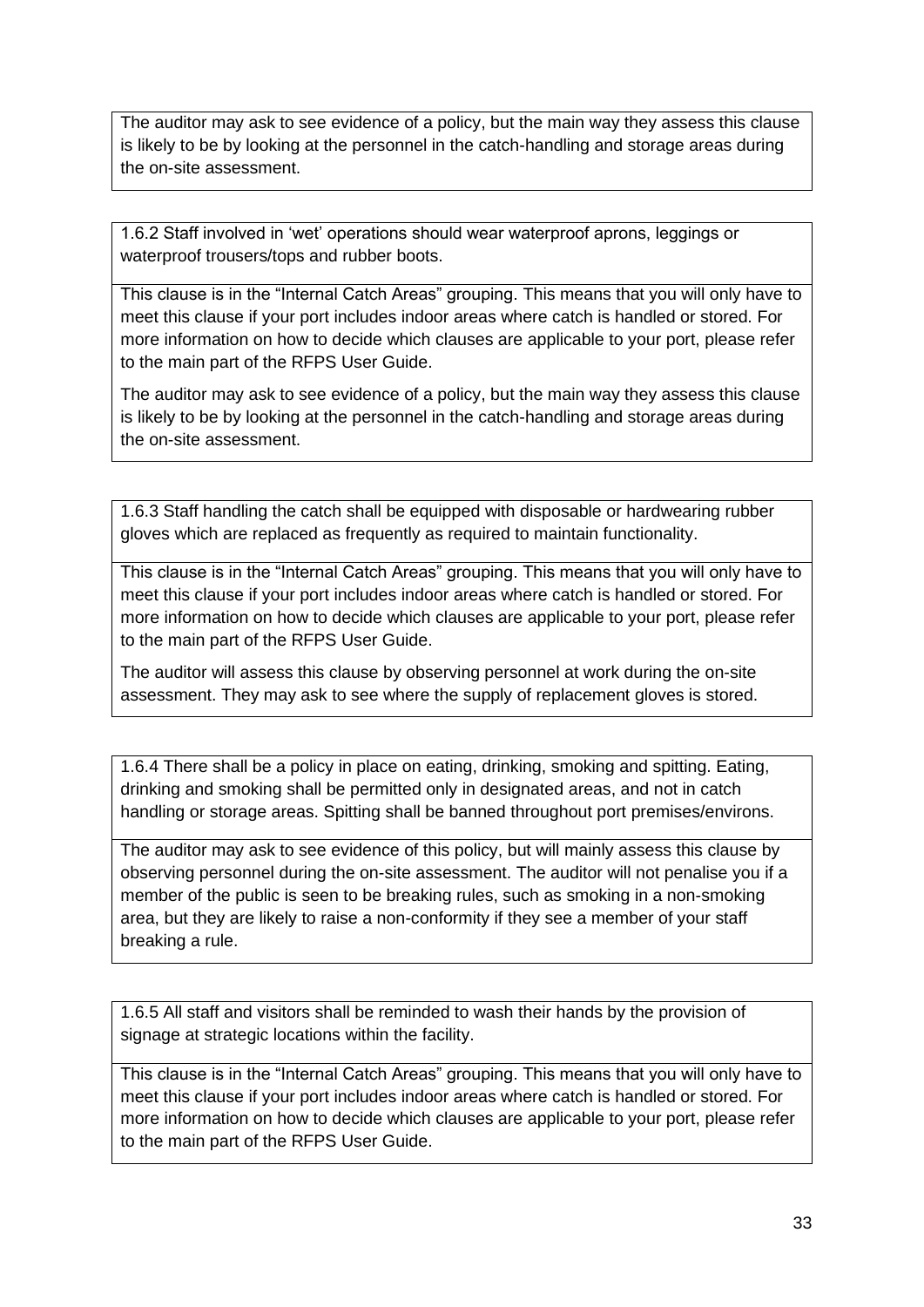You should make sure you have signs reminding people to wash their hands at key locations in the port – particularly at entrances to fish handling areas and in toilets.

1.6.6 All port staff shall be contractually obliged to adhere to the rules on personal health and personal hygiene.

This clause is in the "Staff" grouping. This means that you will only have to meet this clause if you have one or more employees present at the port. For more information on how to decide which clauses are applicable to your port, please refer to the main part of the RFPS User Guide.

The auditor will ask to see an example of a contract, and will check to make sure rules on health and hygiene are covered.

As with other clauses referring to 'port staff', this clause applies only to personnel you employ directly – it does not apply to other port users.

1.6.7 Visitors shall be informed of requirements relating to their own personal health and on the rules for personal hygiene prior to them being permitted access to the selling area.

This clause is in the "Internal Catch Areas" grouping. This means that you will only have to meet this clause if your port includes indoor areas where catch is handled or stored. For more information on how to decide which clauses are applicable to your port, please refer to the main part of the RFPS User Guide.

The auditor will want to see that you have a mechanism in place to inform visitors of their responsibilities. You should apply this mechanism to the auditor too. The auditor will not accept signage alone as evidence that visitors are informed. Visitors should be informed in person and, wherever possible, should be requested to complete a health and hygiene questionnaire.

1.6.8 Personal hygiene rules shall include a restriction on accessing port facilities if an individual has an infectious disease; a ban on jewellery in catch-handling areas (except a plain band or sleeper earrings); and a ban on excessive fragrance, make-up and nail varnish use.

This clause is in the "Internal Catch Areas" grouping. This means that you will only have to meet this clause if your port includes indoor areas where catch is handled or stored. For more information on how to decide which clauses are applicable to your port, please refer to the main part of the RFPS User Guide.

The auditor will assess this clause by reviewing your hygiene rules. Note that the extent to which these rules are enforced is assessed in other clauses – to pass this clause they just need to be included in your policy.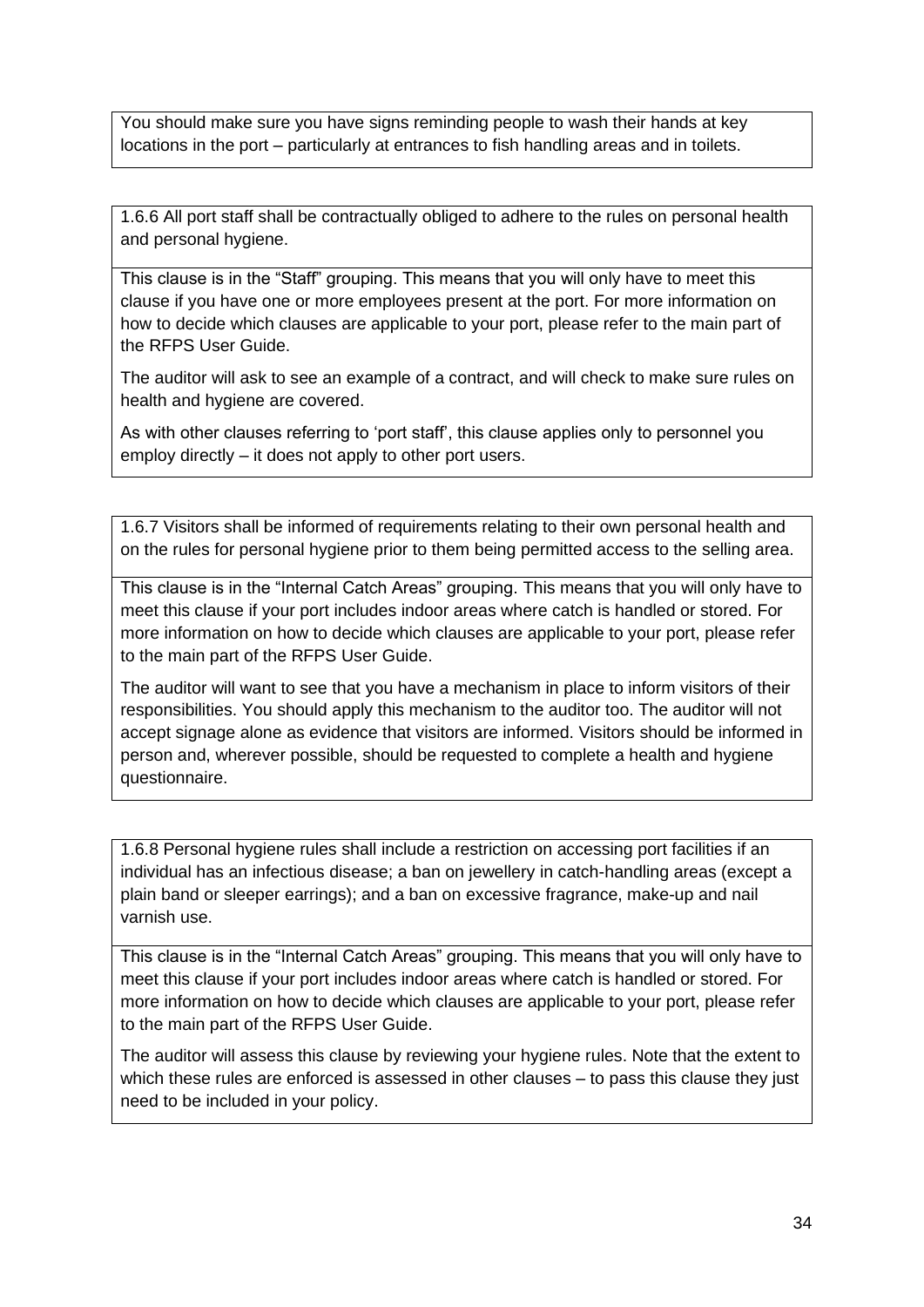1.6.9 There shall be a procedure in place to check, on a regular basis, that all staff and visitors are in compliance with the personal hygiene policy. Actions to be taken if the personal hygiene requirements are not being maintained shall be defined.

This clause is in the "Internal Catch Areas" grouping. This means that you will only have to meet this clause if your port includes indoor areas where catch is handled or stored. For more information on how to decide which clauses are applicable to your port, please refer to the main part of the RFPS User Guide.

The auditor will assess this clause by reviewing your hygiene rules. Note that the extent to which these rules are enforced is assessed in other clauses – to pass this clause they just need to be included in your policy.

## <span id="page-34-0"></span>**1.7 – Pest Control Requirements**

1.7.1 There shall be a documented pest control policy and procedure which is based on risk and meets with the requirements of the port's current HACCP study.

The auditor will review your pest control policy and compare it to the outcomes of your HACCP-style assessment. The details of the policy are considered by other clauses and in general the existence of a pest control policy which is based on the HACCP outcomes will be sufficient to meet this requirement.

The auditor will expect the level of detail in the pest control policy to reflect the scale and type of activities carried out at the port. At smaller ports this policy might be relatively brief.

1.7.2 The pest control plan shall include the following:

- A risk assessment of the fabric of the building and the physical barriers/measures that are in place to protect the catch and to prevent access by pests shall have been conducted.
- The frequency of inspection, monitoring methods, location of pest control bait boxes, substances used, and a system in place for recording the results of inspection or any reported sightings, or evidence of infestation.
- The actions to be taken in the event of infestation.

The auditor will review your pest control plan and make sure it includes all the content listed in the clause.

1.7.3 All personnel working in or entering the catch-handling or storage areas shall be made aware of the importance of good housekeeping, the need to keep doors shut and to spot and report any signs of infestation by the placing of prominent signage and/or induction training.

This clause is in the "Internal Catch Areas" grouping. This means that you will only have to meet this clause if your port includes indoor areas where catch is handled or stored. For more information on how to decide which clauses are applicable to your port, please refer to the main part of the RFPS User Guide.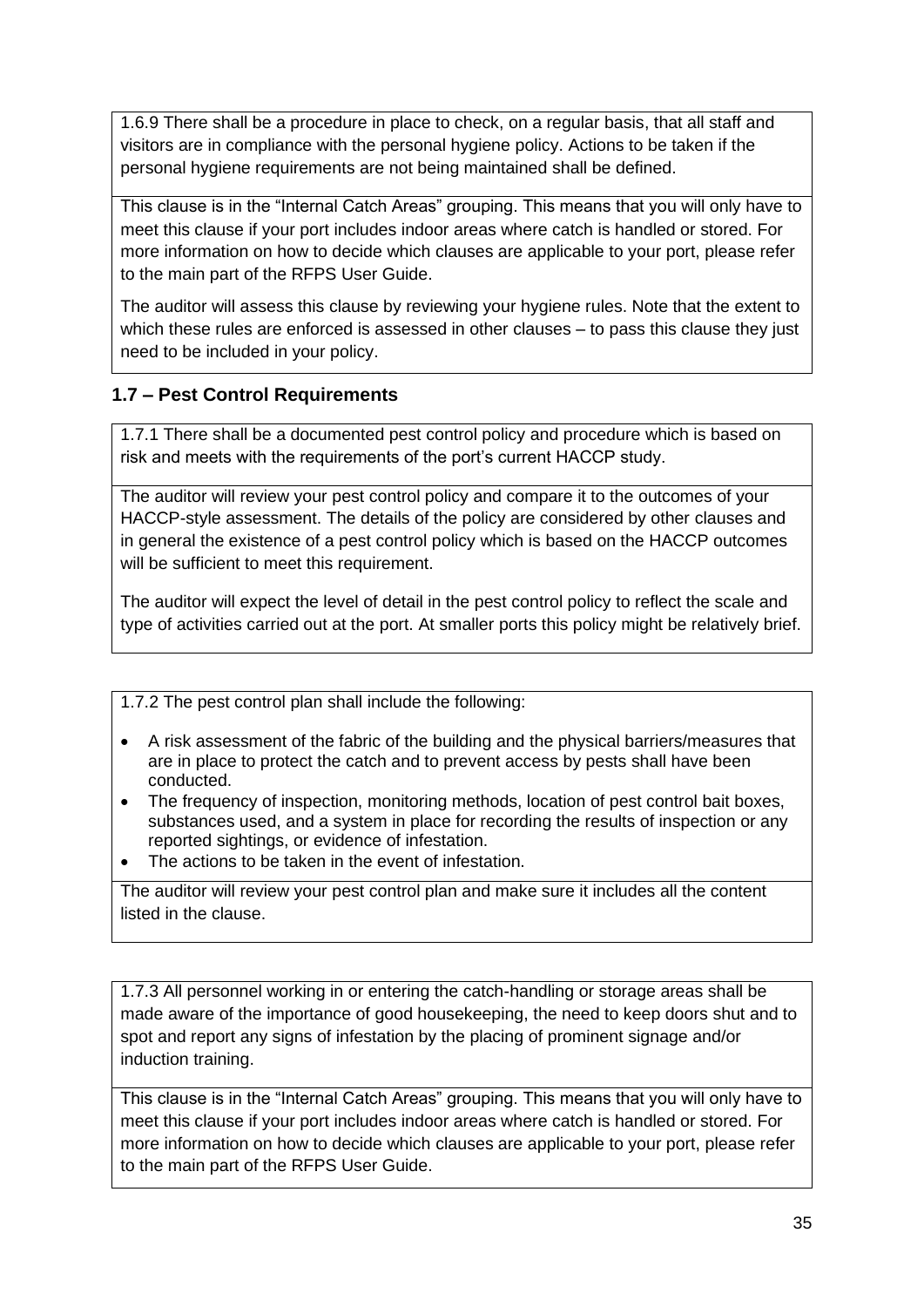The auditor will be looking for evidence that you instruct personnel on basic pest prevention measures – this might include your induction training documents. The auditor will not interview personnel but may ask your representative how information is disseminated.

1.7.4 A pest control manual shall need to be maintained; to include, as a minimum, the following;

- The risk assessment process used to design the programme.
- Clearly defined responsibilities for site management and for the contractor.
- Detailed records of pest control inspections and recommendations, and of any pest activity.
- Detailed proof of recommendations being implemented.
- Details of pest control products used and instructions for their use.
- A site plan showing the location of pest control devices.
- Actions to be taken in the event of an infestation.

The auditor will review your pest control manual and make sure it contains all the components listed above. If your pest control is outsourced, the manual may be maintained by another organisation (such as a pest control company), but the auditor will still need to review it.

The auditor will expect the level of detail in the pest control manual to reflect the scale and type of activities carried out at the port. At smaller ports the manual might be relatively brief.

1.7.5 It shall be possible to fully close off fish storage and market areas when not in use to minimise pest access.

This clause is in the "Internal Catch Areas" grouping. This means that you will only have to meet this clause if your port includes indoor areas where catch is handled or stored. For more information on how to decide which clauses are applicable to your port, please refer to the main part of the RFPS User Guide.

"Fully closed off" does not require the storage or market areas to be airtight, it just means that the storage and market areas must have doors which can be closed. In particular, make sure all of your doors are operable.

## <span id="page-35-0"></span>**1.8 – Food Security Requirements**

1.8.1 There shall be a clearly defined and fully documented food protection (security management) policy statement and plan.

The auditor will review your food protection plan, and will expect it to have been reviewed and approved by the EHO. The details of the plan are considered by other clauses.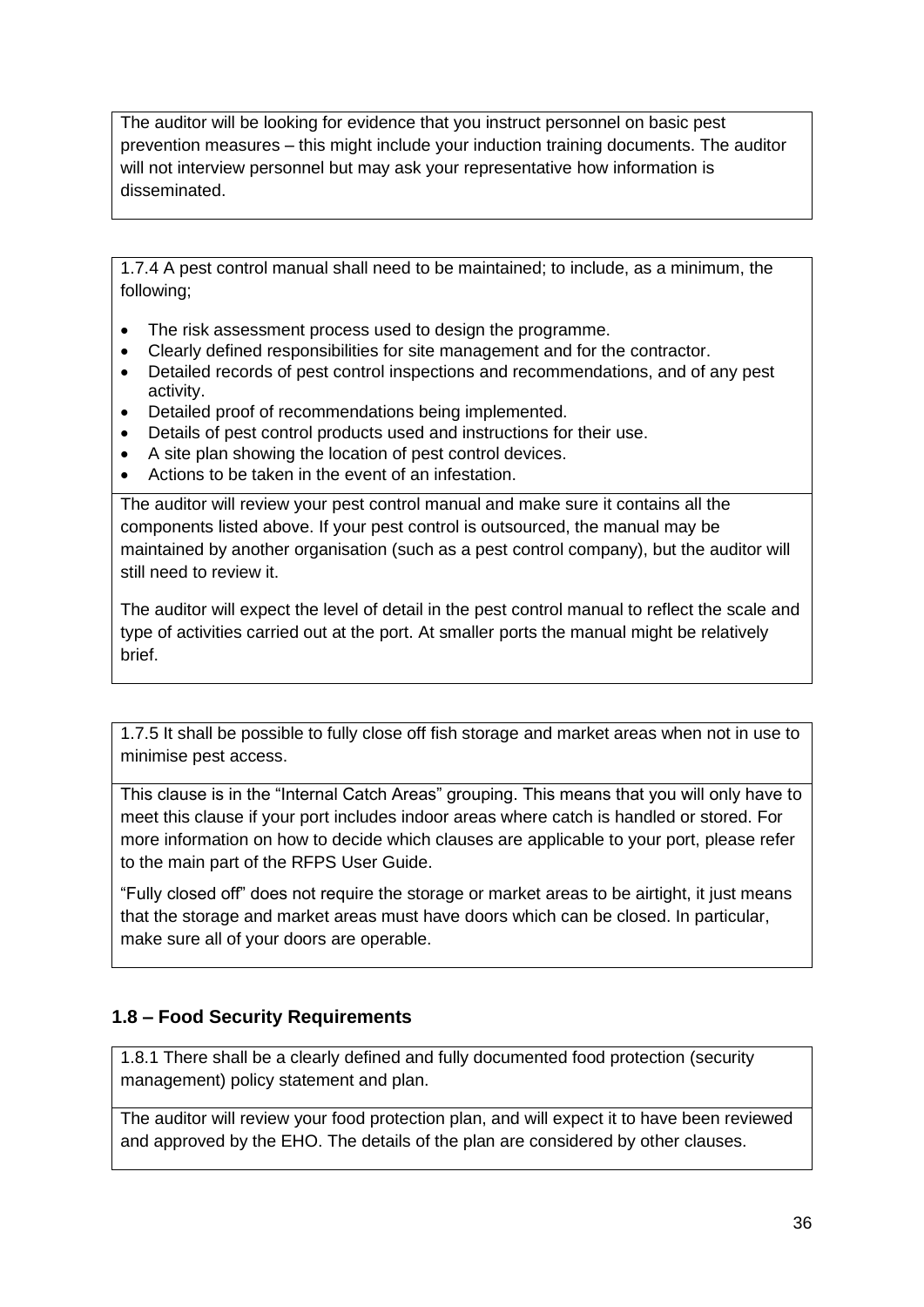The auditor will expect the level of detail in the food protection plan to reflect the scale and type of activities carried out at the port. At smaller ports the plan might be relatively brief.

1.8.2 The policy and plan shall be reviewed annually to ensure it remains fit-for-purpose.

The auditor will ask for evidence that the policy and plan have been reviewed. You do not need to have made any changes and the record does not need to be extensive, but you do need to provide records covering the last three years.

The auditor will expect the level of detail recorded in the review documents to reflect the level of detail in the original food protection plan. At smaller ports the review might be relatively brief.

1.8.3 The food protection policy and plan shall include, as a minimum, the following:

- A full risk assessment of the potential threat levels for the facility.
- The steps and measures to be implemented to mitigate any risks identified.

The auditor will review your food protection policy and ensure it contains the two required components.

1.8.4 The steps and measures identified by the food protection policy and plan shall be implemented, to ensure that the potential risks to the catch from the public or other associated risks such as dogs are kept to a minimum.

Your food protection policy should include consideration of risks to food safety which are specific to your port. For example, if the public is able to access the fish handling or storage areas while catch is present, your policy should recognise this risk and attempt to mitigate it. The auditor will take into account the circumstances they observe during the rest of the on-site assessment and make sure the policy matches what they have seen.

1.8.5 Port staff shall be trained in site security procedures according to the requirements identified by the food protection policy and plan, and encouraged to report or challenge unidentified or unknown visitors when it is safe to do so.

This clause is in the "Staff" grouping. This means that you will only have to meet this clause if you have one or more employees present at the port. For more information on how to decide which clauses are applicable to your port, please refer to the main part of the RFPS User Guide.

The auditor will review your training procedures and documents. For the purposes of this clause, 'port staff' includes all personnel working at the port; however only those personnel directly employed by the port need to be given training. Other personnel at the port can be instructed via signage.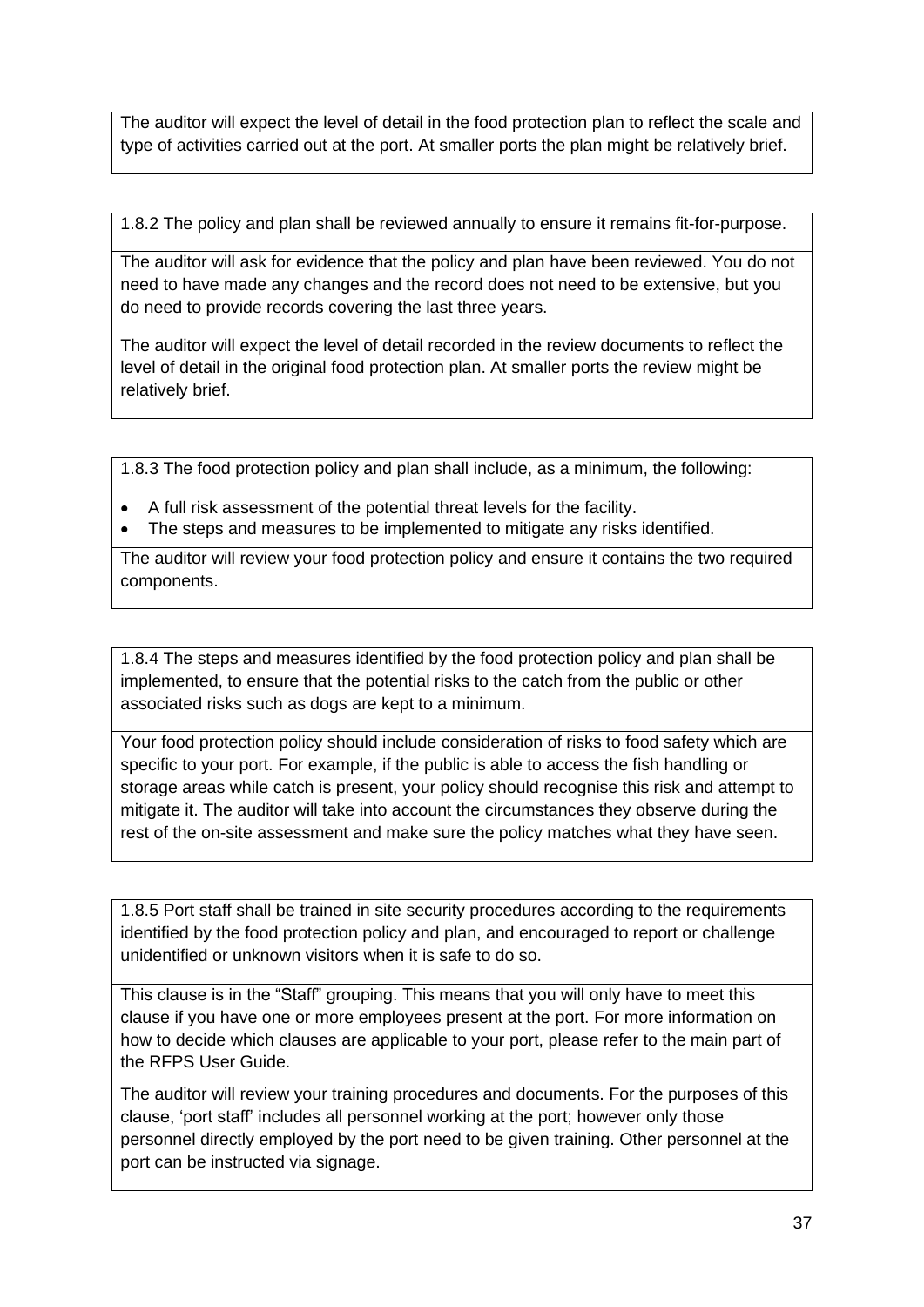1.8.6 All contractors involved in maintenance or repair shall agree to abide by port rules or as directed by port officials.

The auditor will ask to review an example of the documentation provided to contractors prior to their starting work, to make sure it includes such a commitment.

#### <span id="page-37-0"></span>**1.9 – Internal Self-Assessment**

1.9.1 An internal audit of their food safety operations shall be conducted and documented every 12 months (or after an incident) to ensure that all policies and procedures are still fit for purpose and are being complied with.

The auditor will ask to see the documentation summarising your audit process and recording the outcomes. They will expect to see that you have conducted the review at least once per year.

The auditor will expect the level of detail in the annual review to reflect the scale and type of activities carried out at the port. At smaller ports the review might be relatively brief.

1.9.2 All non-conforming actions that result from this internal audit shall be recorded, with an appropriate member of staff assigned to action and close them out.

The auditor will want to see that you have kept records for a minimum of three years.

## <span id="page-37-1"></span>Core Module 2: Port and the Working Environment

#### <span id="page-37-2"></span>**2.1 – Due Diligence and Compliance with Legislation**

2.1.1 The port shall comply with all legislation relating to legally operating as a port within the UK.

Auditors will not go through all applicable legislation – this clause is primarily a catch-all for if illegality is detected during the assessment of other clauses. However, it should go without saying that if you are found at any point to be breaking the law, you will not be awarded certification to the RFPS Standard.

2.1.2 The port shall provide their annual performance targets as evidence that they operate in full alignment with the good practice guidance published by the Maritime and Coastguard Agency (MCGA).

You can download the [MCGA good practice guidance from the UK Government asset](https://assets.publishing.service.gov.uk/government/uploads/system/uploads/attachment_data/file/697196/MCGA-Port_Marine_Guide_to_Good_Practice_NEW-links.pdf)  [publishing service \(link downloads a PDF\).](https://assets.publishing.service.gov.uk/government/uploads/system/uploads/attachment_data/file/697196/MCGA-Port_Marine_Guide_to_Good_Practice_NEW-links.pdf)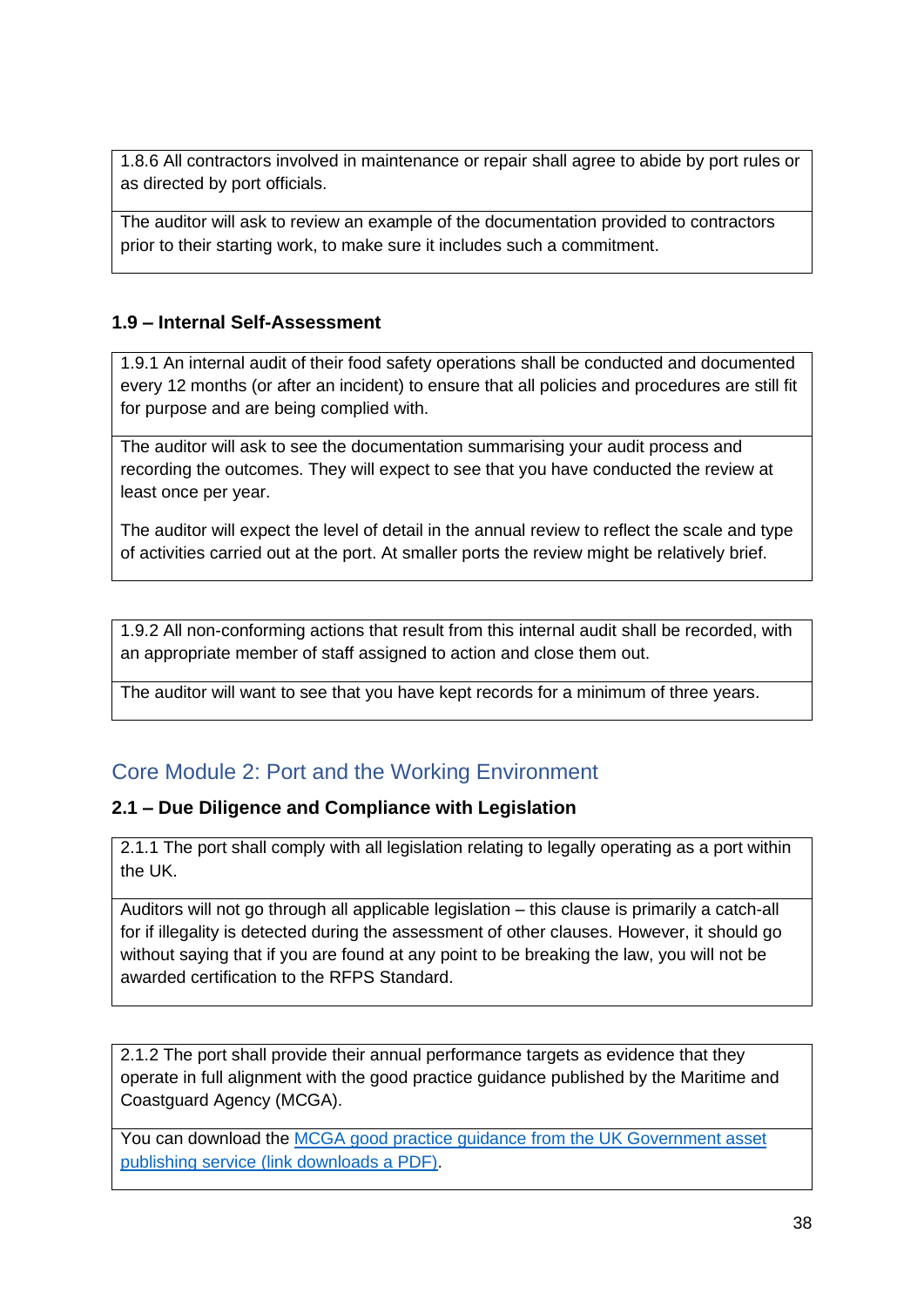The auditor will ask you for evidence of the existence of annual performance targets.

2.1.3 The port shall provide documented evidence that they operate in full alignment with the Port Marine Safety Code (PMSC) which governs the running of ports and harbours.

You can download the [PMSC from the UK Government asset publishing service \(link](https://www.gov.uk/government/uploads/system/uploads/attachment_data/file/564723/port-marine-safety-code.pdf)  [downloads a PDF\).](https://www.gov.uk/government/uploads/system/uploads/attachment_data/file/564723/port-marine-safety-code.pdf)

You will not be asked to provide evidence that you meet every individual clause of the PMSC. The auditor will focus on determining the extent to which the PMSC has been considered in your port management process; for example, in a formal commitment to adhere to its requirements.

2.1.4 Auction halls and wholesale markets operating on the port shall hold a valid EU Approval Number.

This clause is in the "Market and Sales Area" grouping. This means that your port will only have to meet it if you operate a market or sales area. For more information on how to decide which clauses are applicable to your port, please refer to the main part of the RFPS User Guide.

The auditor will ask to see the EU Approval Number of all auction halls and/or markets at the port.

2.1.5 In the event that the port has been served with an improvement notice, there shall be documented evidence of corrective actions instigated in response.

The auditor will review government records to make sure your port has not been served an improvement notice. If it has, you should make sure you can provide evidence of improvement actions taken in response.

2.1.6 All buyers and sellers operating on their market shall be registered as a fish buyer and/or fisher seller and shall have a designated number with the relevant authority.

This clause is in the "Market and Sales Area" grouping. This means that your port will only have to meet it if you operate a market or sales area. For more information on how to decide which clauses are applicable to your port, please refer to the main part of the RFPS User Guide.

The auditor will ask to see a full list of fish buyers and sellers who operate on the port, along with their designated number. They may also ask whether you have a formal policy to ensure this is the case.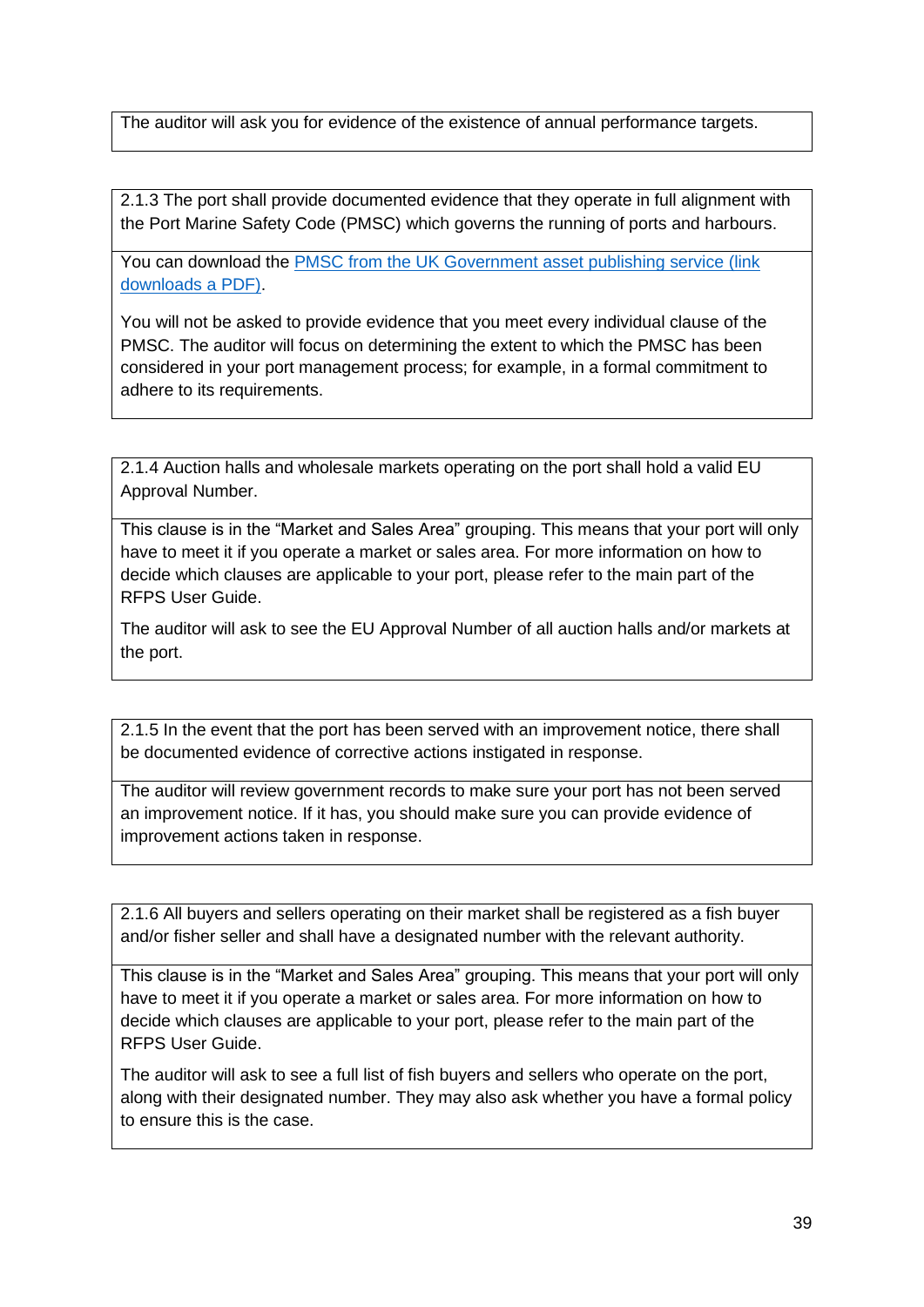2.1.7 The port shall commit to the implementation of the 'Ports State Measures Agreement' (PSMA) scheme to minimise entry of IUU fish into UK and the sharing of information with the competent authorities (MMO, Marine Scotland).

- **Major Non-Conformity:** The port is not committed to the PSMA. OR The measures the port has put in place to ensure it meets the commitment of the PSMA are inadequate.
- **Full Compliance:** The port is formally committed to the PSMA.

The auditor will ask to see a formal commitment to the PSMA, either through a document stating this outright or as implied by the measures put in place by the port.

More information on the PSMA is available from the [FAO website.](http://www.fao.org/port-state-measures/en/)

## <span id="page-39-0"></span>**2.2 – Improve Skills, Knowledge, and Training Provision**

2.2.1 All port employees shall have defined job specifications and responsibilities which they have been made aware of.

This clause is in the "Staff" grouping. This means that you will only have to meet this clause if you have one or more employees present at the port. For more information on how to decide which clauses are applicable to your port, please refer to the main part of the RFPS User Guide.

The auditor will ask to see examples of employee contracts (or other employee-specific documentation where job specifications are detailed).

As with other clauses referring to 'port staff', this clause applies only to personnel you employ directly – it does not apply to other port users.

2.2.2 All port employees, including managers, shall be covered by a training and development programme to ensure that they are equipped with the necessary skills and knowledge to undertake their role correctly and safety.

This clause is in the "Staff" grouping. This means that you will only have to meet this clause if you have one or more employees present at the port. For more information on how to decide which clauses are applicable to your port, please refer to the main part of the RFPS User Guide.

The auditor will ask to see employee training records, and will expect all staff to have received training adequate to their role(s) at the port.

As with other clauses referring to 'port staff', this clause applies only to personnel you employ directly – it does not apply to other port users.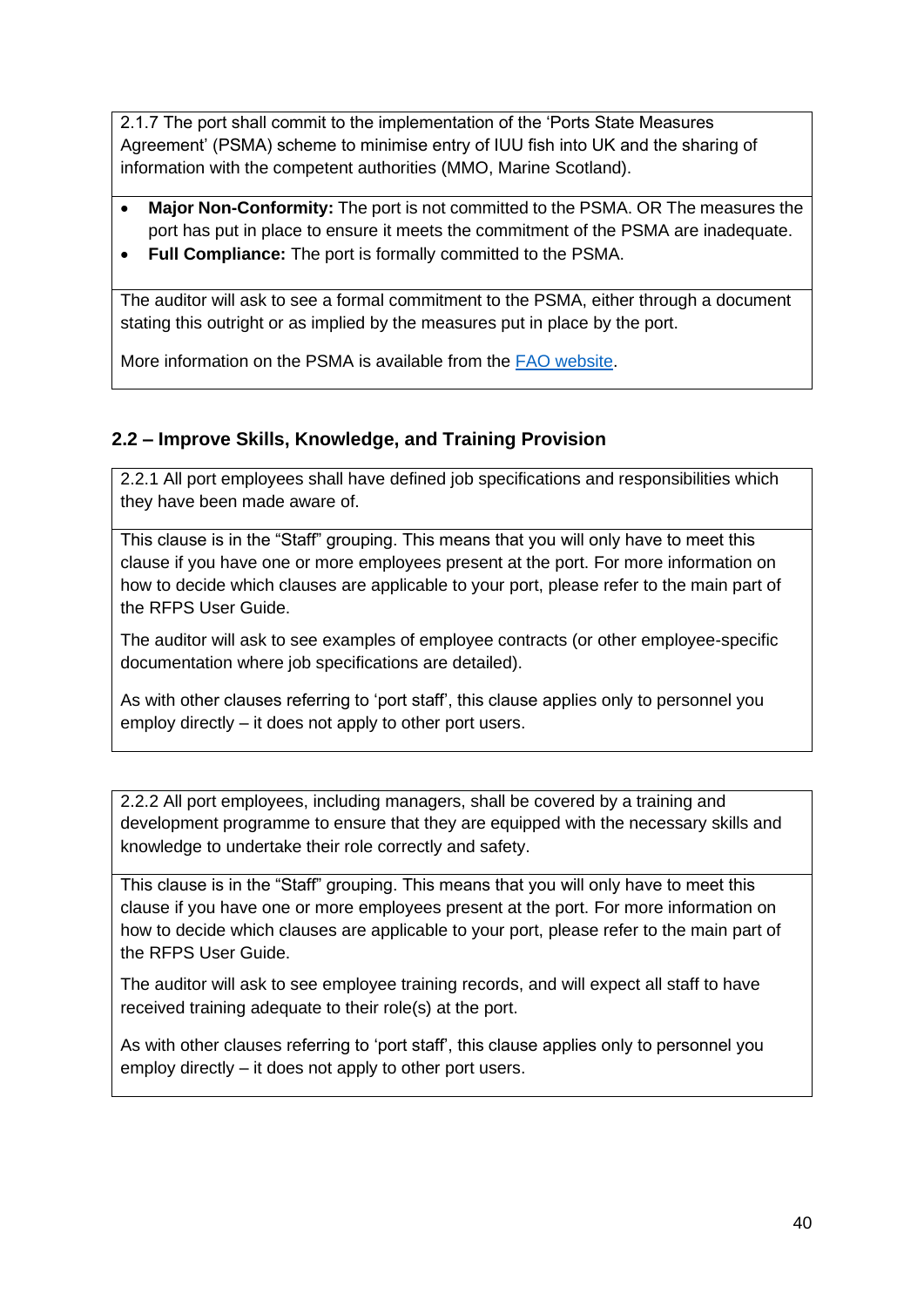2.2.3 Up-to-date records shall be maintained of all port employees with the level of training each has received.

This clause is in the "Staff" grouping. This means that you will only have to meet this clause if you have one or more employees present at the port. For more information on how to decide which clauses are applicable to your port, please refer to the main part of the RFPS User Guide.

The auditor will ask to see employee training records, and will expect them to cover at least the last three years (unless training is delivered more frequently).

As with other clauses referring to 'port staff', this clause applies only to personnel you employ directly – it does not apply to other port users.

2.2.4 Port employees shall be subject to an employee performance appraisal system to ensure that their performance is evaluated and recorded.

- **Major Non-Conformity:** There is no employee performance appraisal system in place.
- **Minor Non-Conformity:** There is an employee performance appraisal system in place but it occurs less frequently than annually, or irregularly.
- **Full Compliance:** There is an annual employee performance appraisal system in place.

This clause is in the "Staff" grouping. This means that you will only have to meet this clause if you have one or more employees present at the port. For more information on how to decide which clauses are applicable to your port, please refer to the main part of the RFPS User Guide.

The auditor will ask to see records of the employee performance appraisal system.

As with other clauses referring to 'port staff', this clause applies only to personnel you employ directly – it does not apply to other port users.

2.2.5 Where specific training is required, especially on dangerous machinery (e.g. fork-lift trucks), port employees shall be suitability trained and monitored.

This clause is in the "Staff" grouping. This means that you will only have to meet this clause if you have one or more employees present at the port. For more information on how to decide which clauses are applicable to your port, please refer to the main part of the RFPS User Guide.

When the auditor reviews training records, they will also compare these to job specifications to make sure employees are provided with any specific training required. Dangerous equipment includes the operation of fork-lifts, winches and cranes.

As with other clauses referring to 'port staff', this clause applies only to personnel you employ directly – it does not apply to other port users.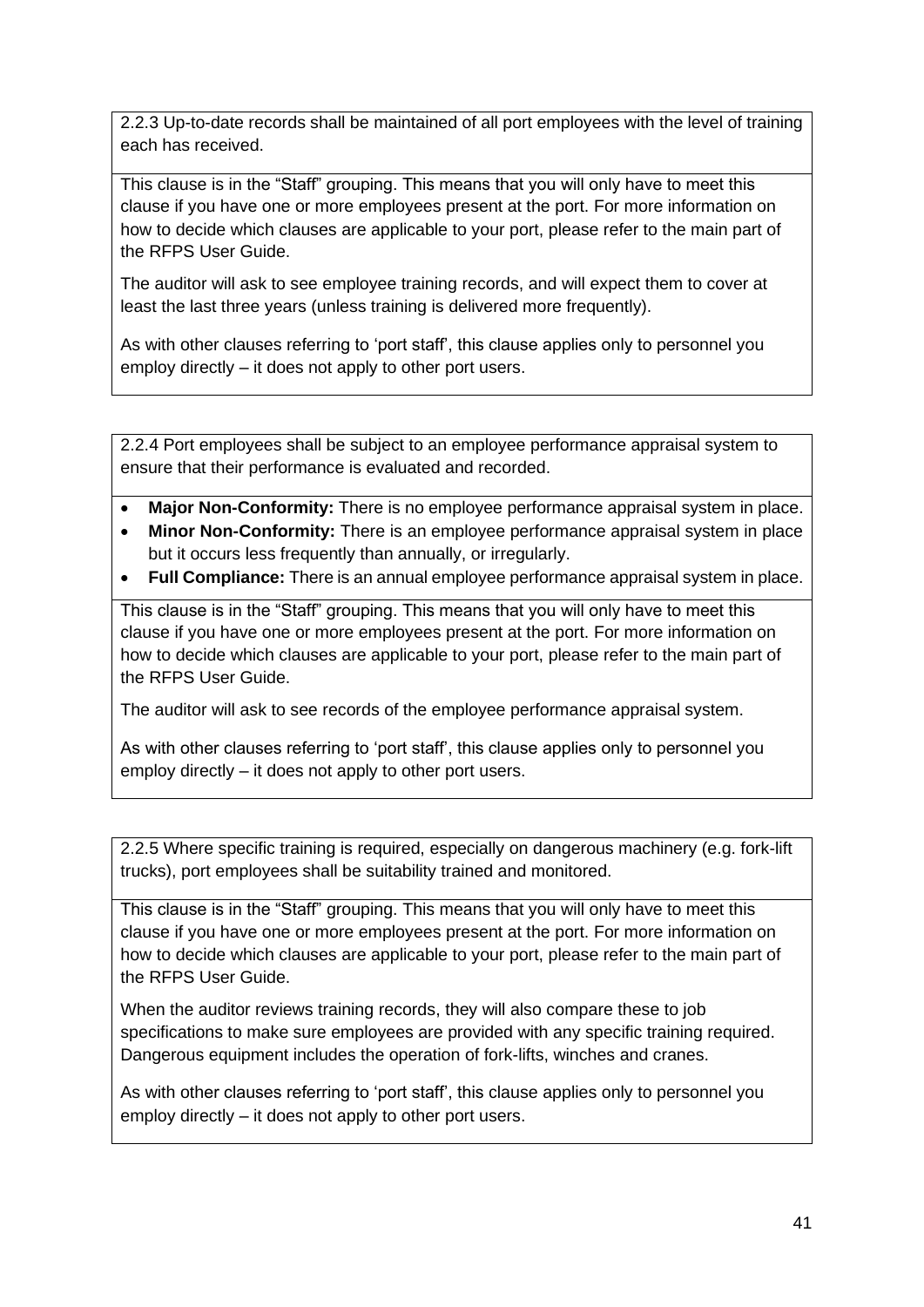2.2.6 All new and "casual" port employees shall be placed through a full induction training that covers any of the following areas relevant to their role:

- Catch preservation.
- Food safety and personal protective equipment.
- Health and safety and personal protective equipment.
- Personal hygiene requirements.
- Staff welfare and employee rights.

This clause is in the "Staff" grouping. This means that you will only have to meet this clause if you have one or more employees present at the port. For more information on how to decide which clauses are applicable to your port, please refer to the main part of the RFPS User Guide.

The auditor will ask to see the documentation used to induct new members of staff, and will make sure it contains the details listed in the clause (according to its relevance to their role).

As with other clauses referring to 'port staff', this clause applies only to personnel you employ directly – it does not apply to other port users.

2.2.7 Coordination of training activities and record keeping shall be the responsibility of a designated person.

This clause is in the "Staff" grouping. This means that you will only have to meet this clause if you have one or more employees present at the port. For more information on how to decide which clauses are applicable to your port, please refer to the main part of the RFPS User Guide.

The auditor will ask who is responsible for coordinating training activities and maintaining training records – this should be a specific person, although they do not necessarily need to be present at the port.

## <span id="page-41-0"></span>**2.3 – Health and Safety of Port Operatives**

2.3.1 There shall be a full health and safety strategy and policy in place.

The auditor will ask to see your health and safety strategy and policy documentation. The level of detail in the health and safety strategy and plan should reflect the scale and nature of activities conducted at your port, and at smaller ports the plan might be relatively brief.

2.3.2 A full Health and Safety risk assessment shall have been conducted and implemented to protect all users of the market.

The auditor will ask to see your Health and Safety risk assessment report, including the outcomes and any mitigating measures you have implemented as a result. The auditor will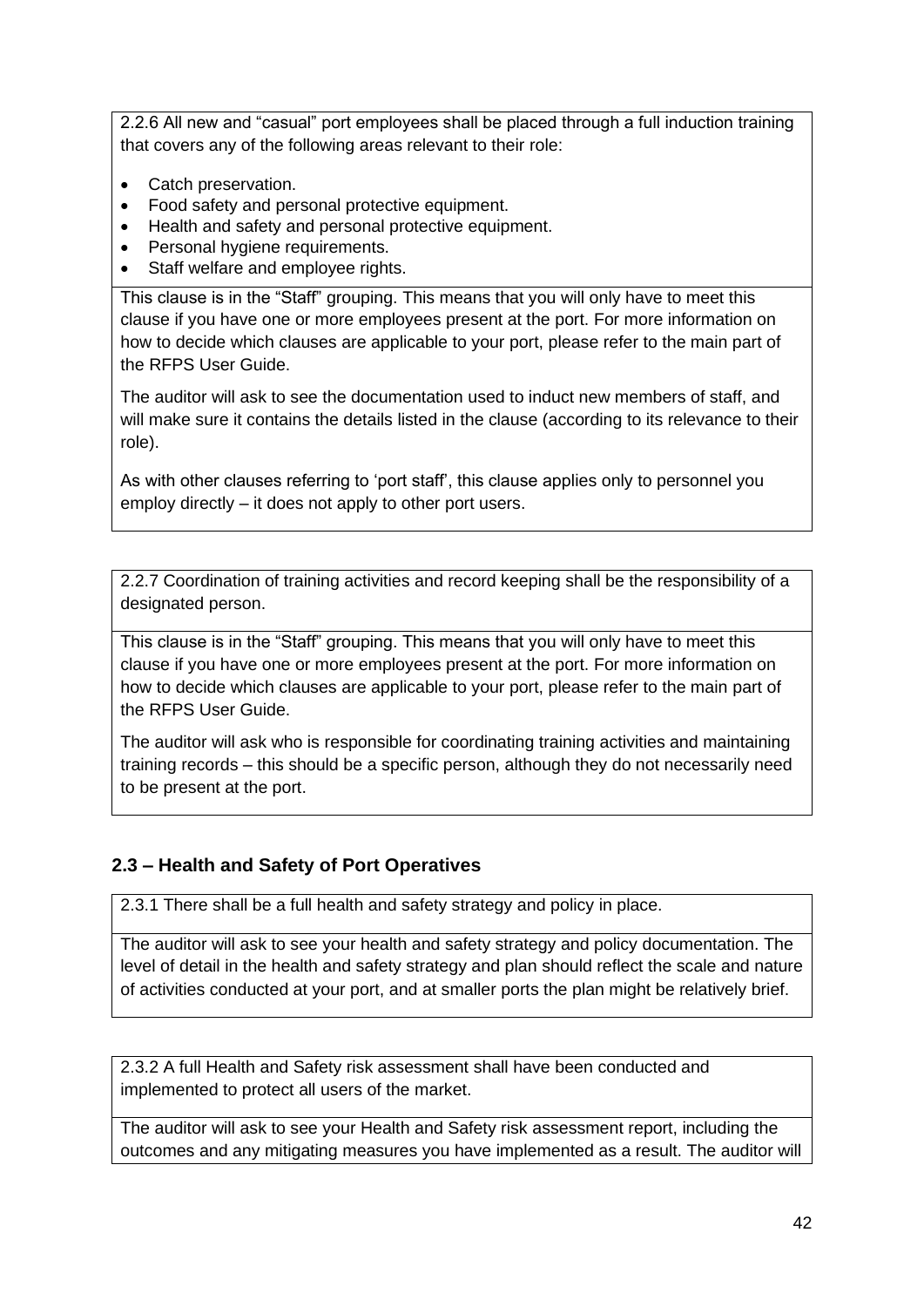also check to make sure that the mitigating measures have been implemented during the on-site inspection.

The auditor will expect the level of detail covered by the risk assessment to reflect the scale and type of activities carried out at the port. At smaller ports the assessment might be relatively brief.

2.3.3 A procedure shall be in place for recording any health and safety related incidents and corrective actions.

The auditor will ask to see a record of Health and Safety incidents and corrective actions, and will also ask you explain the procedure by which the record is completed.

## <span id="page-42-0"></span>**2.4 – Personal Protective Equipment**

2.4.1 Robust, waterproof, non-slip and safety footwear shall be worn by all individuals when in the catch handling or selling areas.

This clause is in the "Internal Catch Areas" grouping. This means that you will only have to meet this clause if your port includes indoor areas where catch is handled or stored. For more information on how to decide which clauses are applicable to your port, please refer to the main part of the RFPS User Guide.

The auditor will assess this clause by observing the footwear worn by personnel in the catch-handling and selling areas during the on-site assessment. You might also be asked to describe your footwear policy.

2.4.2 A fully stocked first-aid kit that is equipped to meet current health and safety legislation shall be readily available to all staff and users of the facility.

- **Major Non-Conformity:** There is an inadequately stocked first aid kit available. OR There is a first aid kit which is not available at some periods during the port's operational hours.
- **Minor Non-Conformity:** There is the majority of a first aid kit available but it is not fully stocked.
- **Full Compliance:** A fully stocked first aid kit is readily available at all times the port is operational.

This clause is in the "Staff" grouping. This means that you will only have to meet this clause if you have one or more employees present at the port. For more information on how to decide which clauses are applicable to your port, please refer to the main part of the RFPS User Guide.

The auditor will ask to be shown the first aid kit. You will also be expected to know what your legal responsibilities are with regards to first aid provision. The legal requirements for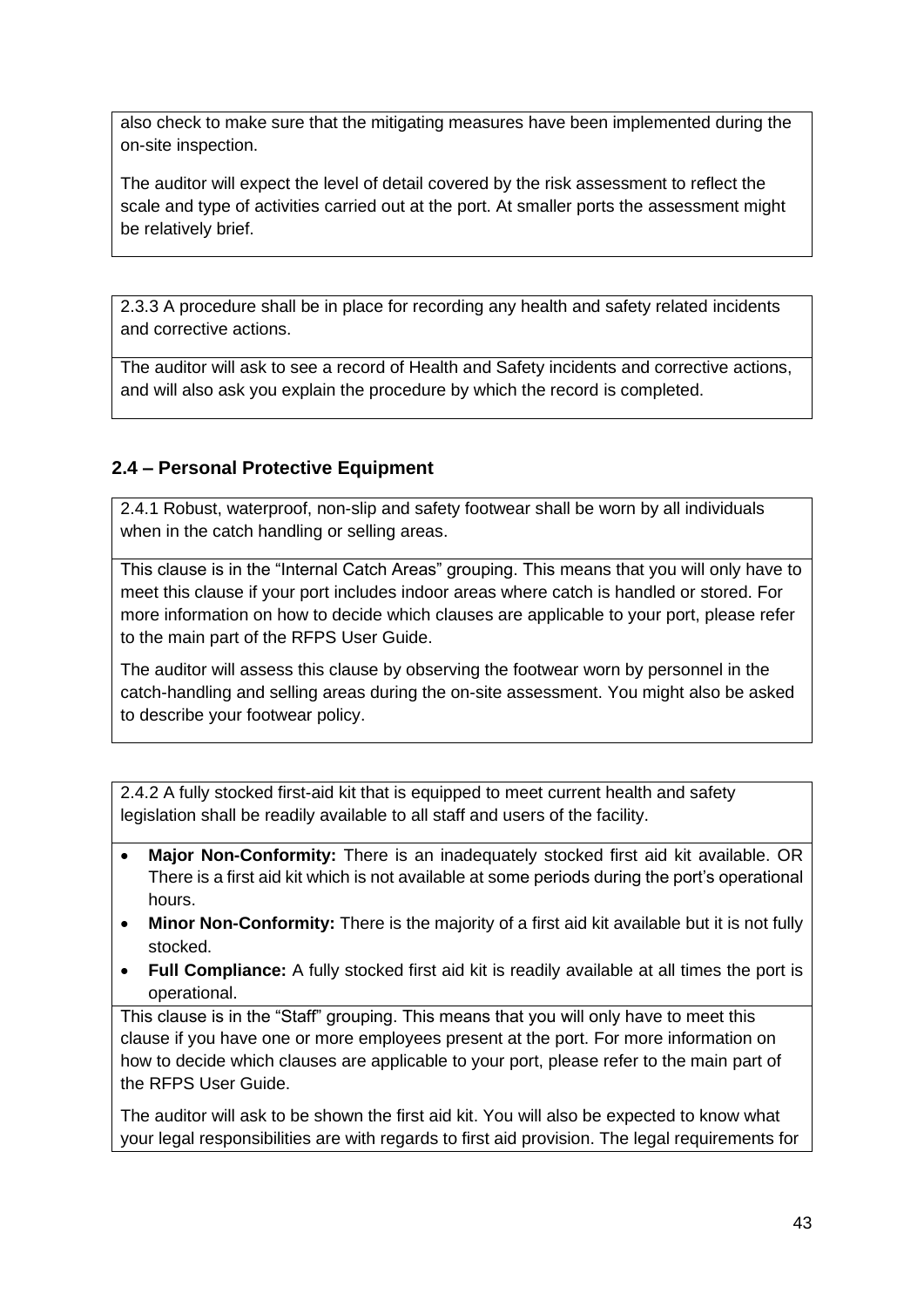different sizes of businesses are outlined in [HSE First aid at work guidelines \(link](http://www.hse.gov.uk/pubns/indg214.pdf)  [downloads a PDF\).](http://www.hse.gov.uk/pubns/indg214.pdf)

2.4.3 The port should ensure that first aid provision, including equipment and personnel, meets the legal requirements appropriate to the size of the operation.

This clause is in the "Staff" grouping. This means that you will only have to meet this clause if you have one or more employees present at the port. For more information on how to decide which clauses are applicable to your port, please refer to the main part of the RFPS User Guide.

You will be expected to know what your legal responsibilities are with regards to first aid provision, and the auditor will ask for evidence that they have been met. The legal requirements for different sizes of businesses are outlined in [HSE First aid at work](http://www.hse.gov.uk/pubns/indg214.pdf)  [guidelines \(link downloads a PDF\).](http://www.hse.gov.uk/pubns/indg214.pdf)

2.4.4 Dock areas shall be equipped with life rings and adequate lighting.

The auditor will check lighting and life rings during the on-site assessment. The lighting does not need to be on all the time, but you might be asked to show that it works if the audit happens entirely during daylight hours.

## <span id="page-43-0"></span>**2.5 – Vehicle Management (Port Owned)**

2.5.1 Where vehicles employed by the port to move fish outdoors have a fully enclosed storage area, this area must be kept clean according to the formal cleaning plan and used only for the transport of food products.

This clause is in the "Vehicles" grouping. This means that you will only have to meet this clause if vehicles operate at the port. For more information on how to decide which clauses are applicable to your port, please refer to the main part of the RFPS User Guide.

The auditor will ask to see your formal cleaning plan for any vehicles owned and operated by the port.

This clause applies only to port-owned vehicles used to transport fish between parts of the port. Vehicles used to transport fish to or from other facilities, such as other ports, markets, or processors, are not covered by this clause.

2.5.2 Where vehicles without enclosed storage areas are used by the port to move fish outdoors, measures must be in place to ensure the catch is not exposed to the elements.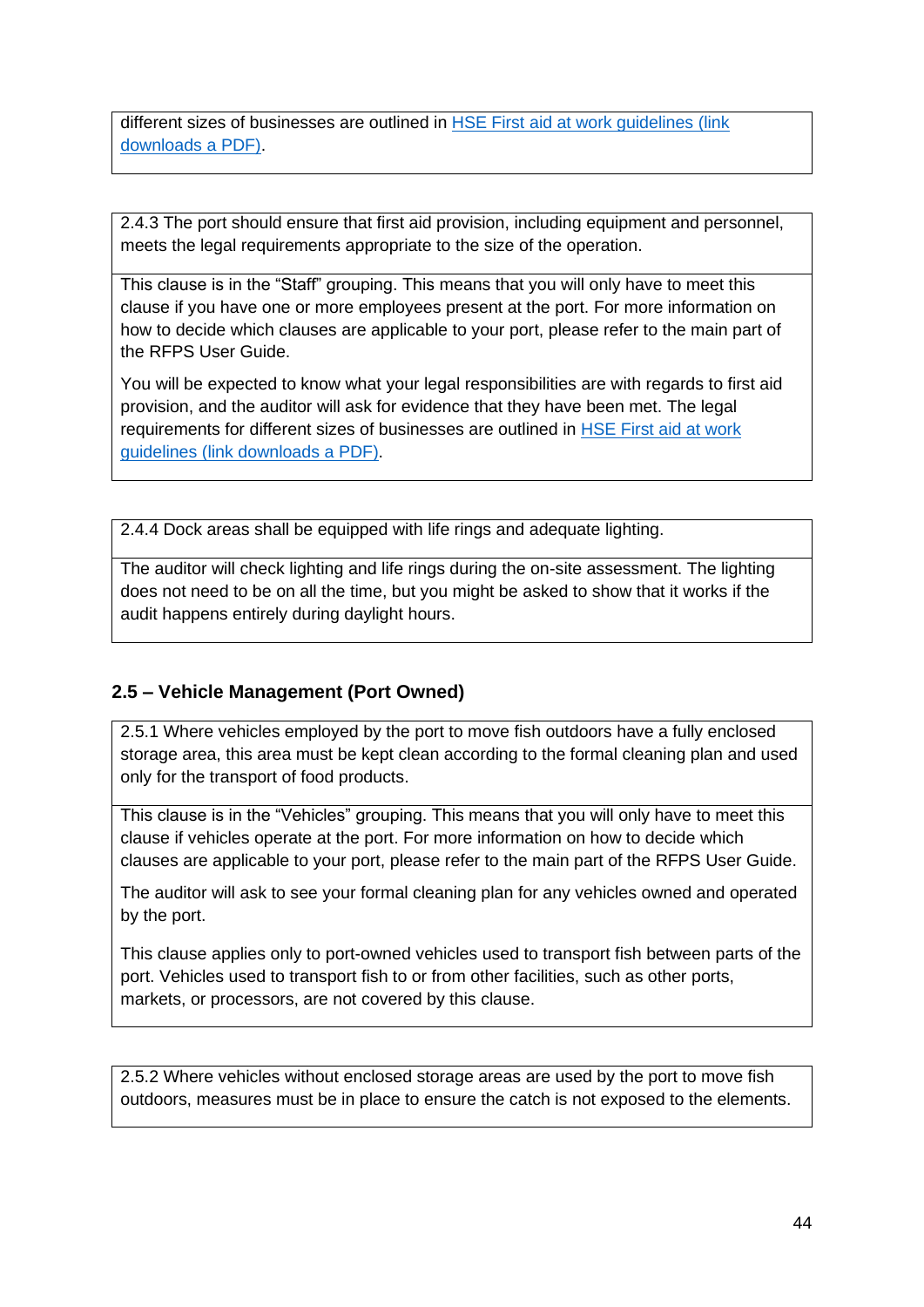This clause is in the "Vehicles" grouping. This means that you will only have to meet this clause if vehicles operate at the port. For more information on how to decide which clauses are applicable to your port, please refer to the main part of the RFPS User Guide.

If you operate vehicles at the port which are covered by this clause, the auditor will ask you to explain what measures are in place to protect the catch.

This clause applies only to port-owned vehicles used to transport fish between parts of the port. Vehicles used to transport fish to or from other facilities, such as other ports, markets, or processors, are not covered by this clause. This clause includes fork lifts.

2.5.3 There shall be procedures in place to ensure that road vehicles are maintained in a road-worthy condition.

This clause is in the "Vehicles" grouping. This means that you will only have to meet this clause if vehicles operate at the port. For more information on how to decide which clauses are applicable to your port, please refer to the main part of the RFPS User Guide.

If you operate vehicles at the port which are covered by this clause, the auditor will ask you to explain what measures are in place to ensure these vehicles are maintained in road-worthy condition.

This clause applies only to port-owned vehicles used to transport fish between parts of the port. This clause includes fork lifts. Vehicles used to transport fish to or from other facilities, such as other ports, markets, or processors, are not covered by this clause.

2.5.4 Where legally required, vehicle operators shall be registered with the appropriate authority.

This clause is in the "Vehicles" grouping. This means that you will only have to meet this clause if vehicles operate at the port. For more information on how to decide which clauses are applicable to your port, please refer to the main part of the RFPS User Guide.

If you operate vehicles at the port which are covered by this clause, the auditor will ask for evidence that vehicle operators are appropriately registered,

This clause applies only to port-owned vehicles used to transport fish between parts of the port. Vehicles used to transport fish to or from other facilities, such as other ports, markets, or processors, are not covered by this clause. This clause includes fork lifts.

2.5.5 There shall be procedures in place in case of vehicle breakdown or accident.

This clause is in the "Vehicles" grouping. This means that you will only have to meet this clause if vehicles operate at the port. For more information on how to decide which clauses are applicable to your port, please refer to the main part of the RFPS User Guide.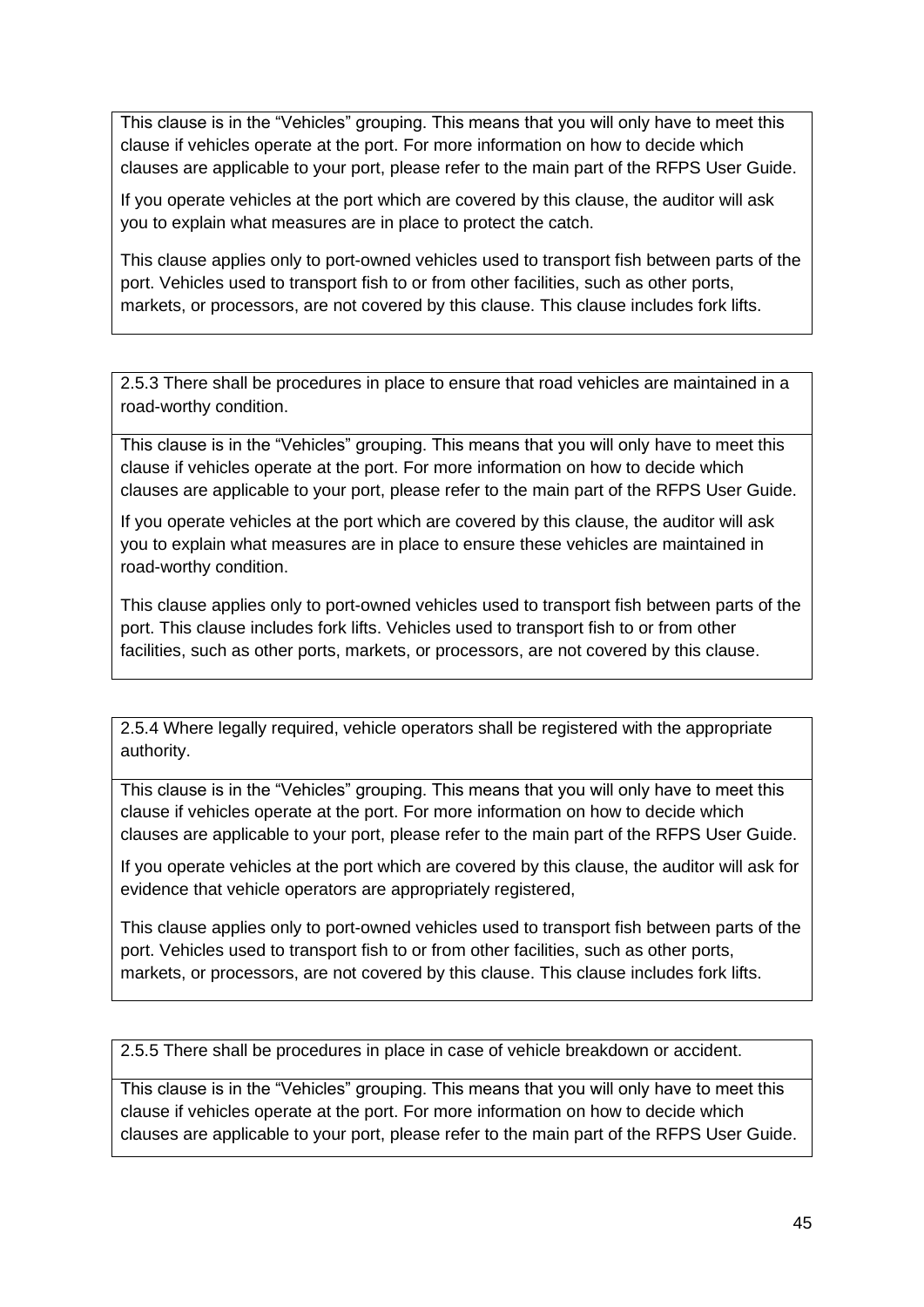If you operate vehicles at the port which are covered by this clause, the auditor will ask you to explain what procedures are in place in case of breakdown or accident. In particular, the auditor will be interested in the procedures applied to prevent contamination or deterioration of the catch.

This clause applies only to vehicles used to transport fish between parts of the port. Vehicles used to transport fish to or from other facilities, such as other ports, markets, or processors, are not covered by this clause. This clause includes fork lifts.

## <span id="page-45-0"></span>**2.6 – Welfare of Employees**

2.6.1 The port management shall sign and display (clearly) a self-declaration assuring good social practice and human rights of all employees, including a commitment to ensure no discrimination is practised and no harsh or inhumane treatment is allowed.

This clause is in the "Staff" grouping. This means that you will only have to meet this clause if you have one or more employees present at the port. For more information on how to decide which clauses are applicable to your port, please refer to the main part of the RFPS User Guide.

The auditor will ask to see the declaration during the on-site audit. The declaration must be in an area where port employees are able to see it.

Further information is provided in the RFPS Code of Practice.

2.6.2 Port employees shall have been informed about the self-declaration and it shall be revised at least every 3 years, or whenever necessary.

This clause is in the "Staff" grouping. This means that you will only have to meet this clause if you have one or more employees present at the port. For more information on how to decide which clauses are applicable to your port, please refer to the main part of the RFPS User Guide.

If the self-declaration is positioned in a place where port employees can see it, the auditor will consider this evidence that employees have been informed.

As with other clauses referring to 'port staff', this clause applies only to personnel you employ directly – it does not apply to other port users.

2.6.3 A designated person shall have been given the knowledge and/or access to national regulations concerning: gross and minimum wages, working hours, union membership, anti-discrimination, child labour, labour contracts, holiday and maternity leave, medical care and pension/gratuity.

This clause is in the "Staff" grouping. This means that you will only have to meet this clause if you have one or more employees present at the port. For more information on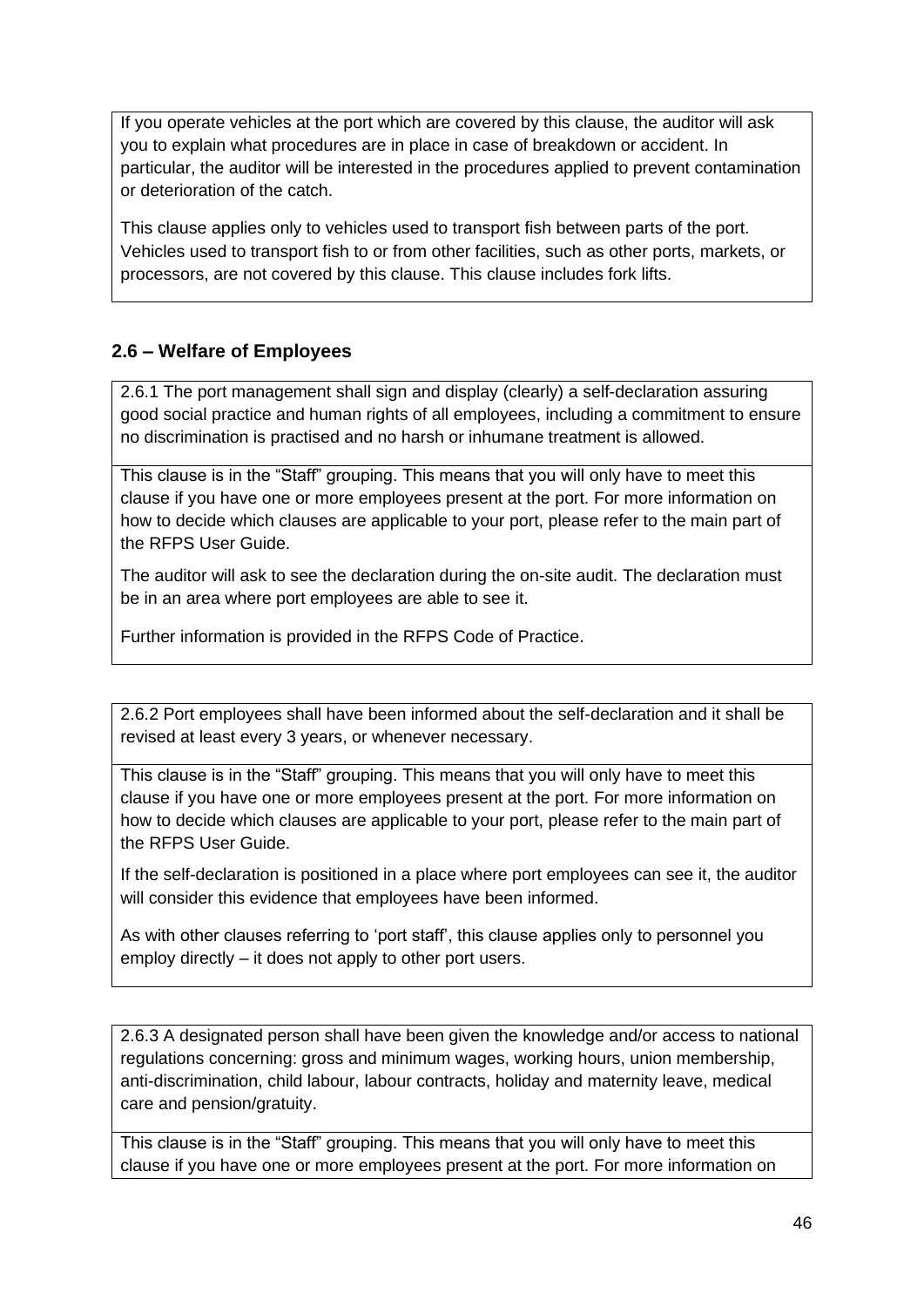how to decide which clauses are applicable to your port, please refer to the main part of the RFPS User Guide.

The auditor will ask for evidence that there is a designated person, for example a job description or operational handbook. The designated person does not need to be present at the port at the time of the on-site assessment, nor will the auditor conduct an interview to test the knowledge of the designated person.

2.6.4 Every port employee shall have a written contract or work agreement in a language that the employee understands fully.

- **Critical Non-Conformity:** Conclusive evidence of any breach of employment legislation.
- **Major Non-Conformity:** One or more port employees do not have a written contract or work agreement in a language they understand.
- **Full Compliance:** All port employees have a written contract or work agreement in a language they understand.

This clause is in the "Staff" grouping. This means that you will only have to meet this clause if you have one or more employees present at the port. For more information on how to decide which clauses are applicable to your port, please refer to the main part of the RFPS User Guide.

The auditor will ask to see a sample of employment contracts, for this and other clauses. Example employment contracts may be provided during the pre-audit stage. The auditor will not carry out interviews with employees.

As with other clauses referring to 'port staff', this clause applies only to personnel you employ directly – it does not apply to other port users.

2.6.5 Records of all employees and subcontractors shall be retained for at least 24 months.

This clause is in the "Staff" grouping. This means that you will only have to meet this clause if you have one or more employees present at the port. For more information on how to decide which clauses are applicable to your port, please refer to the main part of the RFPS User Guide.

The auditor will ask to see examples of employee and subcontractor records. They will expect to see employee records maintained while they are employed and for two years after their employment ends. Subcontractor records should be maintained for two years after the work is completed.

'Records of employees' applies only to personnel you employ directly – it does not apply to other port users. Additionally, only sub-contractors hired by you need to be recorded – sub-contractors hired by other port users are not covered by this clause.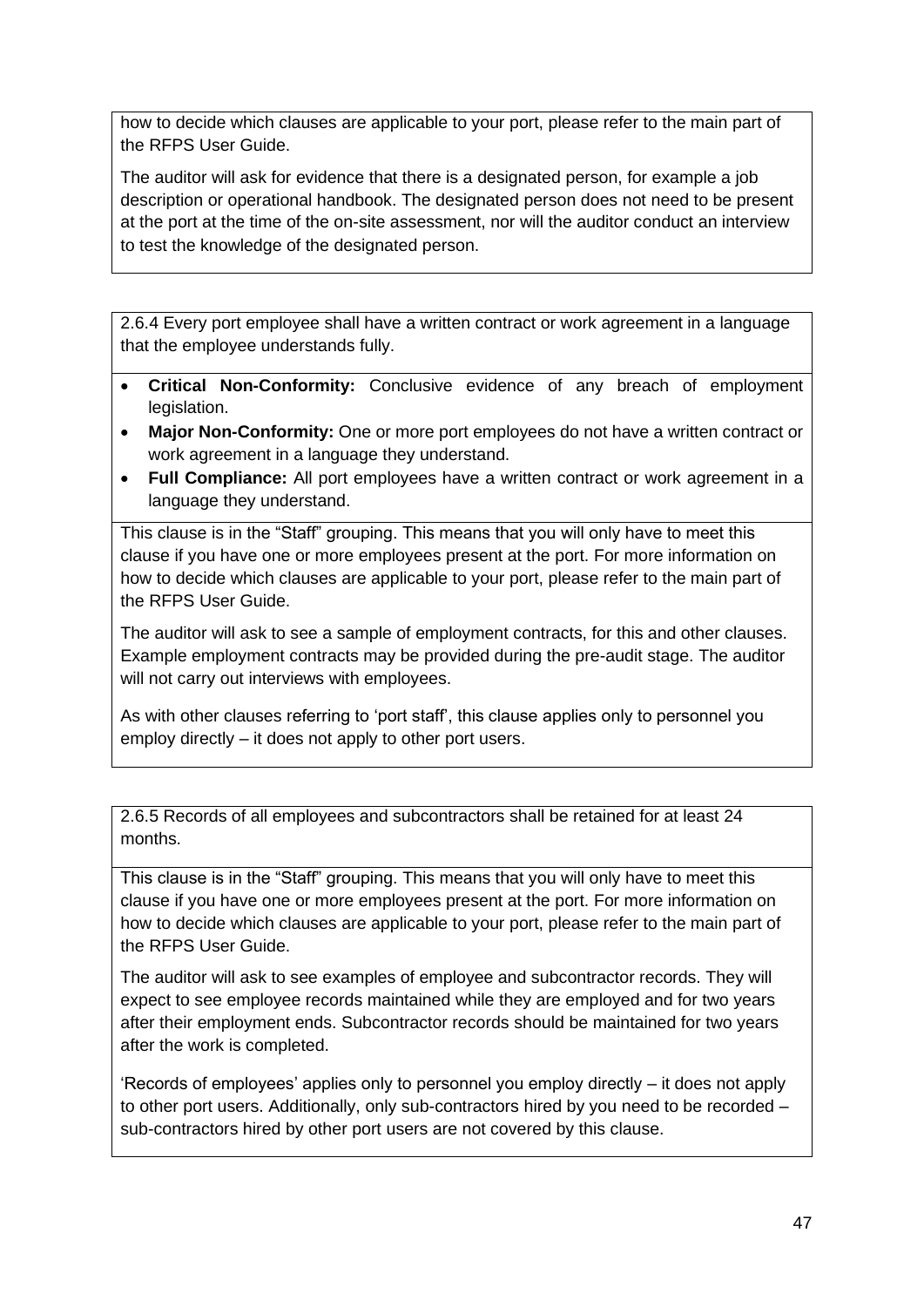2.6.6 There shall be a documented policy and records to demonstrate that each port employee has been paid for the work they have completed, including any approved overtime.

This clause is in the "Staff" grouping. This means that you will only have to meet this clause if you have one or more employees present at the port. For more information on how to decide which clauses are applicable to your port, please refer to the main part of the RFPS User Guide.

Auditors will ask to see the documented policy, plus other payment records such as spreadsheets and payslips. These could be supplied during pre-audit.

As with other clauses referring to 'port employees', this clause applies only to personnel you employ directly – it does not apply to other port users.

2.6.7 If payment is calculated per unit, port employees shall be paid at least the legal minimum wage (on average) within regular working hours.

This clause is in the "Staff" grouping. This means that you will only have to meet this clause if you have one or more employees present at the port. For more information on how to decide which clauses are applicable to your port, please refer to the main part of the RFPS User Guide.

Auditors will ask to see employee payment records, such as spreadsheets and payslips. These could be supplied during pre-assessment.

Information on minimum wage can be found on the [UK Government website.](https://www.gov.uk/national-minimum-wage-rates)

As with other clauses referring to 'port employees', this clause applies only to personnel you employ directly – it does not apply to other port users.

2.6.8 No port employee may be below the age of 16.

This clause is in the "Staff" grouping. This means that you will only have to meet this clause if you have one or more employees present at the port. For more information on how to decide which clauses are applicable to your port, please refer to the main part of the RFPS User Guide.

Legal restrictions on child employment are described on the [UK Government website.](https://www.gov.uk/child-employment)

The auditor will ask to see employee records.

As with other clauses referring to 'port employees', this clause applies only to personnel you employ directly – it does not apply to other port users.

2.6.9 Young persons (i.e. between the ages of 16-18) hired part-time shall not engage in work that has been risk assessed by the Health and Safety Risk assessment in clause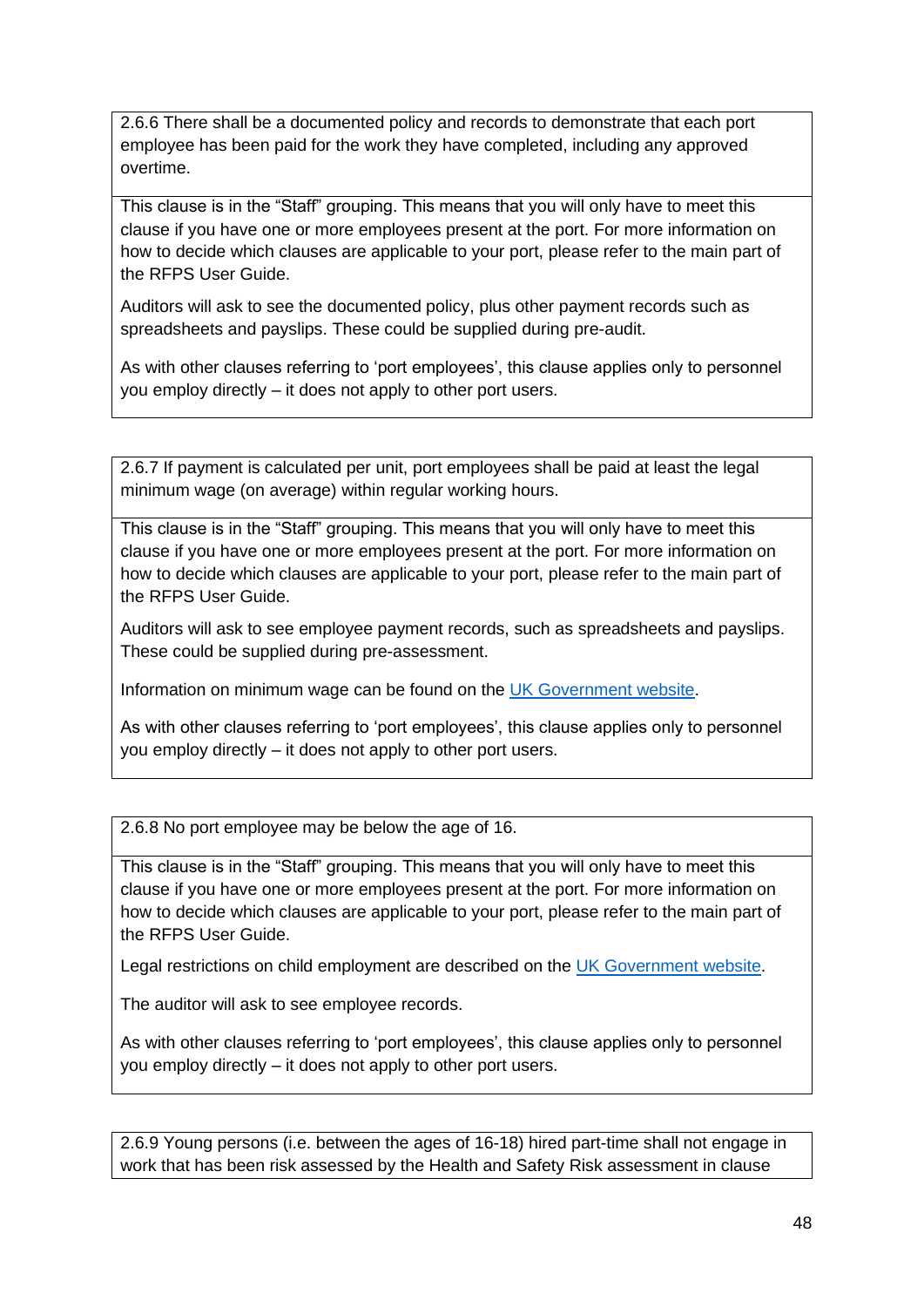2.11 as being dangerous to their health and safety, jeopardizes their development or prevents them from finishing their compulsory school education.

This clause is in the "Staff" grouping. This means that you will only have to meet this clause if you have one or more employees present at the port. For more information on how to decide which clauses are applicable to your port, please refer to the main part of the RFPS User Guide.

Legal restrictions on child employment are described on the [UK Government website.](https://www.gov.uk/child-employment)

If you employ individuals under the age of 18, the auditor will ask to view the risk assessment which has been conducted for each, and the rules which are applied to restrict their role at the port to one which does not violate the requirements of the clause.

As with other clauses referring to 'port staff', this clause applies only to personnel you employ directly – it does not apply to other port users.

2.6.10 Any organisation employing personnel who interact with or work at the port shall be obliged, via their operational contract with the port, to ensure that they implement the minimum levels of worker welfare described in this section.

The "Worker welfare requirements listed in this section" include the requirements at clauses  $2.2.1 - 2.2.6$ ,  $2.6.4 - 2.6.9$ , and  $2.6.15$ .

The auditor will not inspect the employment records of non-applicant organisations operating at the port. They will ask to see evidence of the contractual relationship between the port and other organisations, and will expect these contracts to include requirements relating to the elements of worker welfare covered by the other clauses in this section.

Employment arrangements on fishing vessels using the port fall outside the scope of the RFPS programme and therefore they will not be considered during the assessment of this clause.

2.6.11 The port authority shall have a documented policy and records on fair operating practice, which is made available to all their managers and key personnel. As a minimum, this shall cover;

- Bribery
- Corruption
- Coercion
- Inappropriate political lobbying or contributions.

This clause is in the "Staff" grouping. This means that you will only have to meet this clause if you have one or more employees present at the port. For more information on how to decide which clauses are applicable to your port, please refer to the main part of the RFPS User Guide.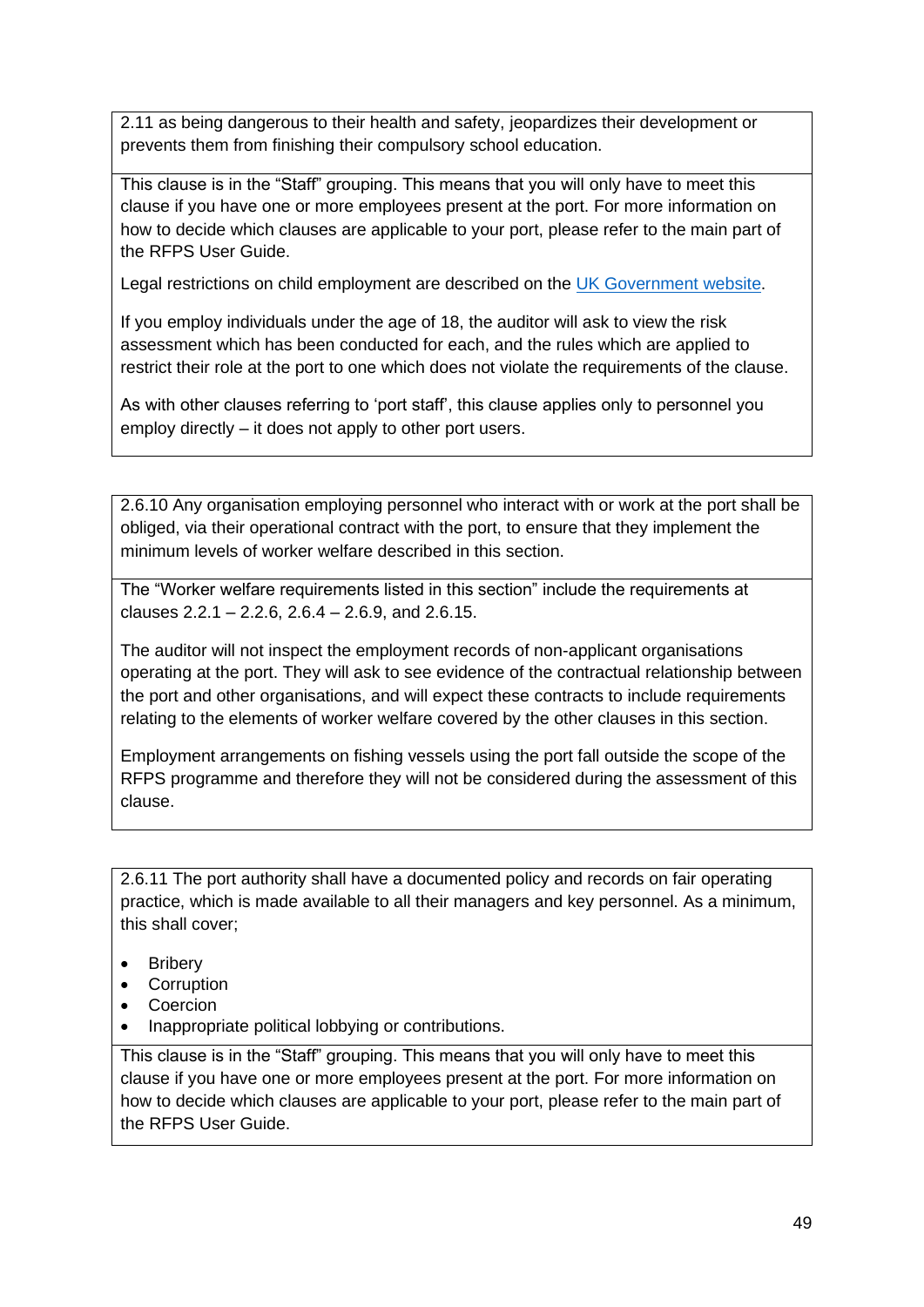The auditor will ask to see your documented fair operating practice policy, which should contain the components listed in the clause.

2.6.12 Any port employees who are agency workers operating within the facility shall trigger additional risk assessment and due diligence enquiries when these workers are present.

This clause is in the "Staff" grouping. This means that you will only have to meet this clause if you have one or more employees present at the port. For more information on how to decide which clauses are applicable to your port, please refer to the main part of the RFPS User Guide.

The auditor will ask to review your policy relating to additional risk assessments conducted for agency workers, and the results of any risk assessments which have been conducted.

This clause applies only to agency workers who you employ directly – it does not apply to agency workers employed by other port users.

2.6.13 The port shall have a documented grievance procedure, which details the time frame within which grievances will be resolved and ensures grievances and their resolutions are documented and retained for at least 2 years.

This clause is in the "Staff" grouping. This means that you will only have to meet this clause if you have one or more employees present at the port. For more information on how to decide which clauses are applicable to your port, please refer to the main part of the RFPS User Guide.

The auditor will ask to see your grievance procedure along with any records of grievances reported and resolutions to those grievances. You should maintain records of grievances for at least 2 years, but of course if none have been reported then this record may be empty.

2.6.14 The port shall create and implement a policy detailing the response to serious or grievous concerns to worker welfare.

This clause is in the "Staff" grouping. This means that you will only have to meet this clause if you have one or more employees present at the port. For more information on how to decide which clauses are applicable to your port, please refer to the main part of the RFPS User Guide.

The auditor will ask to see your worker welfare policy.

2.6.15 All port employees shall have chosen employment freely, with no forced, bonded or involuntary labour.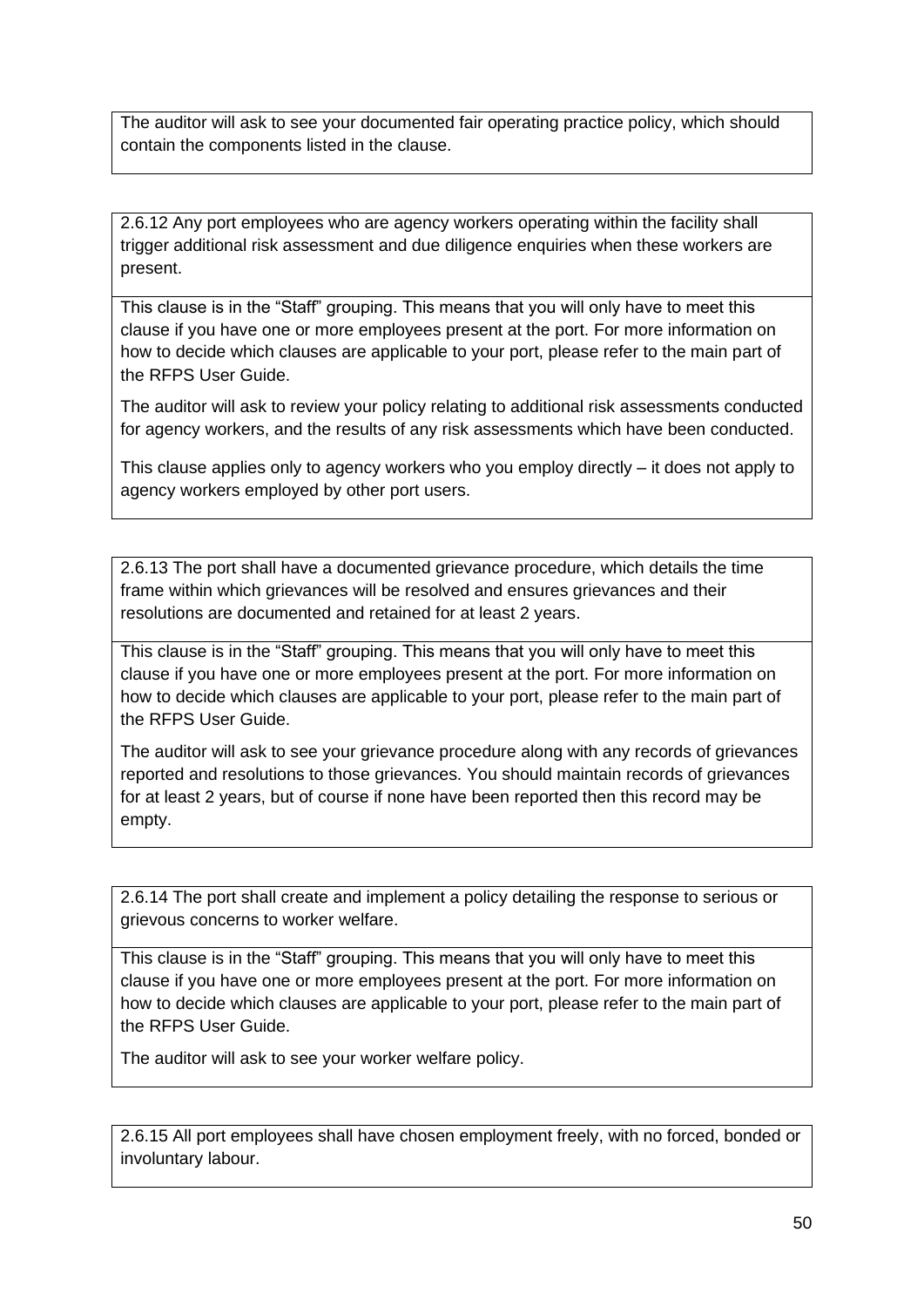This clause is in the "Staff" grouping. This means that you will only have to meet this clause if you have one or more employees present at the port. For more information on how to decide which clauses are applicable to your port, please refer to the main part of the RFPS User Guide.

The auditor will assess this clause by reviewing employee contracts and other records.

As with other clauses referring to 'port employees', this clause applies only to personnel you employ directly – it does not apply to other port users.

#### <span id="page-50-0"></span>**2.7 – Internal Self-Assessment**

2.7.1 The port authority shall conduct and document an internal audit of their health and safety requirements every 3 years, and conduct an internal audit of the relevant section of their health and safety requirements after an incident, to ensure that all policies and procedures remain fit for purpose and are being complied with.

Auditors will ask to see documentation summarising the audit process and recording the outcomes. You will be expected to provide information on the process and outcomes of the most recent internal audit, which must have occurred within the last three years.

The auditor will expect the level of detail covered by the internal audit to reflect the scale and type of activities carried out at the port. At smaller ports the audit might be relatively brief.

2.7.2 All non-conforming actions that result from this internal audit shall be recorded, with an appropriate member of staff assigned to action and close them out.

When the auditor reviews your internal audit documentation, they will expect to see a record of any non-conformances and actions taken in response. You should maintain these records for at least three years.

# <span id="page-50-1"></span>Core Module 3: Care of Environment

#### <span id="page-50-2"></span>**3.1 - Waste management and waste disposal**

3.1.1 A risk assessment shall have been conducted and documented that identifies relevant environmental issues and the provisions made to address the associated risks.

The auditor will ask to see documentation detailing the environmental risk assessment. The risk assessment should cover, as a minimum:

• Waste management:, including fishing gear waste and liquid waste, fish waste, food waste, fishing vessel waste.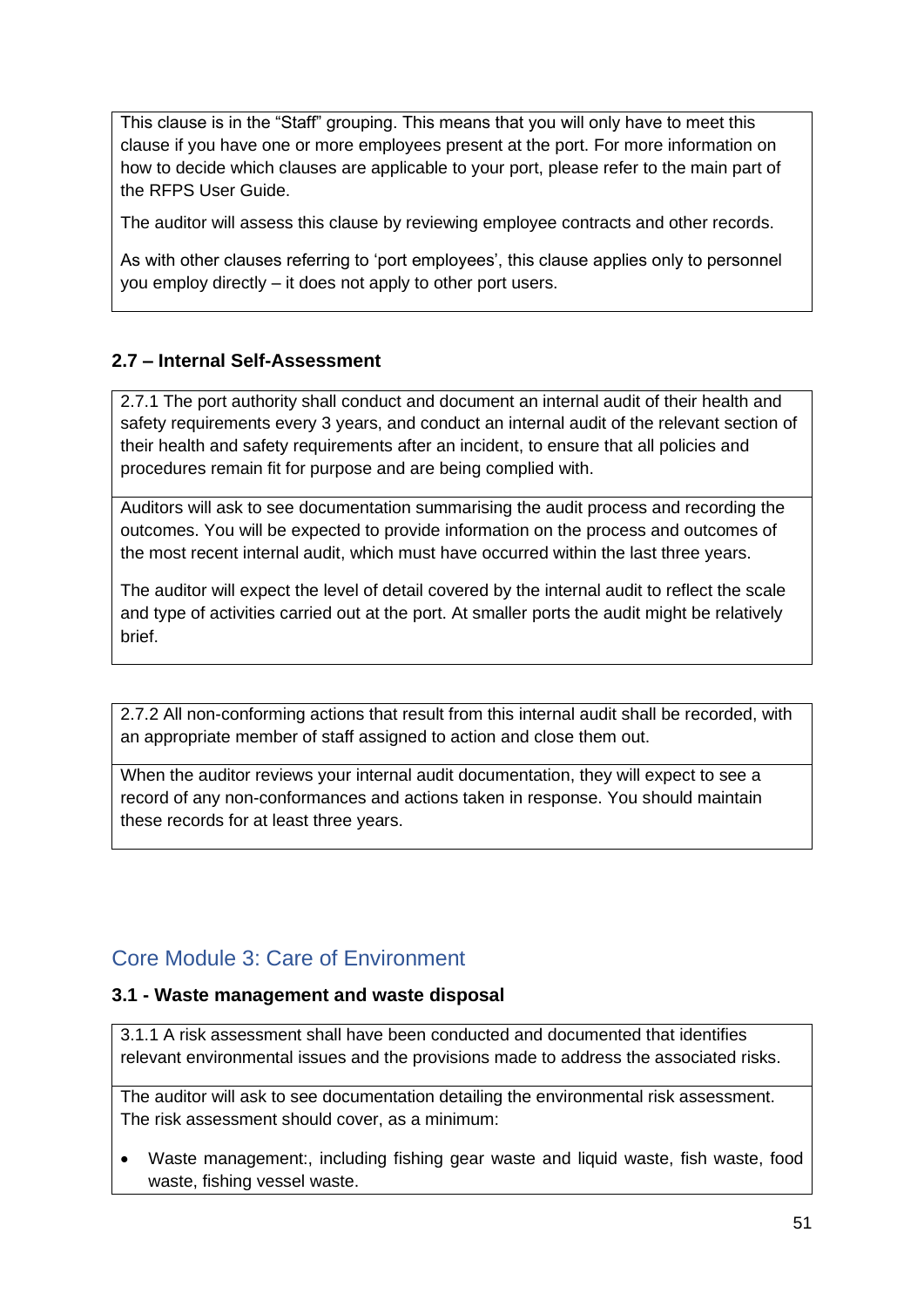- Emissions: diesel fuel and oil, steam.
- Noise pollution: box washers, refrigeration equipment, machinery, vehicles.

The auditor will expect the level of detail covered by the risk assessment to reflect the scale and type of activities carried out at the port. At smaller ports the assessment might be relatively brief.

3.1.2 The port shall operate under a Waste Management Plan (WMP) which meets the requirements of the relevant authority.

Your WMP should be approved by the Maritime and Coastguard Agency (MCA) or an equivalent authority. The auditor will ask to see the waste management plan documentation.

The auditor will expect the level of detail in the WMP to reflect the scale and type of activities carried out at the port. At smaller ports the WMP might be relatively brief.

3.1.3 Records shall be maintained of any non‐compliance to the WMP, alongside processes to action in future plans and address these areas of non‐compliance.

The auditor will ask to see the records of any WMP non-compliances. You should maintain these records for at least two years.

3.1.4 All waste (food and non-food) shall be categorised and separated according to legislation and the requirements of the waste collection organisation(s).

The auditor will inspect your waste categorisation & storage facilities during the on-site assessment, and check whether it is categorised according to legislation. You may be asked to describe the requirements of your waste collection organisation.

The auditor will recognise that at some ports waste disposal activities can occur at times when no port staff are present. If this happens at your port, you must be able to demonstrate how you encourage fishers to follow the rules, and also that you ensure there are no barriers to prevent them from doing so.

3.1.5 Only waste carriers licensed by the UK Environmental agency (or equivalent organisation) shall be used for the removal of waste material.

The auditor will ask for information about the waste carrier(s) who remove waste material from the port, including evidence that they are licensed by the EA (or equivalent).

The auditor may ask to see evidence of 'waste transfer notes' as specified by relevant authorities for example EA, SEPA, and DAERA in Northern Ireland.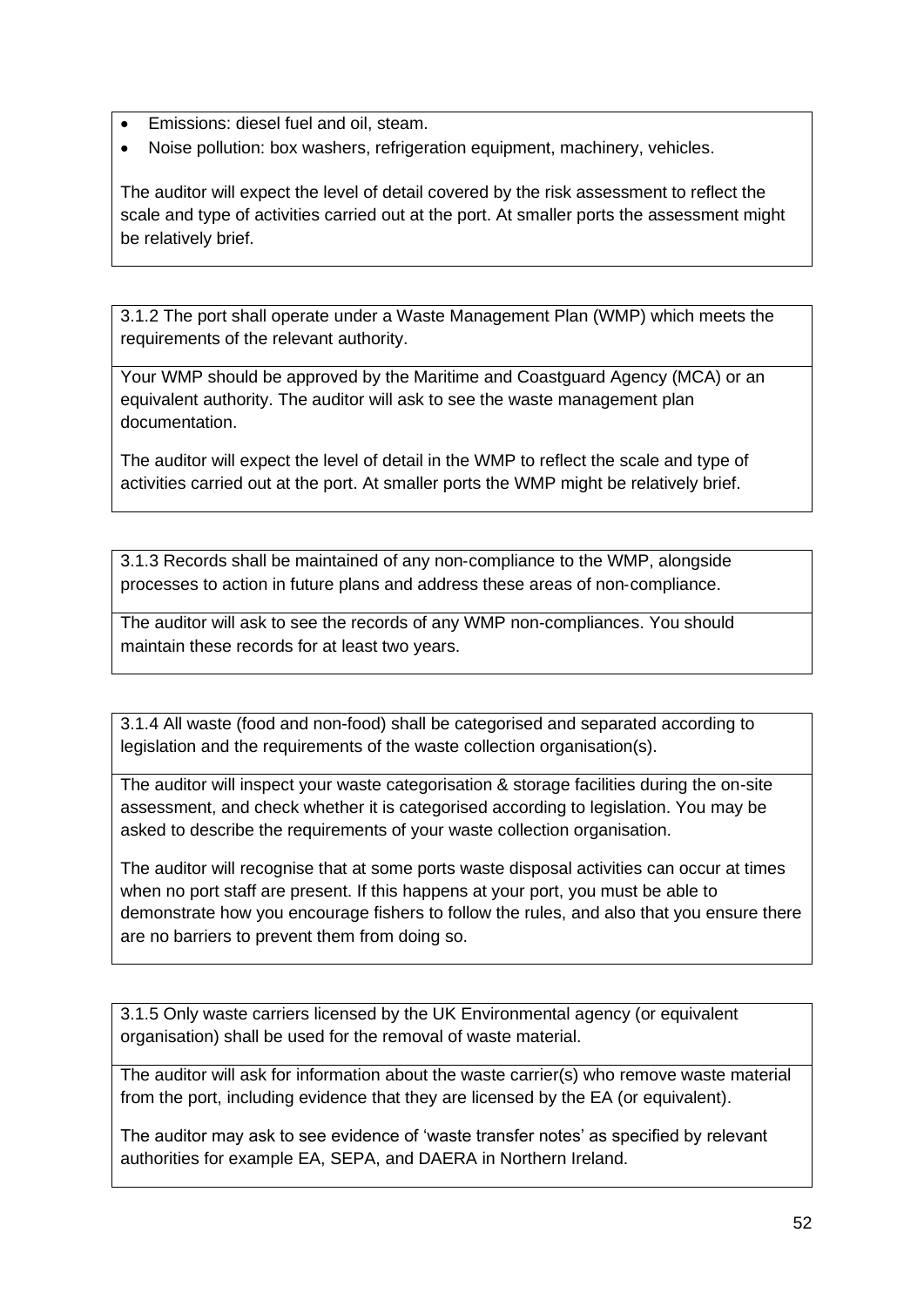3.1.6 There shall be a policy of recycling non-food waste wherever possible.

Your recycling policy does not necessarily need to be documented – the auditor will look for evidence that recycling occurs in practice.

3.1.7 Covered receptacle(s) shall be provided for the disposal of solid waste materials.

During the on-site assessment, the auditor will ask to see the covered receptacles you provide for solid waste.

3.1.8 All port-generated waste waters, including those generated from cleaning operations where cleaning chemicals are used, ice melt-water, live shellfish (vivier) transport and staff facilities, shall be discharged to a public sewer or disposed of by other approved means.

The auditor will check to make sure that drainage systems lead into the public sewer or other approved disposal system.

3.1.9 There shall be a process in place to store and dispose of liquid material (e.g. engine oil) that cannot be discarded into the public sewage, and to ensure it does not pose a risk of contamination to the catch.

Auditors will ask you to explain the process in place for the disposal of liquids, and any mechanisms you use (including sanctions) to prevent disposal of liquids such as engine oil into the harbour or public sewer.

Liquids covered by this clause include engine oil, antifreeze, concentrated cleaning chemicals, and fuel.

## <span id="page-52-0"></span>**3.2 - Carbon Footprint requirements**

3.2.1 Energy consumption at the port shall be reviewed on an annual basis.

The auditor will ask to see your energy consumption review documentation. As a minimum, this documentation should include the total energy usage, a comparison of this usage with previous years, and the date of the review. You should be able to demonstrate that you conduct the review every year.

## <span id="page-52-1"></span>**3.3 - Local Community Engagement**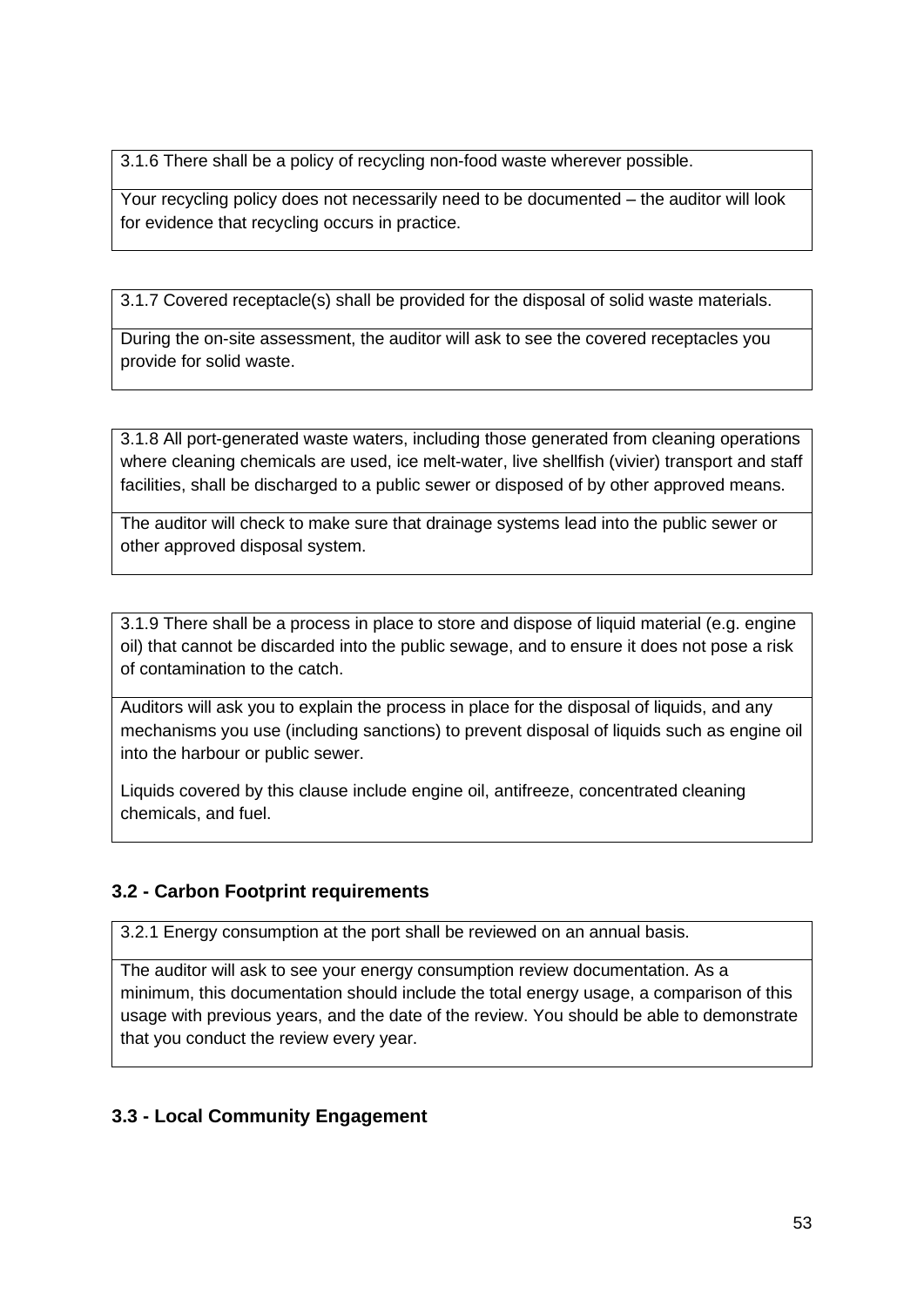3.3.1 There shall be a proactive policy in place to engage and evaluate the potential impacts of operations on the local community.

The auditor will ask you to explain the ways in which you engage with the local community and evaluate the potential impacts of the port. This does not need to be a substantial document and could be a relatively informal process, especially at smaller ports.

## <span id="page-53-0"></span>**3.4 – Environmental Emissions**

3.4.1 The port shall have in place a policy and records of permits for environmental emissions regulations as stated in current legislation to cover the following:

- Emissions to air tolerances,
- Discharge into the sewage systems,
- Release of toxic or hazardous substances.
- Noise, smell and dust pollution,
- Ground pollution.

The auditor will ask to review the policies and permits you have in relation to the listed emissions. The auditor will recognise that at many ports, particularly smaller ports, most or all of the listed permits may not be required.

## <span id="page-53-1"></span>Core Module 4: Care of the catch - Fish as Food

## <span id="page-53-2"></span>**4.1 – Catch Handing Requirements**

4.1.1 Training and supervisory initiatives to ensure that the catch is treated as food by all staff, to minimise the risk of the catch being crushed, stood upon, dropped, thrown or otherwise roughly handled.

This clause is in the "Staff" grouping. This means that you will only have to meet this clause if you have one or more employees present at the port. For more information on how to decide which clauses are applicable to your port, please refer to the main part of the RFPS User Guide.

The auditor will ask to see details of the training and/or supervisory initiatives which you have in place in relation to catch handling. They will also observe the way that catch is handled during the component of the on-site assessment which takes place while the market is operational. They may raise a non-conformity if they see personnel throwing, dropping, or stepping on the catch, or otherwise handling it roughly.

4.1.2 All catch-handling equipment shall be operated to minimise the risk of physical damage to the catch.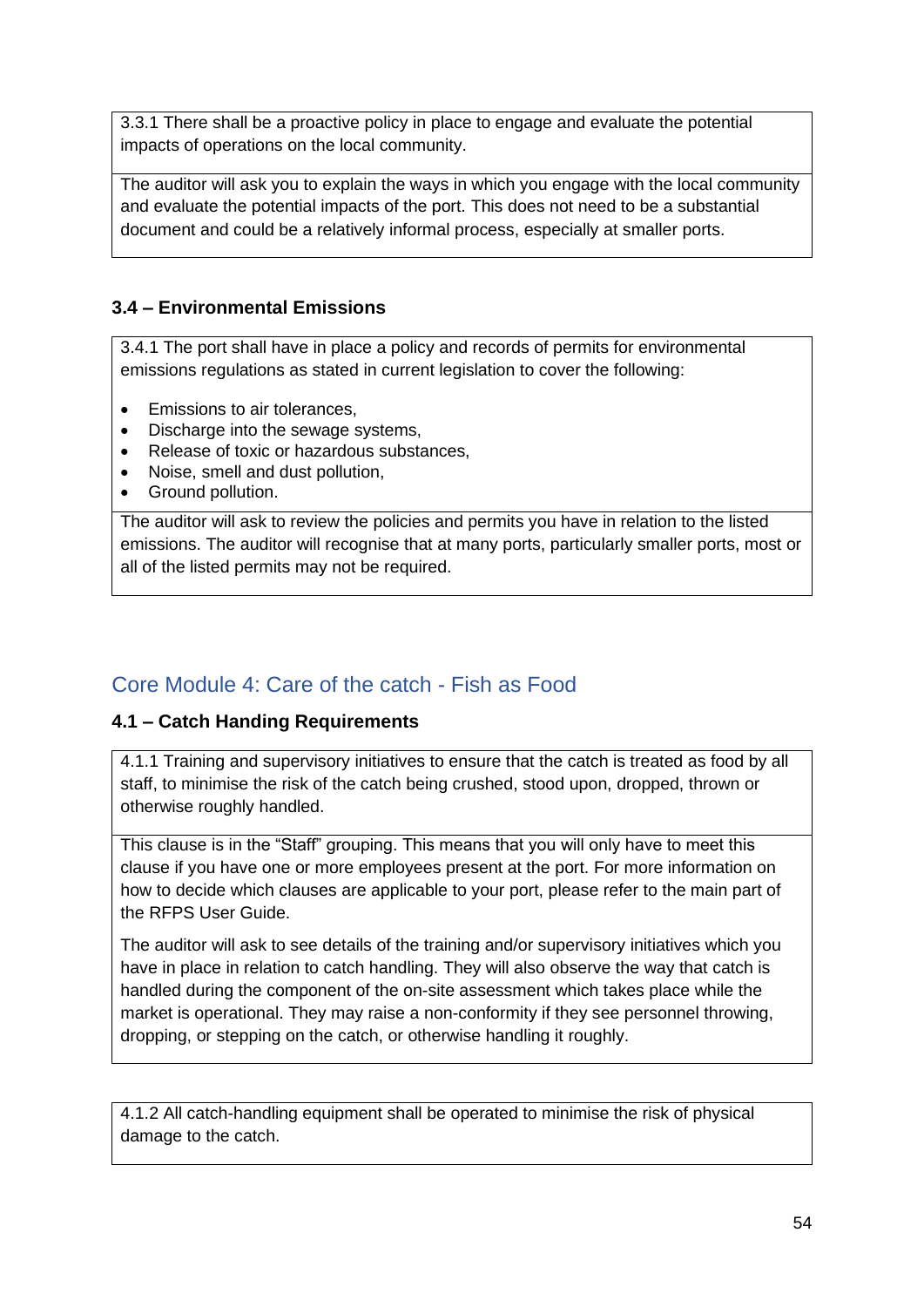The auditor will observe the way catch-handling equipment is used during the component of the on-site assessment which takes place while the market is operational. They may raise a non-conformity if they see equipment being used in a way which could damage the catch.

4.1.3 The level of ice and catch shall not exceed the rim of each box, to prevent catch from being crushed when boxes are stacked.

The auditor will observe the amount of ice used in each box during the component of the on-site assessment which takes place while the market is operational. They may raise a non-conformity if they see boxes being overfilled.

4.1.4 A maximum stacking height shall be enforced and based on a risk assessment of the specific circumstances at the port.

This clause is in the "Internal Catch Areas" grouping. This means that you will only have to meet this clause if your port includes indoor areas where catch is handled or stored. For more information on how to decide which clauses are applicable to your port, please refer to the main part of the RFPS User Guide.

The auditor will ask you what the maximum stack height is, and how you arrived at that value.

The auditor will observe stacking heights during the component of the on-site assessment which takes place while the market is operational. They may raise a non-conformity if they see stack heights which exceed the established maximum.

## <span id="page-54-0"></span>**4.2 – Hygienic handling and use of facilities**

4.2.1 A risk assessment shall have been conducted and implemented to ensure the catch is not exposed to risks of contamination at any point while on port premises.

The auditor will ask to see your contamination risk assessment documentation, which may be incorporated into the HACCP-style assessment. They will expect the assessment to cover the catch at all stages of its journey through the port, although it does not need to cover activities on board fishing vessels or in the vehicles which transport catch to or from the port.

The auditor will also ask for evidence that any mitigation measures identified as necessary by the assessment have been implemented.

The auditor will expect the level of detail covered by the risk assessment to reflect the scale and type of activities carried out at the port. At smaller ports the assessment might be relatively brief.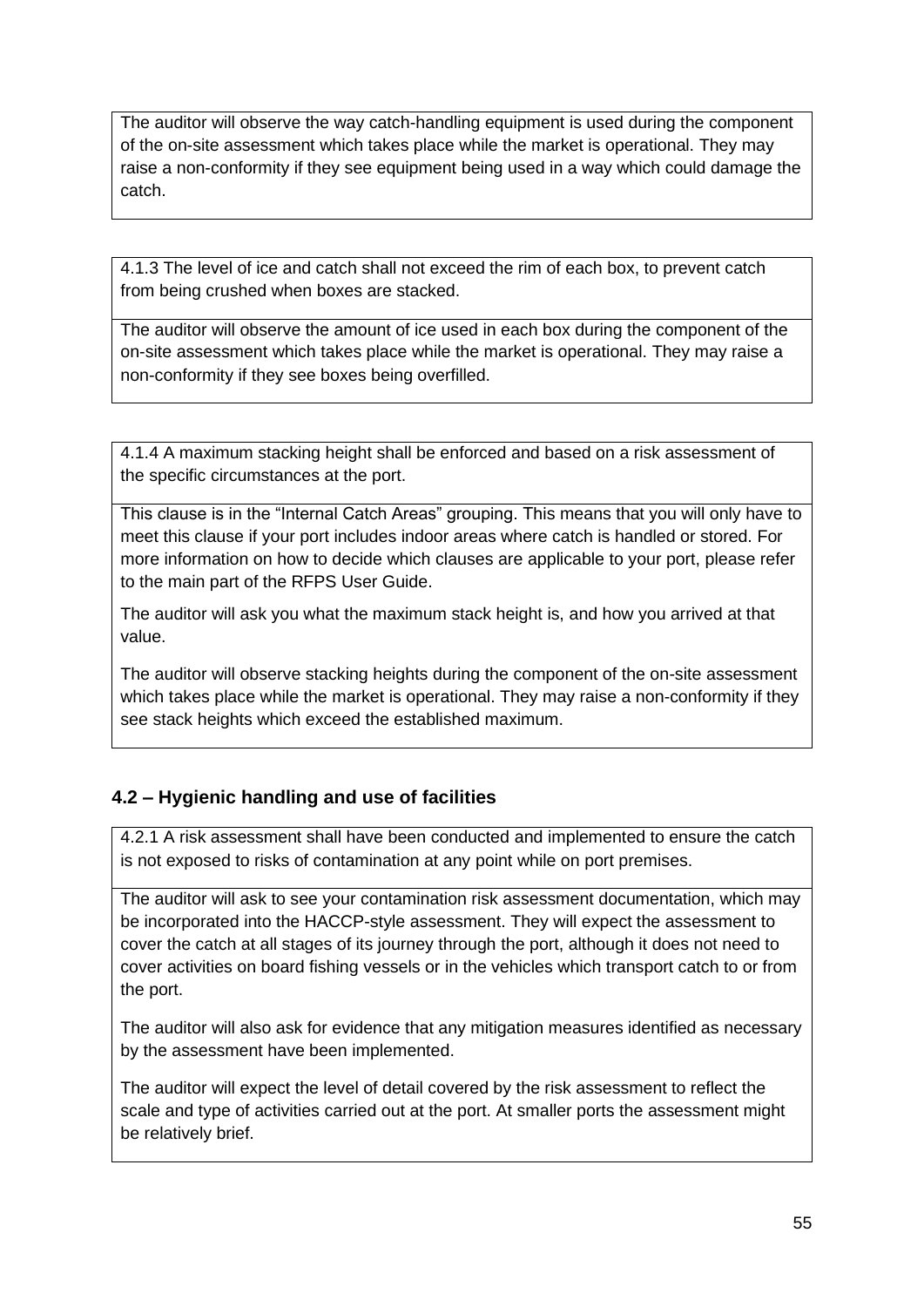4.2.2 Any catch that is held in areas exposed to the elements shall be kept covered.

The auditor will consider the catch-handling procedures and any policy in place to ensure that catch is not left exposed to the elements for more than 5 minutes at any stage in the catch-handling process. They will also observe the way catch is handled during the component of the on-site assessment which takes place while the market is operational. They may raise a non-conformity if they see catch left exposed to the elements for longer than 5 minutes.

4.2.3 Prior to any work-break, any catch remaining on the quay, conveyor belts or grading tables etc. shall be cleared.

This clause is in the "Catch Handling Areas" grouping. This means that you will only have to meet this clause if catch is handled or graded by port employees. For more information on how to decide which clauses are applicable to your port, please refer to the main part of the RFPS User Guide.

Auditors will ask for details of your policy and an explanation of how it is enforced. The main objective of the policy should be to ensure that catch is not exposed to contaminants or inappropriate temperatures.

4.2.4 Fish must not be allowed to make direct contact with the market floor.

This clause is in the "Internal Catch Areas" grouping. This means that you will only have to meet this clause if your port includes indoor areas where catch is handled or stored. For more information on how to decide which clauses are applicable to your port, please refer to the main part of the RFPS User Guide.

Auditors will ask for details of the policy for fish that accidentally makes direct contact with the market floor. If the auditor observes fish making contact with the market floor during the on-site assessment, and it is not subsequently treated as animal by-product, they may raise a non-conformity.

4.2.5 A risk assessment shall have been conducted and implemented to ensure that other port users and operations do not pose a risk of contamination to catch being landed.

The auditor will ask to see details of this risk assessment, which may form part of the risk assessment conducted in relation to clause 4.2.1, or the HACCP-style assessment. The risk assessment should include consideration of the actions of fishers and transport personnel where these occur on port premises, but auditors will consider the extent to which you are able to control the actions of fishers and transport personnel when determining whether the results of the assessment are implemented.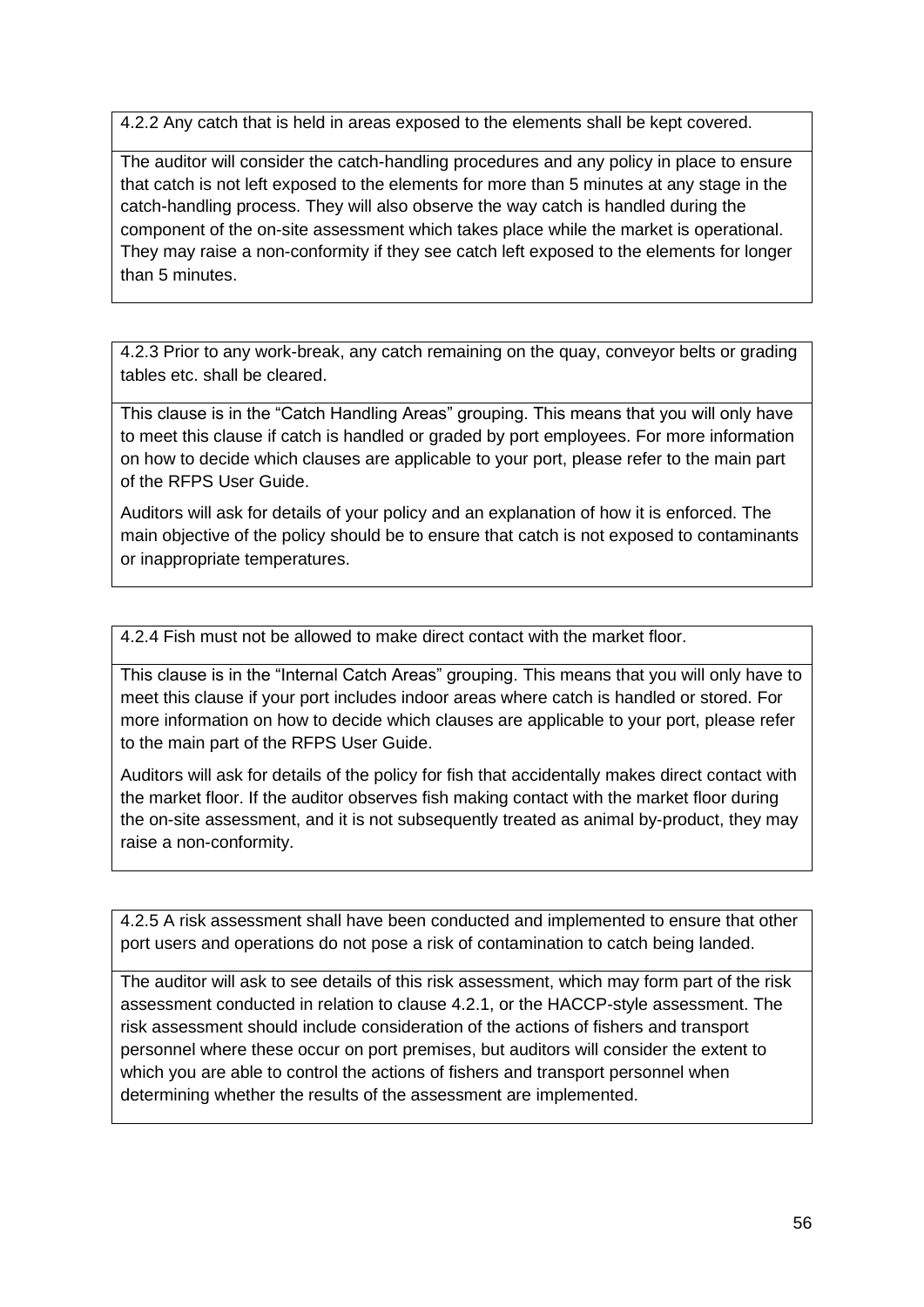4.2.6 Where mechanised equipment is used to unload, handle, grade and weigh etc. the catch, there shall be procedures in place to ensure that the manufacturer's instructions are complied with.

The auditor will ask you to explain the policy which ensures equipment is used according to the manufacturer's instructions. They will also look for evidence of whether the policy is applied in practice when they are inspecting your facilities.

4.2.7 Operators of mechanised equipment shall be trained in its correct use, and records of this training shall be retained.

This clause is in the "Market and Sales Area" grouping. This means that your port will only have to meet it if you operate a market or sales area. For more information on how to decide which clauses are applicable to your port, please refer to the main part of the RFPS User Guide.

The auditor will ask for evidence that relevant personnel have received training. You should maintain records of this training for at least two years, or longer if the training is delivered less frequently.

4.2.8 With the exception of disposable one-use containers, distribution boxes and pallets intended for transporting/displaying the catch shall be constructed of an impervious material and be of good structural condition.

This clause is in the "Market and Sales Area" grouping. This means that your port will only have to meet it if you operate a market or sales area. For more information on how to decide which clauses are applicable to your port, please refer to the main part of the RFPS User Guide.

The auditor will observe the fish boxes used during the component of the on-site assessment which takes place while the market is operational. They may raise a nonconformity if they see boxes in use which are in poor condition, or evidence that disposable boxes are re-used.

4.2.9 All distribution boxes/containers and pallets shall be cleaned after use.

This clause is in the "Market and Sales Area" grouping. This means that your port will only have to meet it if you operate a market or sales area. For more information on how to decide which clauses are applicable to your port, please refer to the main part of the RFPS User Guide.

The auditor will ask for evidence that boxes and containers are washed at least once per use cycle. You should have a policy in place to ensure this occurs, but it does not need to be documented if there is evidence that it is applied.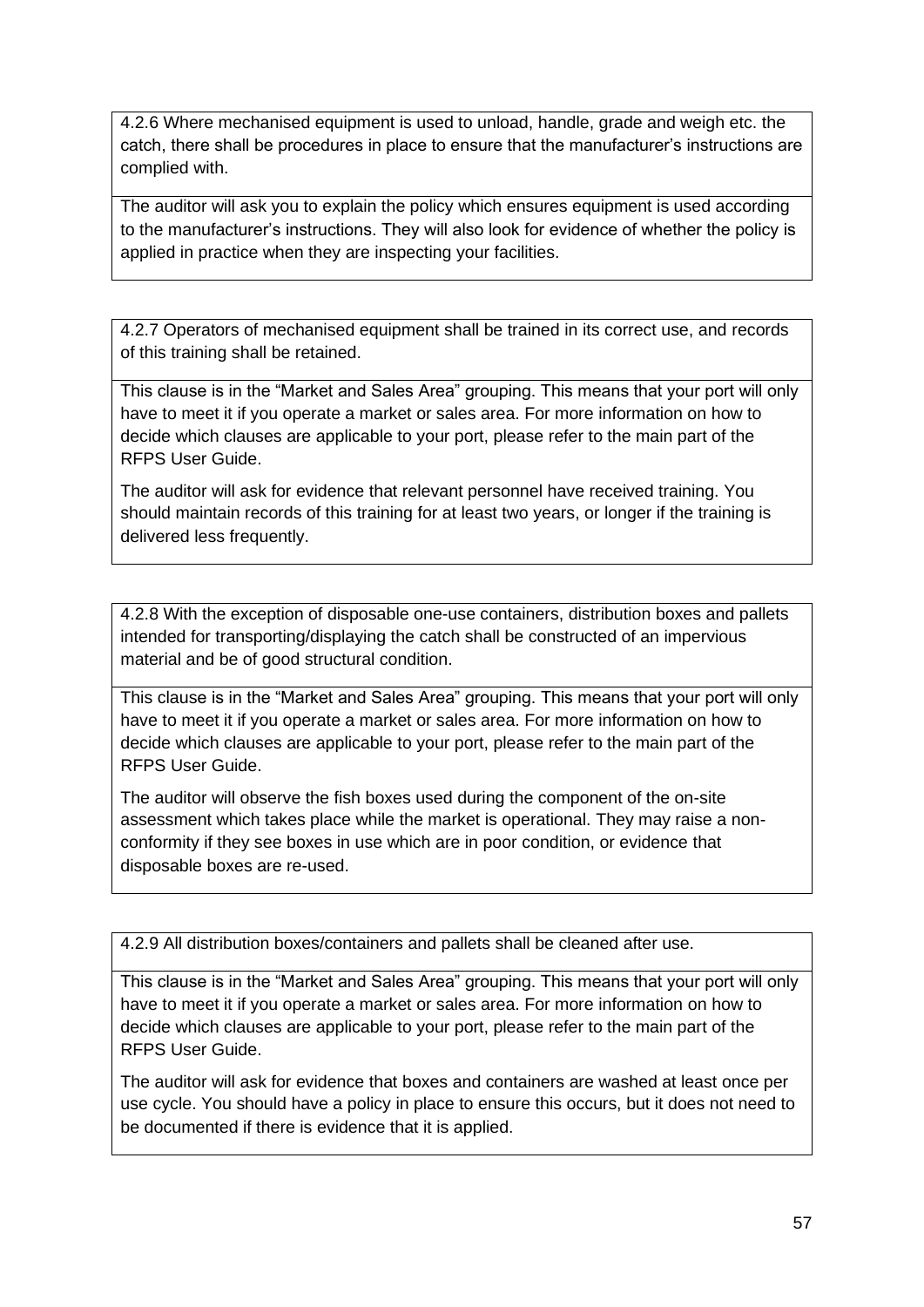4.2.10 The cleanliness of boxes shall be ensured by the implementation of periodic bacterial swab sampling.

This clause relates to the swabbing requirements in 1.5.10 & 1.5.11, and therefore may not be necessary if there is good reason described in the HACCP-style assessment. However, in most cases swabbing of fish boxes should occur, and if so swabbing of fish boxes should be carried out at least annually.

Fish box swabbing will be subjected to the same requirements as swabbing in other areas – for example, there should be an established definition for 'adverse' results, and records of these should be maintained for at least three years.

## <span id="page-57-0"></span>**4.3 – Size and quality grading (marketing standards)**

4.3.1 All size grading of the catch that occurs at the port shall be executed consistently and meet with the port's specifications.

This clause is in the "Catch Handling Areas" grouping. This means that you will only have to meet this clause if catch is handled or graded by port employees. For more information on how to decide which clauses are applicable to your port, please refer to the main part of the RFPS User Guide.

Auditors will ask to see your size grading specifications and the mechanism by which they are implemented. The auditor will not measure sample fish to ensure the mechanism is effective, and any grading which occurs on board vessels is outside the scope of this clause.

4.3.2 The size grading specifications of the port shall be made publically available.

This clause is in the "Catch Handling Areas" grouping. This means that you will only have to meet this clause if catch is handled or graded by port employees. For more information on how to decide which clauses are applicable to your port, please refer to the main part of the RFPS User Guide.

The auditor will ask you to show them where your grading specifications are listed. You may receive a non-conformity if these specifications are only available on request, or are only published at the port itself.

4.3.3 All 'lots' of catch products shall be labelled on the market at the point of sale to meet with current legislation.

This clause is in the "Market and Sales Area" grouping. This means that your port will only have to meet it if you operate a market or sales area. For more information on how to decide which clauses are applicable to your port, please refer to the main part of the RFPS User Guide.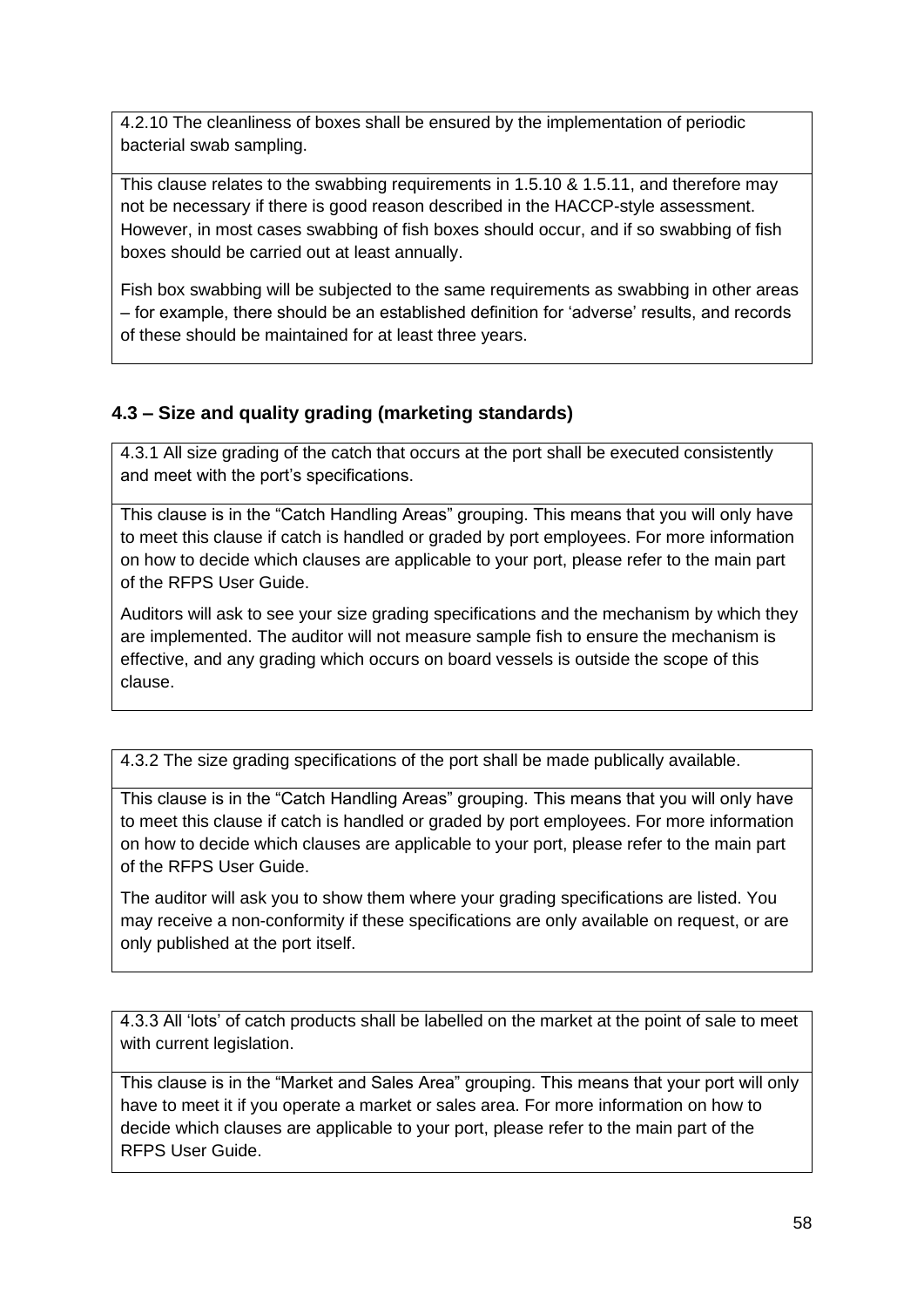Auditors will ask you to explain the process by which catch is labelled, but will also check the labelling in the market hall during the on-site assessment.

The auditor will expect each lot to be labelled as follows:

- The size category **must** be clearly and indelibly marked in characters which are at least 5 cm high on labels affixed to each lot.
- The freshness category **must** be clearly and indelibly marked in characters which are at least 5 cm high on labels affixed to each lot.

## <span id="page-58-0"></span>**4.4 – Quality Grades**

4.4.1 There shall be a procedure in place to check and monitor the catch quality to ensure all fish placed on the market is of merchantable quality.

This clause is in the "Market and Sales Area" grouping. This means that your port will only have to meet it if you operate a market or sales area. For more information on how to decide which clauses are applicable to your port, please refer to the main part of the RFPS User Guide.

The auditor will ask you to describe the process by which catch quality is monitored. Fish that is not of merchantable quality should be withdrawn from sale and sent for disposal as animal by product, using a process which meets the requirements of clauses  $4.7.3 - 4.7.6$ .

The auditor will not check individual boxes of fish specifically to ensure the policy is effective, although they may ask you for an explanation if fish appearing to be of low quality is observed in the market area.

## <span id="page-58-1"></span>**4.5 – Weighing (fisheries control)**

4.5.1 Catch weighing at the port shall be carried out following a procedure that is compliant with the RFPS CoP, including the maintenance of weighing records for a minimum of 3 years.

This clause is in the "Catch Handling Areas" grouping. This means that you will only have to meet this clause if catch is handled or graded by port employees. For more information on how to decide which clauses are applicable to your port, please refer to the main part of the RFPS User Guide.

You can refer to the RFPS Code of Practice (section 4.4) for details on the required weighing procedures. All fish must be weighed using an approved and certified weighing system on landing before fish are sold or transported for sale or storage. The auditor will check the certification of weighing equipment, and may ask for evidence of compliance records for the last three years.

4.5.2 All catch weights shall be accessible by the time of first sale.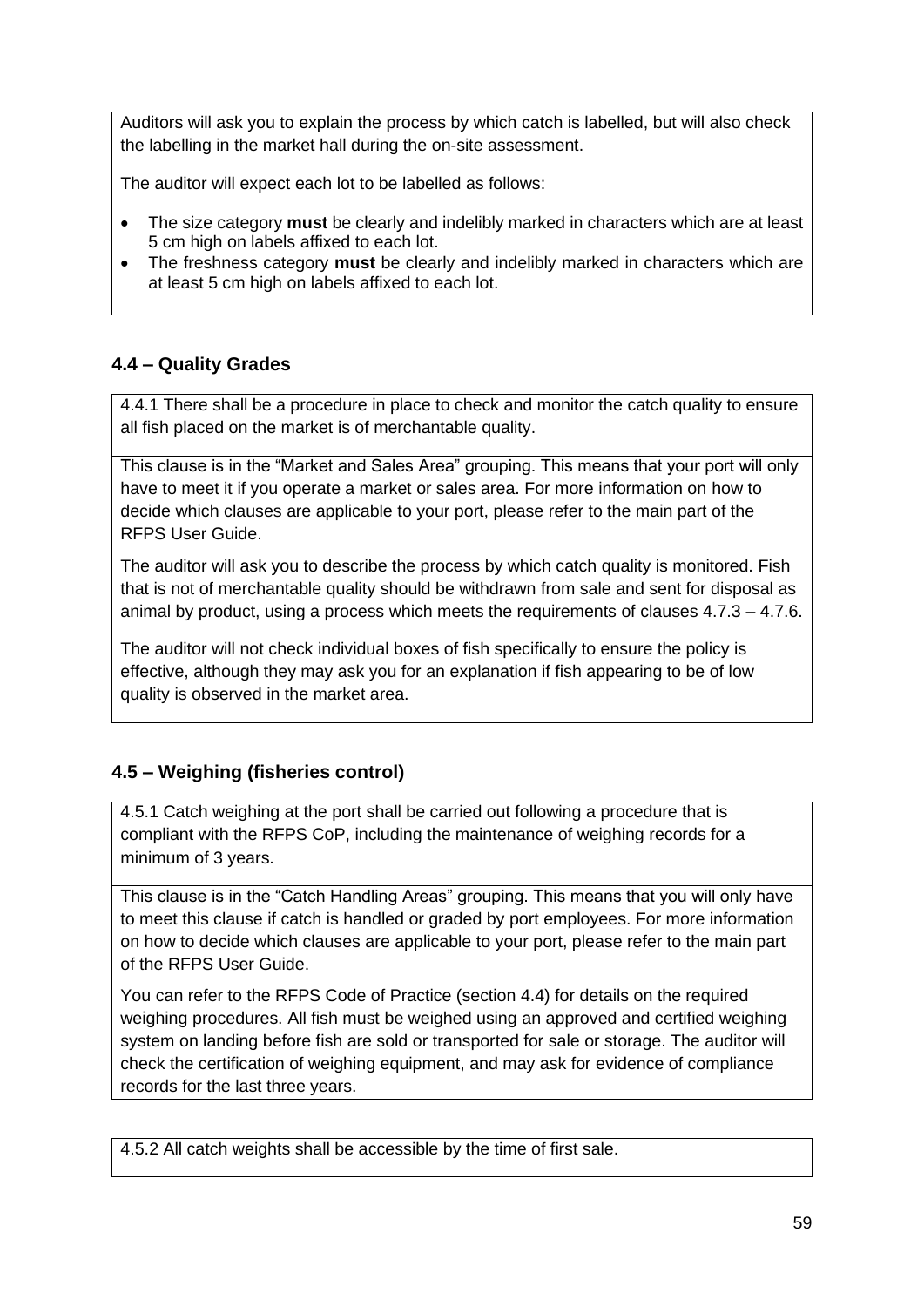This clause is in the "Market and Sales Area" grouping. This means that your port will only have to meet it if you operate a market or sales area. For more information on how to decide which clauses are applicable to your port, please refer to the main part of the RFPS User Guide.

The auditor will ask you how catch weights are provided. It is acceptable for catch weights to be provided verbally to buyers.

4.5.3 All records of any calibration tests of weighing equipment shall be retained along with actions taken when adverse readings are recorded.

This clause is in the "Catch Handling Areas" grouping. This means that you will only have to meet this clause if catch is handled or graded by port employees. For more information on how to decide which clauses are applicable to your port, please refer to the main part of the RFPS User Guide.

The auditor will ask to see your records of weighing tests and corrective actions for the last three years.

#### <span id="page-59-0"></span>**4.6 – Temperature control (food safety)**

4.6.1 The HACCP-style plan for the port shall include temperature considerations to ensure that from the point of landing to the point of removal from the port, the catch is maintained close to zero degrees centigrade / at a temperature approaching that of melting ice (0oC to +4oC), or at the appropriate temperature in the case of live catch.

The auditor will check to make sure your HACCP-style assessment includes consideration of the temperature of the catch at all stages of its journey through the port. The auditor will accept any mechanism which keeps the catch at an appropriate temperature, including mechanical refrigeration and ice.

You should also make sure that the plan meets the requirements of clause 4.6.3, and the other clauses in this section.

Catch temperatures on board vessels or in vehicles transporting the catch to or from the port are outside the scope of this clause and the auditor will not ask anything in relation to them.

4.6.2 Where used, mechanical refrigeration shall have the capability of achieving an operating temperature approaching that of melting ice (0oC to +4oC).

This clause is in the "Internal Catch Areas" grouping. This means that you will only have to meet this clause if your port includes indoor areas where catch is handled or stored. For more information on how to decide which clauses are applicable to your port, please refer to the main part of the RFPS User Guide.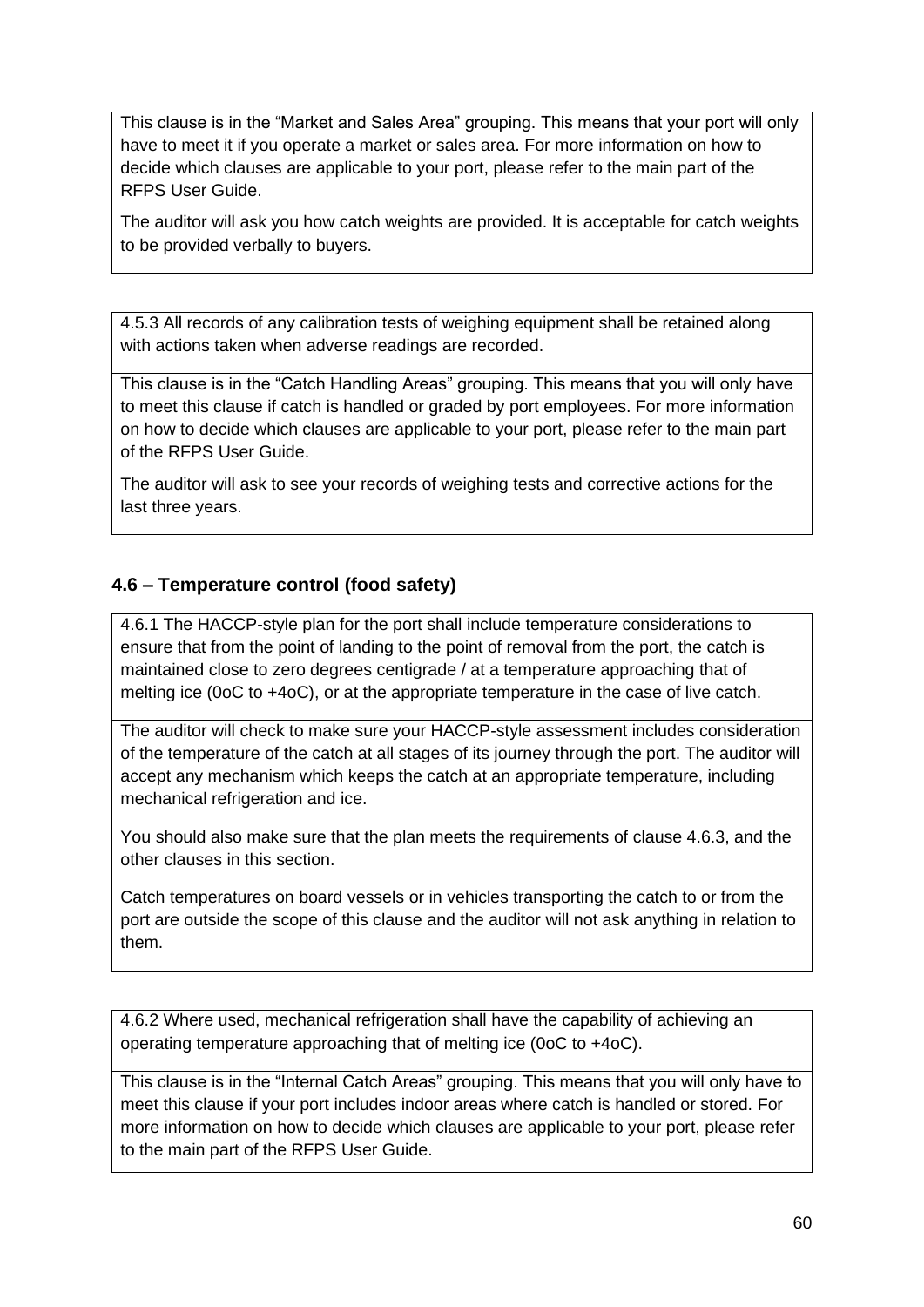The auditor will ask for evidence that any mechanical refrigeration used at the port is able to keep the catch between 0 and  $4^{\circ}$ C. You may receive a non-conformity if your refrigeration equipment is broken during the on-site assessment.

4.6.3 During any break in the grading/handling process, the catch shall be stored at suitably chilled temperatures.

This clause is in the "Internal Catch Areas" grouping. This means that you will only have to meet this clause if your port includes indoor areas where catch is handled or stored. For more information on how to decide which clauses are applicable to your port, please refer to the main part of the RFPS User Guide.

The auditor will make sure that the plan identified in clause 4.6.1 is applied to catch, specifically at breaks in the handling process, to ensure the catch is not exposed to excessive temperatures.

4.6.4 There shall be a procedure in place to ensure the catch temperatures described in 4.6.1 are maintained.

This clause is in the "Internal Catch Areas" grouping. This means that you will only have to meet this clause if your port includes indoor areas where catch is handled or stored. For more information on how to decide which clauses are applicable to your port, please refer to the main part of the RFPS User Guide.

The auditor will ask you to describe the procedure, which may involve periodic temperature checks of catch and mechanical refrigeration, either manually or via an automated system. The auditor will also ask you for any temperature check records, or service contracts for refrigeration maintenance.

4.6.5 A record of these temperature checks shall be maintained along with any actions taken when adverse readings were observed.

This clause is in the "Internal Catch Areas" grouping. This means that you will only have to meet this clause if your port includes indoor areas where catch is handled or stored. For more information on how to decide which clauses are applicable to your port, please refer to the main part of the RFPS User Guide.

Auditors will ask to see your temperature check records, which must cover at least the last year.

Temperature check records should, as a minimum, include checks on the temperature of the catch itself, but can also include mechanical refrigeration checks.

## <span id="page-60-0"></span>**4.7 – Undersized fish (landing obligation)**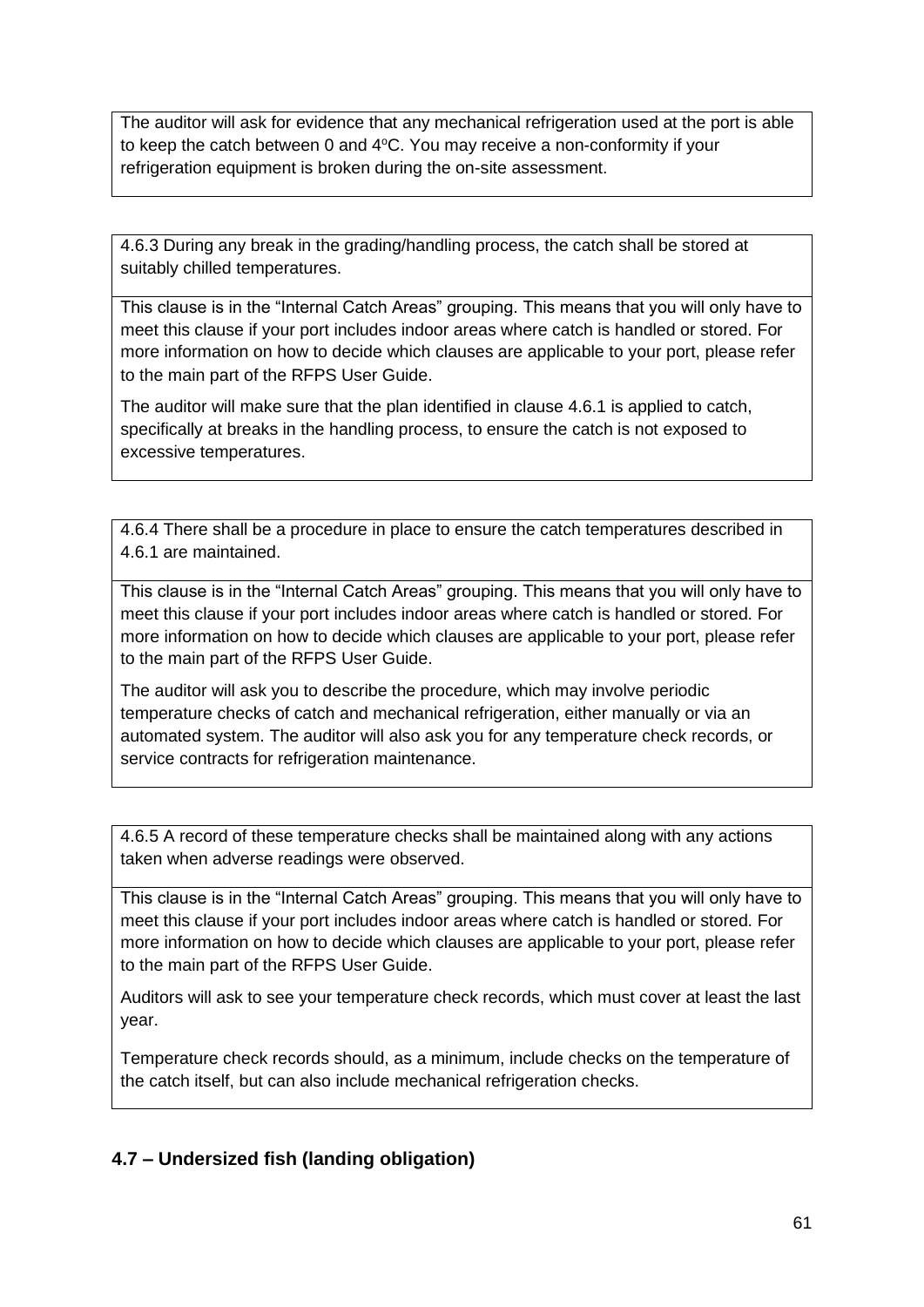4.7.1 To comply with the EU landing obligation, there shall be policies and procedures in place to ensure the following:

This clause is in the "Internal Catch Areas" grouping. This means that you will only have to meet this clause if your port includes indoor areas where catch is handled or stored. For more information on how to decide which clauses are applicable to your port, please refer to the main part of the RFPS User Guide.

This is not a clause per se, and will not be assessed.

4.7.2 There shall be policies and procedures in place to ensure that no undersized fish are used for direct human consumption.

This clause is in the "Internal Catch Areas" grouping. This means that you will only have to meet this clause if your port includes indoor areas where catch is handled or stored. For more information on how to decide which clauses are applicable to your port, please refer to the main part of the RFPS User Guide.

The auditor will ask you explain the procedures you apply to identify and deal with undersized fish. Wherever relevant they will also check to make sure the policy is applied while they observe the market in operation.

4.7.3 There shall be policies and procedures in place to ensure that undersized fish intended for non-direct human consumption markets shall be handled/stored/transported according to ABP rules.

This clause is in the "Internal Catch Areas" grouping. This means that you will only have to meet this clause if your port includes indoor areas where catch is handled or stored. For more information on how to decide which clauses are applicable to your port, please refer to the main part of the RFPS User Guide.

The auditor will ask you for an explanation of the procedures you apply to identify and deal with undersized fish, including those related to bait.

4.7.4 There shall be policies and procedures in place to ensure that facilities that are Animal By-Product (ABP) approved are also registered with the relevant animal health agency.

This clause is in the "Internal Catch Areas" grouping. This means that you will only have to meet this clause if your port includes indoor areas where catch is handled or stored. For more information on how to decide which clauses are applicable to your port, please refer to the main part of the RFPS User Guide.

The auditor will check government records to make sure that any of your facilities which are ABP-approved are also registered with the Animal and Plant Health Agency (APHA).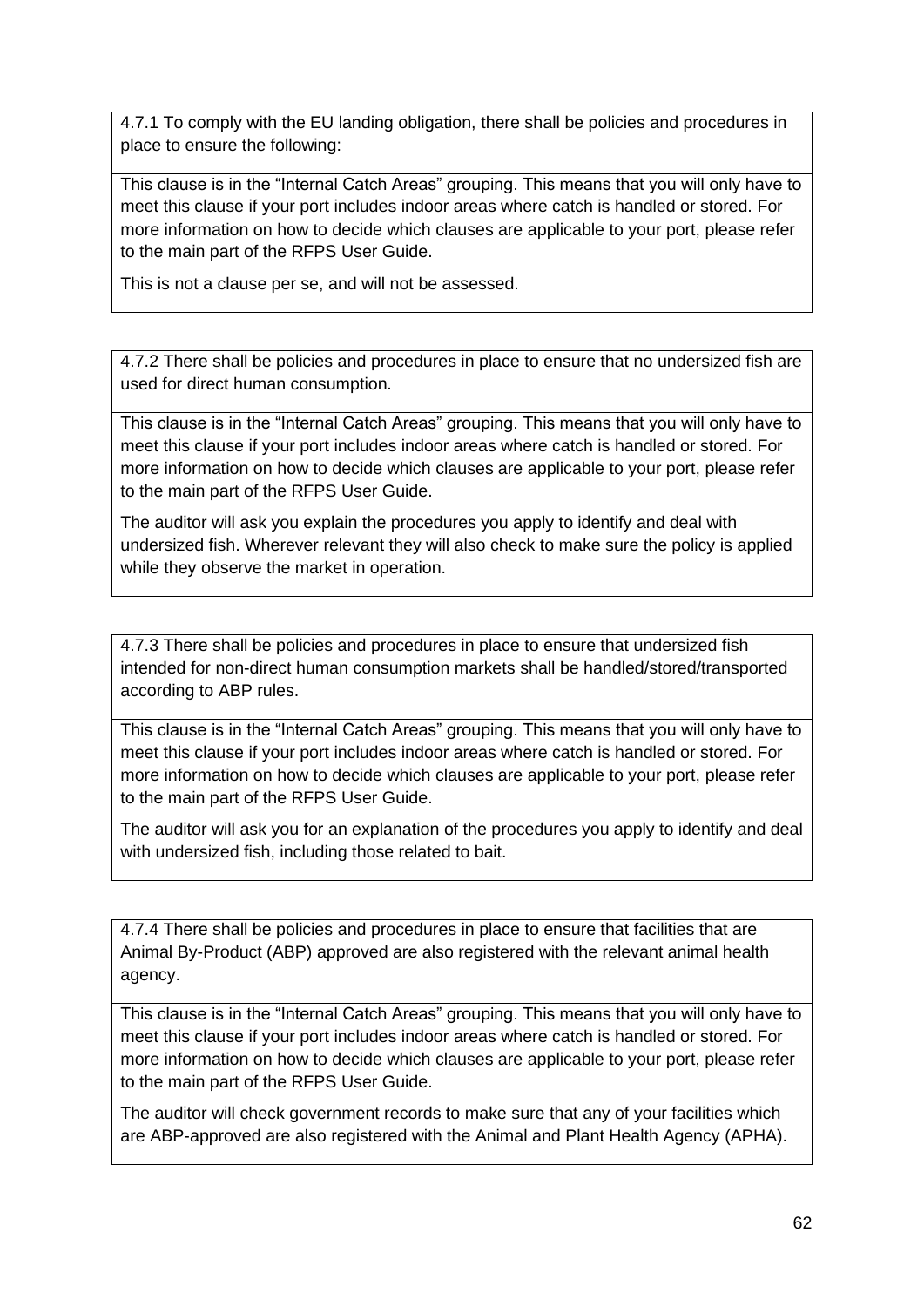4.7.5 There shall be policies and procedures in place to ensure that ABP storage and handling facilities, including those used to store and handle bait, have sufficient separation between ABP fish and fish for human consumption during handling, storage and transportation.

This clause is in the "Internal Catch Areas" grouping. This means that you will only have to meet this clause if your port includes indoor areas where catch is handled or stored. For more information on how to decide which clauses are applicable to your port, please refer to the main part of the RFPS User Guide.

The auditor will assess this clause when they review your ABP policies and procedures.

4.7.6 There shall be policies and procedures in place to ensure that container(s) used to store ABP fish, including bait, shall be leak-proof and labelled as 'CATEGORY 3: not for human consumption'.

This clause is in the "Internal Catch Areas" grouping. This means that you will only have to meet this clause if your port includes indoor areas where catch is handled or stored. For more information on how to decide which clauses are applicable to your port, please refer to the main part of the RFPS User Guide.

The auditor will assess this clause when they review your ABP policies and procedures, and will also look to make sure you have such containers available.

## <span id="page-62-0"></span>**4.8 – Toxins Harmful to Human Health**

4.8.1 The following families of fish must be specifically excluded from being placed onto the market: *Tetraodontidae* (pufferfish); *Molidae* (sunfish); *Diodontdae* (porcupinefish) and *Canthigasteridae* (toby / sharpnose puffer).

This clause is in the "Market and Sales Area" grouping. This means that your port will only have to meet it if you operate a market or sales area. For more information on how to decide which clauses are applicable to your port, please refer to the main part of the RFPS User Guide.

The auditor will ask you whether these families are explicitly excluded from sale on your market.

4.8.2 Food Business Operators (FBOs) who operate auction markets shall have policies and procedures that address the sale of bivalve molluscs which may or may not contain biotoxins above regulatory limits for biotoxins. Consideration should be given to known testing results as published on the Cefas website and shared industry results.

This clause is in the "Market and Sales Area" grouping. This means that your port will only have to meet it if you operate a market or sales area. For more information on how to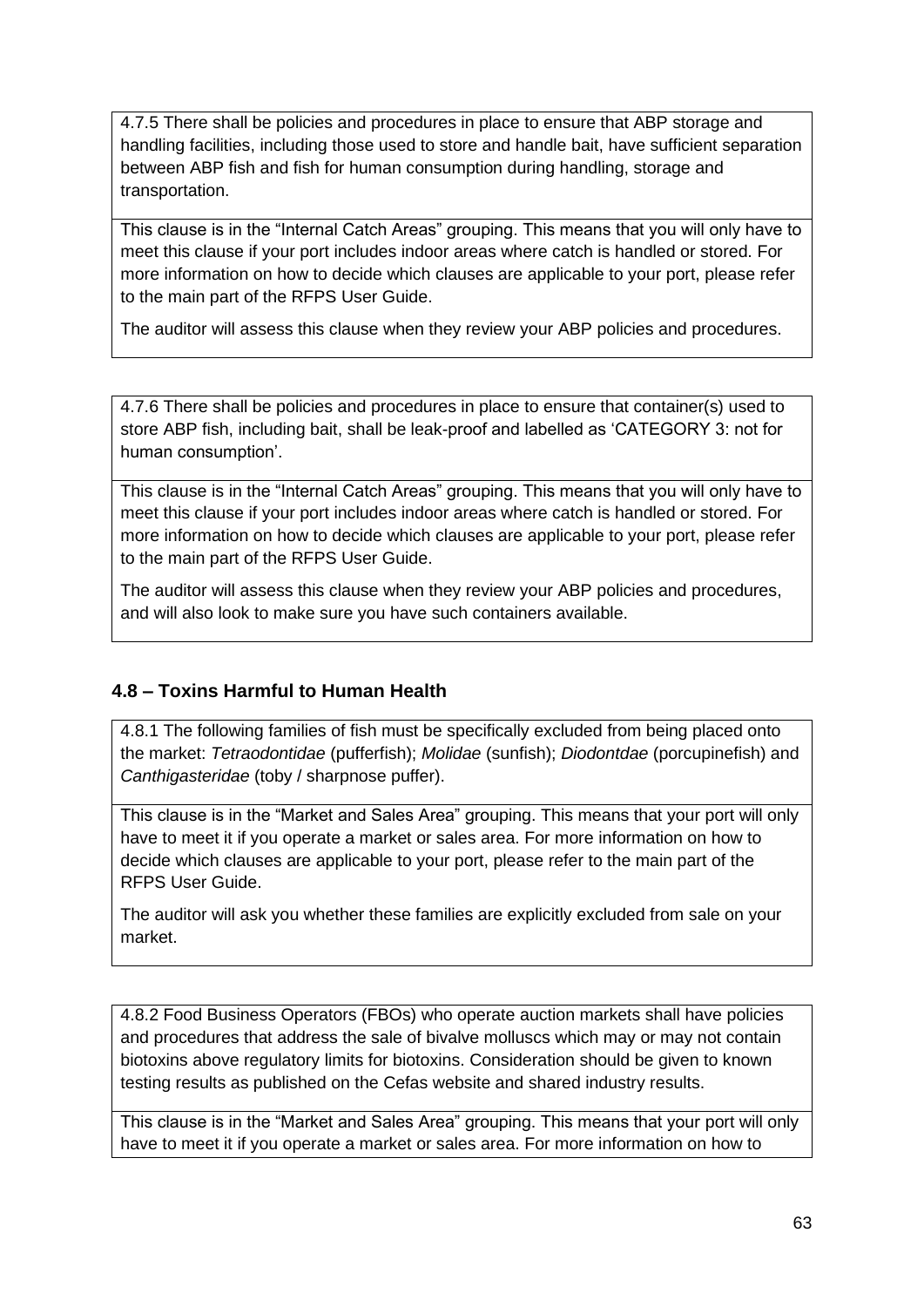decide which clauses are applicable to your port, please refer to the main part of the RFPS User Guide.

The auditor will ask you to explain your policies and procedures in relation to bivalve biotoxins.

## <span id="page-63-0"></span>**4.9 – Continuous Improvement**

4.9.1 Any enquiries, complaints and any incidents associated with the port's activities, practices, and seafood products that are landed must be recorded, along with any action taken in response.

The auditor will ask to see your records of enquiries, complaints and incidents. You should maintain these records for at least three years. If you have not received any enquiries or complaints these records might be empty.

# <span id="page-63-1"></span>Core Module 5: Traceability

## <span id="page-63-2"></span>**5.1 – Traceability**

5.1.1 There shall be processes in place that enable the traceability of a catch to its originating vessel.

The auditor will ask you to explain how traceability records are maintained at your port. The aim of this clause is to ensure that identification of catch back to the vessel or group of vessels is possible. Where catch from multiple vessels is aggregated, a record of the group of vessels from which the catch originated is adequate.

This clause applies to catch landed at your port. Where catch arrives at your port from other locations, traceability back to the vessel may have been lost prior to arrival; however where traceability back the vessel is provided at the point of arrival at your port, it should be maintained throughout the port handling process.

Some traceability processes may not be applied by you directly; however, traceability processes applied by organisations that are not formally part of the applicant group are acceptable as evidence that this clause is met.

Auditors will also check whether traceability processes include a mechanism by which accuracy of catch information is ensured; for example, by spot checks or CCTV.

5.1.2 Those organisations responsible for the sale of fish on the fish-market shall provide catch information no later than the point of "first sale", including fish imported from non-EU countries.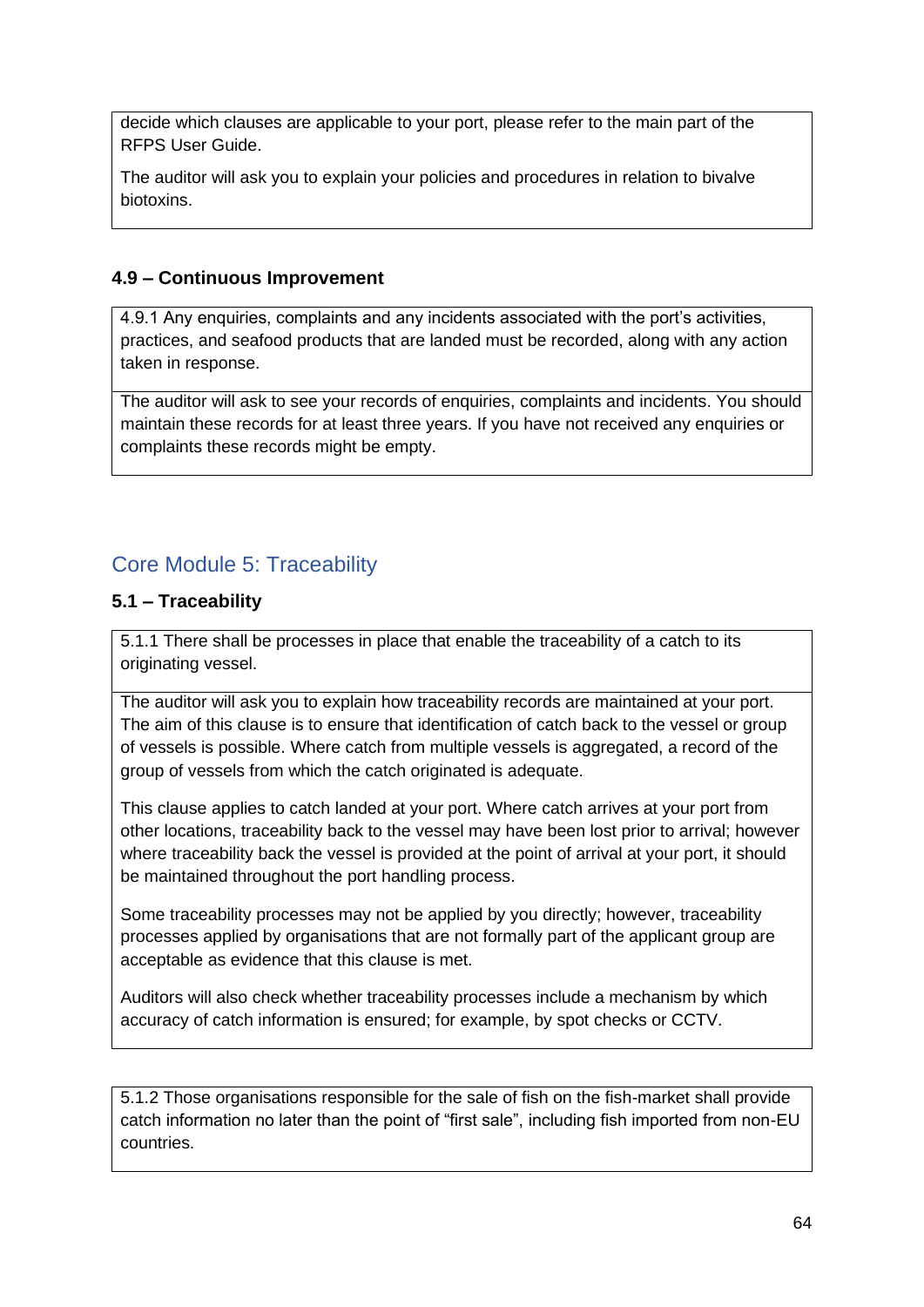This clause is in the "Market and Sales Area" grouping. This means that your port will only have to meet it if you operate a market or sales area. For more information on how to decide which clauses are applicable to your port, please refer to the main part of the RFPS User Guide.

The auditor will ask you to explain how and when catch information is provided to buyers. Information can be provided verbally.

5.1.3 Fish at the port shall be subject to a traceability process that is documented and has the ability to trace the catch through all stages of handling, processing, and distribution while within the facility.

The auditor will investigate whether the traceability process covers all stages of the catchhandling process, from the point of arrival at your port (either at landing or unloading) to the point where it is loaded into the transport which will remove it from your port.

The auditor will ask to see the documented traceability procedure which ensures that catch is traceable throughout your port's handling process. Note that you may receive a non-conformity if your procedure is not documented.

5.1.4 Records shall be kept of who has put fish onto the market and to whom it was subsequently supplied.

This clause is in the "Market and Sales Area" grouping. This means that your port will only have to meet it if you operate a market or sales area. For more information on how to decide which clauses are applicable to your port, please refer to the main part of the RFPS User Guide.

The auditor will ask to see sales records and will conduct a basic review to see whether they are comprehensive.

5.1.5 There shall be a documented procedure to identify a particular catch, lot or batch, its product description, quantity and date of dispatch.

The auditor will ask to review your documented procedure. This procedure might include physical presentation of information (for example labelling) and verbal communication of information.

5.1.6 All records used to determine the traceability of the catch shall be maintained for a period of 3 years or more.

'Traceability records' includes the information described in clauses 5.1.2, 5.1.4 and 5.1.5. The auditor will ask for evidence that the records are kept for at least three years. You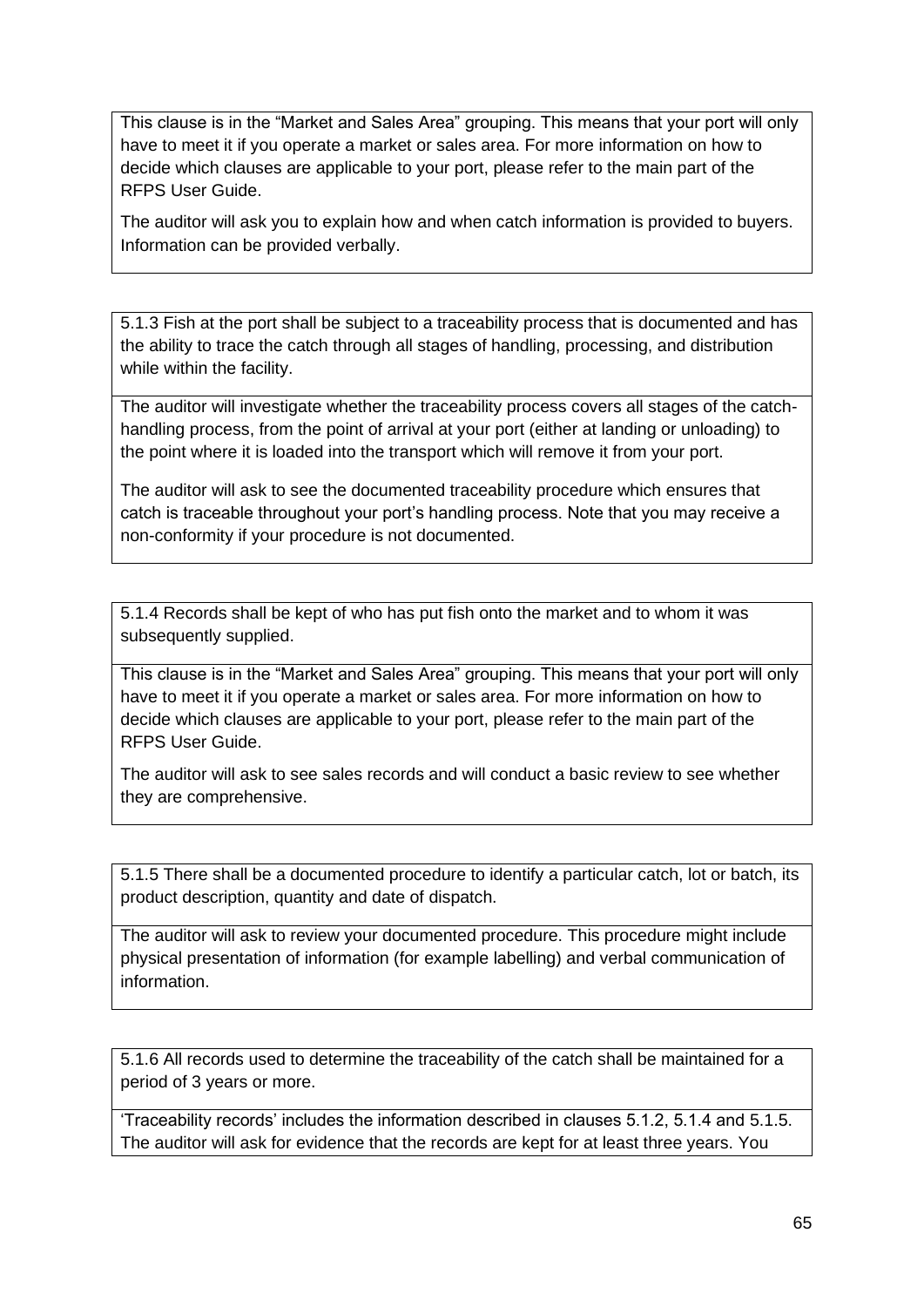might not maintain these records yourself – evidence that another organisation or organisations at the port maintain them is sufficient.

## <span id="page-65-0"></span>**5.2 – Registration of Buyers and Sellers**

5.2.1 All registered buyers or sellers of fish shall complete and submit to Fisheries Departments a sales note for each transaction.

This clause is in the "Market and Sales Area" grouping. This means that your port will only have to meet it if you operate a market or sales area. For more information on how to decide which clauses are applicable to your port, please refer to the main part of the RFPS User Guide.

If your port sells fish itself, the auditor will ask to see examples of sales notes you submit to fishery departments.

If a Fish Agent (seller) who is part of the applicant group sells the fish, the auditor will either request the fish agent(s) to provide examples of sales notes, or ask to see the 'contractual agreement' between the port and fish agent, which will stipulate that the fish agent agrees to abide by all legislation which includes the 'buyers and sellers' legislation.

Where fish agents are not part of the applicant group, you must arrange for evidence of the submission of sales notes to be available at the time of the audit.

## <span id="page-65-1"></span>**5.3 – Catch information requirements**

5.3.1 All catches shall be put into 'lots' before first sale, based upon species and size for each fishing vessel, or group of fishing vessels.

This clause is in the "Market and Sales Area" grouping. This means that your port will only have to meet it if you operate a market or sales area. For more information on how to decide which clauses are applicable to your port, please refer to the main part of the RFPS User Guide.

The auditor may ask you to explain the process by which catches are places into lots, but will primarily assess this clause by observing the operation of the market during the onsite assessment.

## <span id="page-65-2"></span>**5.4 – Information required for each lot of fish or shellfish (prior to first sale)**

5.4.1 The following information shall be available prior to first sale for catch landed at the port:

- Reference to 'lot' or 'batch' through information describing vessel, species, date and geographical catching area.
- Name and address of supplier.
- Name of fishing vessel and port identification number (PLNs).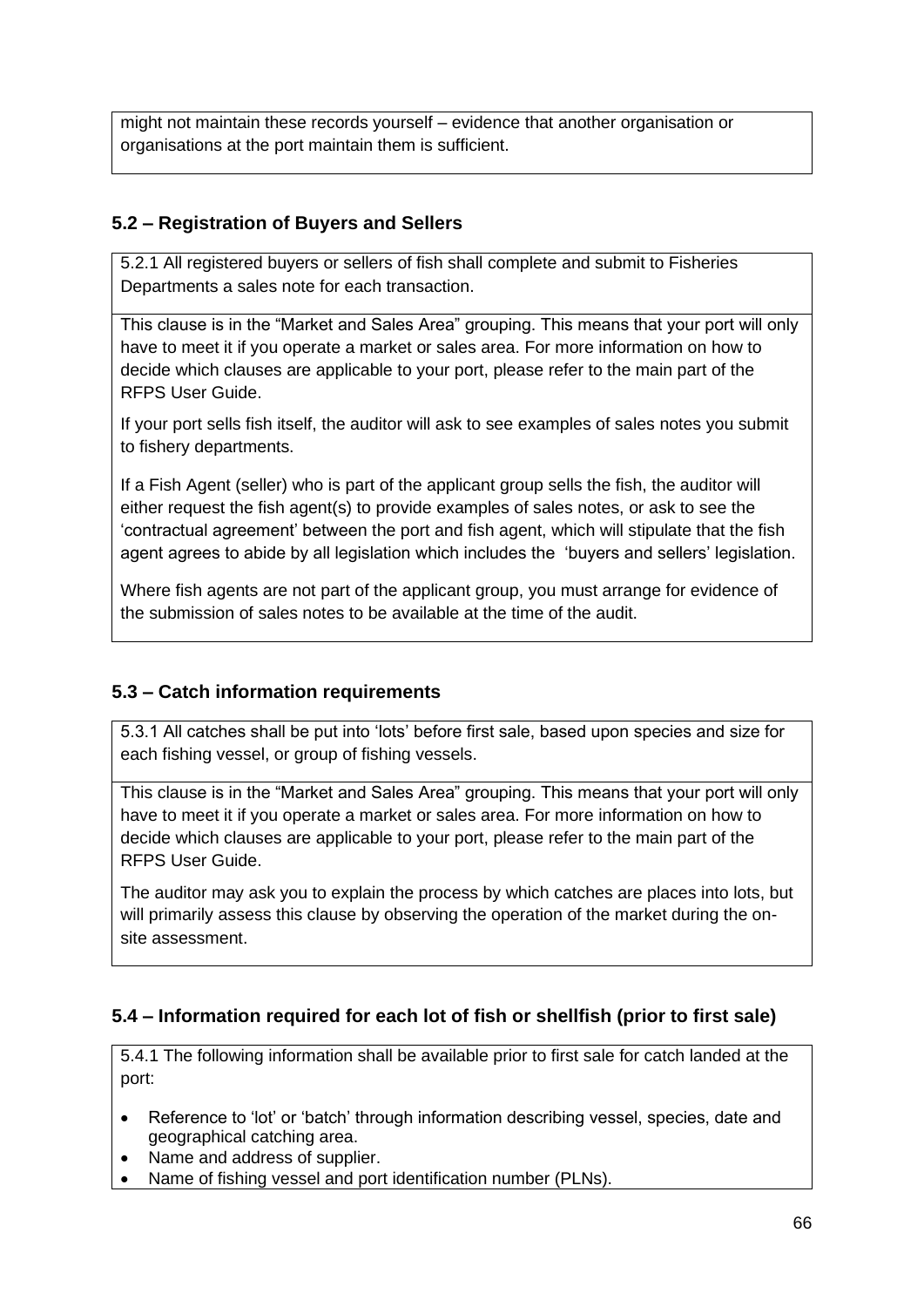- Date of catch or trip; this can include several calendar days or a single period of time corresponding to several dates of catches.
- Box weight or number of individual fish or shellfish.
- Predominant FAO sub area or division where caught.
- Category of fishing gear used.
- Commercial designation and scientific name of species caught.
- FAO alpha-3 species code.

This clause is in the "Market and Sales Area" grouping. This means that your port will only have to meet it if you operate a market or sales area. For more information on how to decide which clauses are applicable to your port, please refer to the main part of the RFPS User Guide.

This clause applies only to fish landed at your port. The auditor will check to make sure this information is recorded, but the specific way in which it should be recorded is not defined by the RFPS Standard.

Further information on traceability can be found on the [Seafish website](https://www.seafish.org/trade-and-regulation/seafood-traceability-and-labelling-regulations/) or UK Government [website,](https://www.gov.uk/guidance/how-to-trace-weigh-and-distribute-fish-products) or by contacting the local Fisheries Office.

#### <span id="page-66-0"></span>**5.5 – Catches sourced from a third country**

5.5.1 The following information shall be available for third country imports of fisheries products:

- FAO catch area.
- Category of fishing gear used.
- Commercial designation and scientific name.

The auditor will check to make sure this information is recorded at ports where catch from third countries is imported. In particular, note that species name and catch areas are legal requirements.

5.5.2 The catch certificate for all marine caught fish shall be available on entry for fish imported into the EU from non-EU countries.

This clause applies only to catch which is imported at the port under assessment. Catch imported at another location and moved through the UK to the port under assessment is not covered by this clause.

The auditor will ask for evidence that catch certificates are available, such as example certificates or confirmation from the Port Health Authority stating due process is followed for imports into your port.

## <span id="page-66-1"></span>**5.6 – Food authenticity – Third Party Chain of Custody Requirements**

5.6.1 There shall be specific procedures in place to verify that certified seafood is handled in the appropriate way in order to provide reassurance to the supply chain.